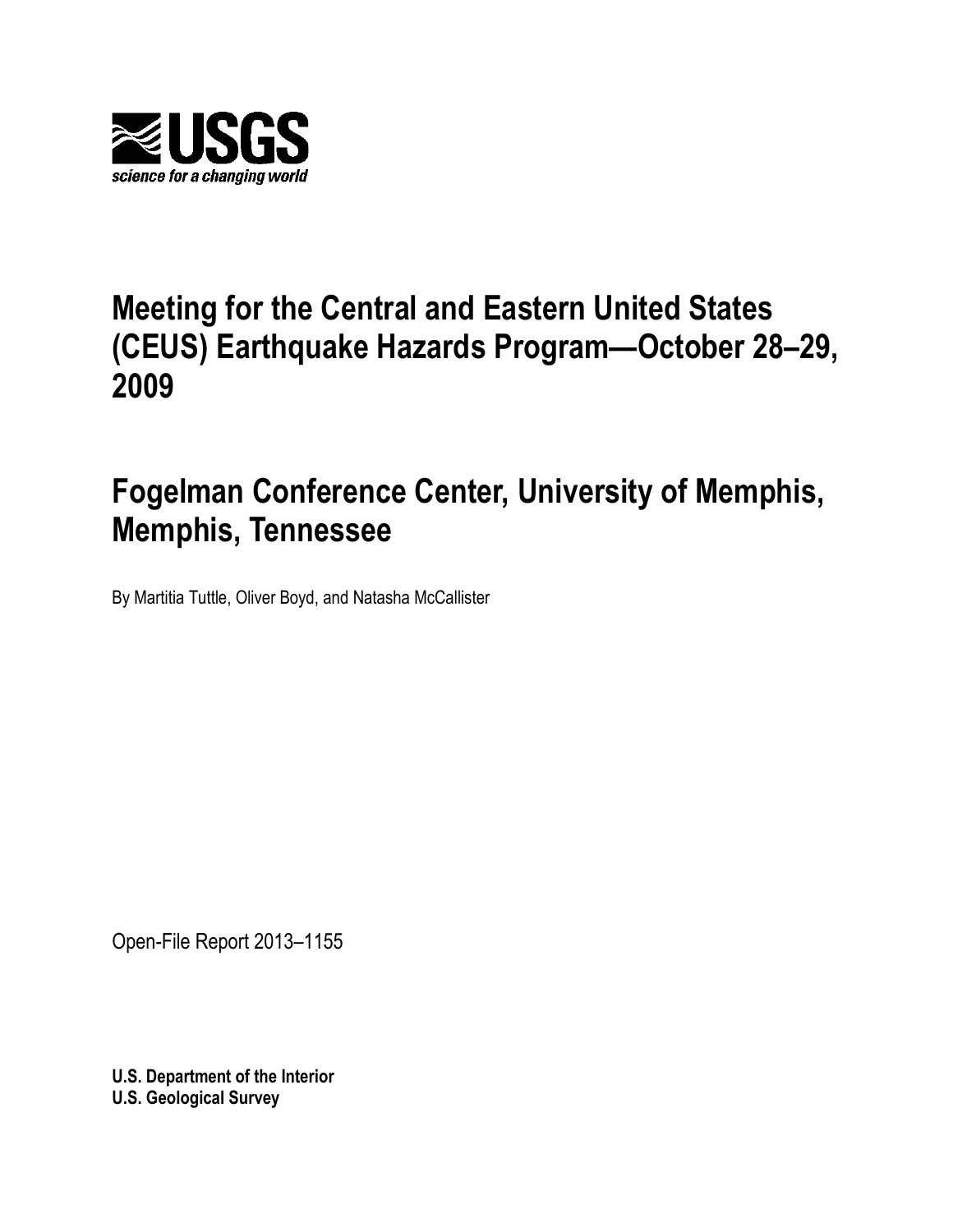### **U.S. Department of the Interior**

SALLY JEWELL, Secretary

## **U.S. Geological Survey**

Suzette M. Kimball, Acting Director

U.S. Geological Survey, Reston, Virginia: 2013

For more information on the USGS—the Federal source for science about the Earth, its natural and living resources, natural hazards, and the environment—visit *[http://www.usgs.gov](http://www.usgs.gov/)* or call 1–888–ASK–USGS

For an overview of USGS information products, including maps, imagery, and publications, visit *<http://www.usgs.gov/pubprod>*

To order this and other USGS information products, visit *[http://store.usgs.gov](http://store.usgs.gov/)*

Suggested citation:

Tuttle, Martitia, Boyd, Oliver, and McCallister, Natasha, 2013, Meeting of the Central and Eastern U.S. (CEUS) Earthquake Hazards Program October 28–29, 2009: U.S. Geological Survey Open-File Report 2013–1155, 74 p., http://pubs.usgs.gov/of/2013/1155/.

Any use of trade, firm, or product names is for descriptive purposes only and does not imply endorsement by the U.S. Government.

Although this information product, for the most part, is in the public domain, it also may contain copyrighted materials as noted in the text. Permission to reproduce copyrighted items must be secured from the copyright owner.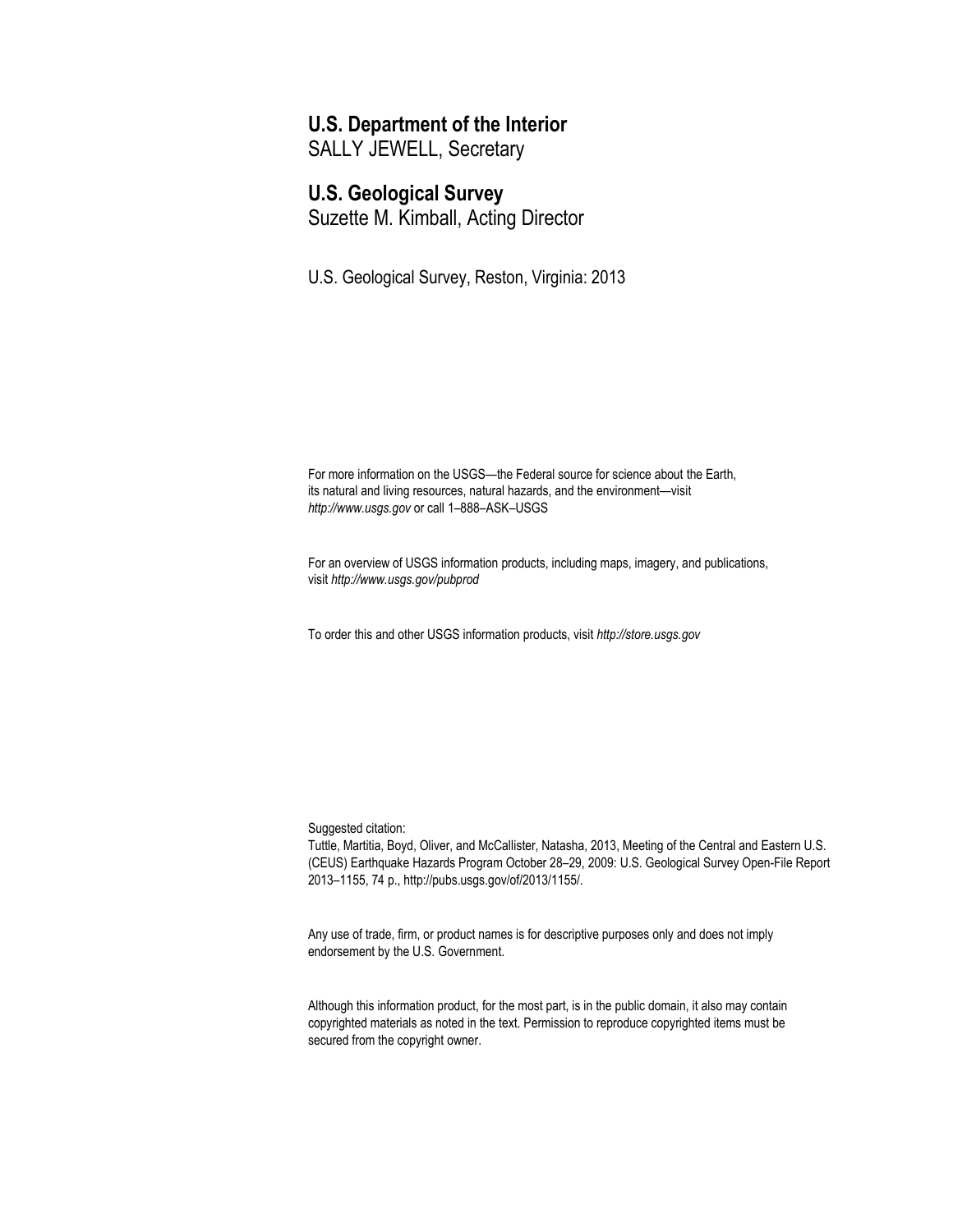## **Contents**

<span id="page-2-0"></span>

| Site Effects (Low priority for borehole arrays. High priority for basic data on velocity structure at |  |
|-------------------------------------------------------------------------------------------------------|--|
|                                                                                                       |  |
|                                                                                                       |  |
|                                                                                                       |  |
|                                                                                                       |  |
|                                                                                                       |  |
|                                                                                                       |  |
|                                                                                                       |  |
|                                                                                                       |  |
|                                                                                                       |  |
|                                                                                                       |  |
|                                                                                                       |  |
|                                                                                                       |  |
|                                                                                                       |  |
|                                                                                                       |  |
|                                                                                                       |  |
|                                                                                                       |  |
|                                                                                                       |  |
|                                                                                                       |  |
|                                                                                                       |  |
|                                                                                                       |  |
|                                                                                                       |  |
|                                                                                                       |  |
| Results of Reprocessing Seismic Reflection Data near Summerville, South Carolina 35                   |  |
|                                                                                                       |  |
| High-Resolution P- and S- Wave Velocity Structure of the Post-Paleozoic Sediments in the Upper        |  |
| Mississippi Embayment                                                                                 |  |
|                                                                                                       |  |
| Paleoseismic Features within the Wabash Valley Seismic Zone in Western Kentucky38                     |  |
| Progress Report on Investigation of Holocene Faulting and Liquefaction along the Southern Margin of   |  |
|                                                                                                       |  |
| Suite of CEUS-Specific Hard-Rock Time-Histories and Seismic Hazard Model Updates for the St.          |  |
| Louis Area Earthquake Hazards Mapping Project                                                         |  |
| Effects of Shallow 3D Structure of the Mississippi Embayment on Ground-Motion Amplification40         |  |
|                                                                                                       |  |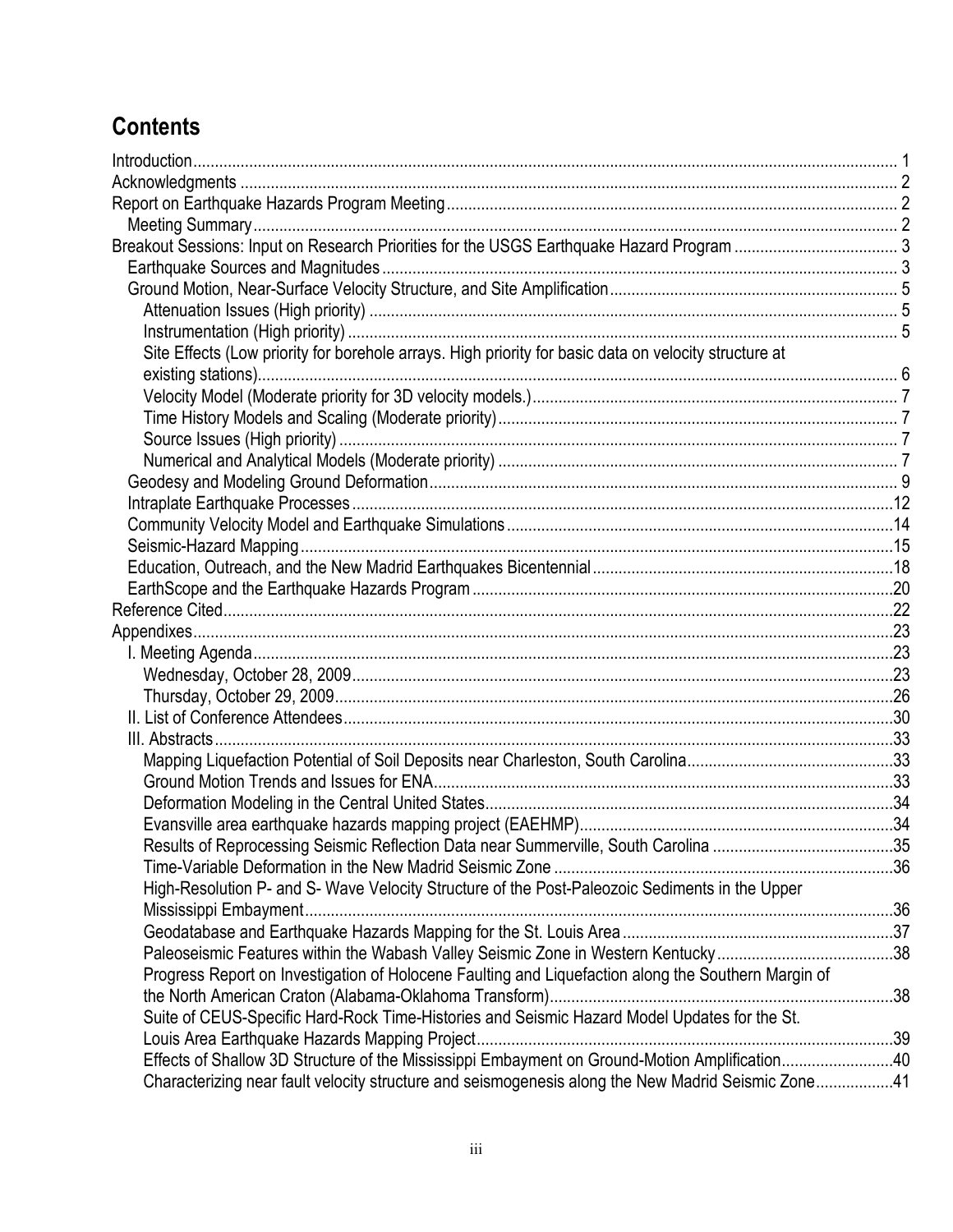| Analysis of Aftershock and Foreshock Activity in Stable Continental Regions: Implications for      |     |
|----------------------------------------------------------------------------------------------------|-----|
|                                                                                                    | .41 |
|                                                                                                    |     |
| Maximum Magnitudes of Charleston, South Carolina Earthquakes from in situ Geotechnical Data42      |     |
| Surficial Material Geologic Mapping in Support of the St. Louis Area Earthquake Hazard Mapping     |     |
|                                                                                                    | 43  |
|                                                                                                    |     |
| Is there a Connection between Seismicity and Deformation in the New Madrid and Wabash Valley       |     |
|                                                                                                    | .44 |
| Conditional Mean Spectra as a Bridge between Probabilistic and Deterministic Seismic Hazard        |     |
| Assessment                                                                                         | .45 |
|                                                                                                    |     |
|                                                                                                    |     |
| Does Seismicity Delineate Zones where Future Large Earthquakes are likely to Occur in the Central  |     |
| and Eastern United States?                                                                         | .47 |
| The Search for Non-volcanic Tremor in the New Madrid Seismic Zone Using a Phased Seismic Array48   |     |
| New Seismic Design Maps and Associated Web Products for the 2012 International Building and        |     |
| 48                                                                                                 |     |
| Long-Term Deformation History in the Mississippi Embayment—The Mississippi River Seismic Survey 49 |     |
|                                                                                                    |     |
|                                                                                                    |     |
|                                                                                                    |     |
| Earthquake Source and Ground Motion Characteristics in the Central and Eastern United States51     |     |
| Paleoseismic Investigation of the East Tennessee Seismic Zone-Preliminary Results52                |     |
|                                                                                                    | 53  |
| Recent and Current Earthquake Hazard Reduction Research at the Puerto Rick Strong Motion           |     |
| Program                                                                                            | .54 |
| Major Earthquakes Recorded by the Initiation and/or Regrowth of Speleothems in Midwestern U.S.     |     |
| Ground-Motion Prediction Equations for Eastern North America from a Hybrid Empirical Method55      |     |
|                                                                                                    | .56 |
| Insights into the Structure and Long-term Deformation in the New Madrid Region from Seismic        |     |
| 57<br><b>Reflection Profiles</b>                                                                   |     |
| Tantalizing Suggestions for Late Pleistocene to Middle Holocene Surface Deformation at the         |     |
|                                                                                                    |     |
|                                                                                                    |     |
|                                                                                                    |     |
| Overview of Seismic-hazard mapping of Three Pilot Quadrangles in the St. Louis Metro Area 59       |     |
|                                                                                                    |     |
| Systematic Historical Seismicity Research-An Essential Adjunct in the Pre-Instrumental Period 60   |     |
|                                                                                                    |     |
| Development of the Central and Eastern United States (CEUS) Seismic Source Characterization        |     |
|                                                                                                    |     |
|                                                                                                    |     |
|                                                                                                    |     |
| Damage to Ozark Cave Formations, Ozark Caves, and the New Madrid Seismic Zone-A Nascent            |     |
|                                                                                                    |     |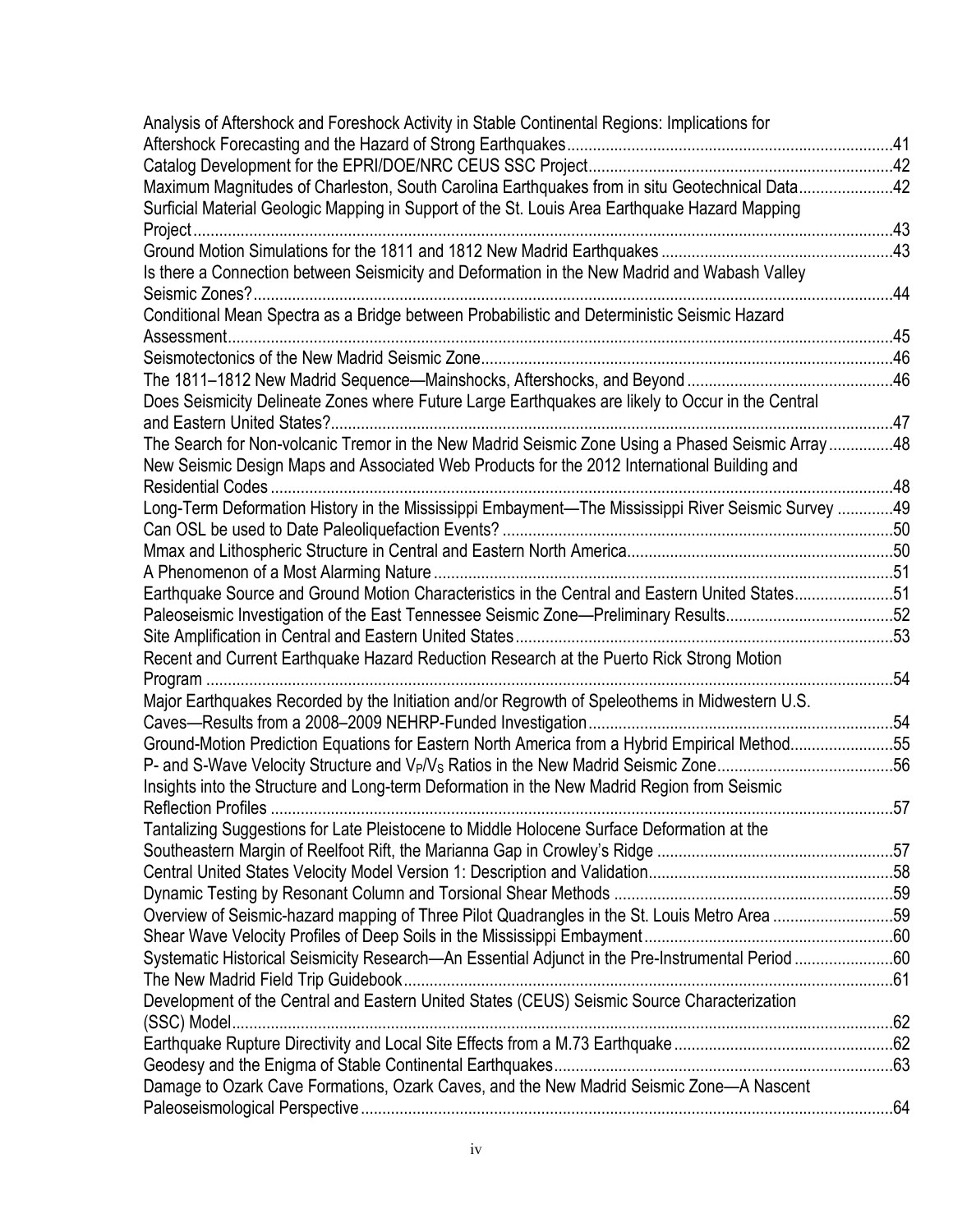| Post-Eocene Deformation Observed in Seismic Profiles across the Southwestern Blytheville Arch, |  |
|------------------------------------------------------------------------------------------------|--|
|                                                                                                |  |
|                                                                                                |  |
|                                                                                                |  |
| Site-Specific Fault Rupture Hazard Assessment—Flourspar Area Fault Complex, Western Kentucky70 |  |
|                                                                                                |  |
|                                                                                                |  |
|                                                                                                |  |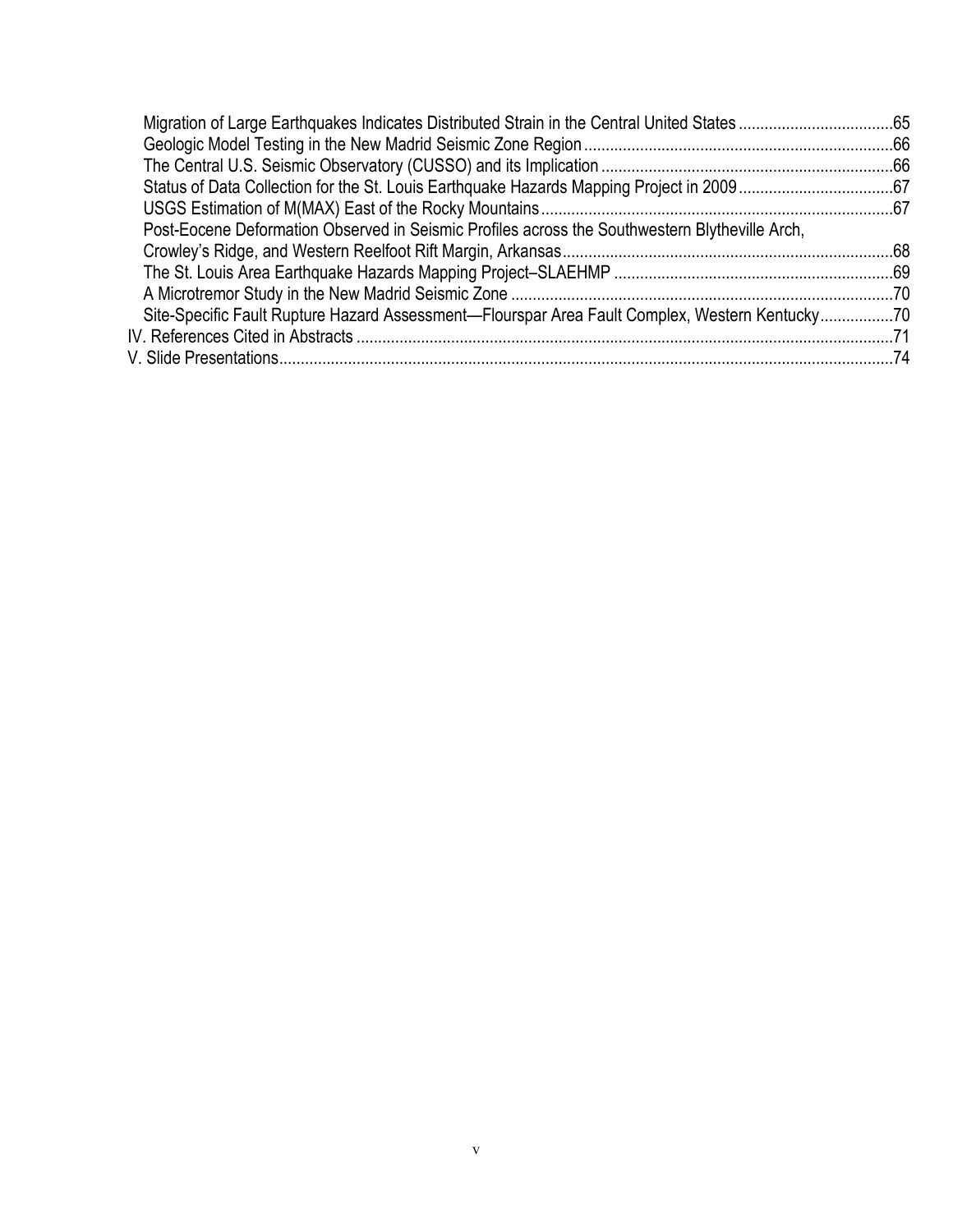## **List of Abbreviations**

| AD              | Anno Domini                                                               |
|-----------------|---------------------------------------------------------------------------|
| <b>AMS</b>      | <b>Accelerator Mass Spectrometry</b>                                      |
| <b>ANSS</b>     | <b>Advanced National Seismic System</b>                                   |
| <b>ANT</b>      | <b>Advanced Nuclear Technology</b>                                        |
| <b>APC</b>      | <b>Action Plan Committee</b>                                              |
| <b>BP</b>       | <b>Before Present</b>                                                     |
| <b>CERI</b>     | Center for Earthquake Research and Information                            |
| <b>CEUS</b>     | <b>Central and Eastern United States</b>                                  |
| <b>CEUSAC</b>   | Central and Eastern United States And Canada                              |
| <b>CEUS-SSC</b> | Central and Eastern United States Seismic Source Characterization project |
| <b>CGPS</b>     | <b>Continuous Global Positioning System</b>                               |
| <b>CMS</b>      | <b>Conditional Mean Spectra</b>                                           |
| <b>CORS</b>     | <b>Continuously Operating Reference Stations</b>                          |
| <b>COSMOS</b>   | Consortium of Organizations for Strong Motion Observation Systems         |
| <b>CPT</b>      | <b>Cone Penetration Test</b>                                              |
| CS              | Cellular Seismology                                                       |
| <b>CUS</b>      | <b>Central United States</b>                                              |
| <b>CUSEC</b>    | Central United States Earthquake Consortium                               |
| <b>CUSSO</b>    | Central United States Seismic Observatory                                 |
| <b>CUSVM</b>    | Central United States Velocity Model                                      |
| <b>DOE</b>      | Department of Energy                                                      |
| <b>EAEHMP</b>   | Evansville Area Earthquake Hazards Mapping Project                        |
| EHP             | Earthquake Hazards Program                                                |
| <b>ENA</b>      | Eastern North America                                                     |
| <b>EPRI</b>     | Electric Power Research Institute                                         |
| ESMA            | EarthScope in Mid America                                                 |
| <b>ETAS</b>     | Epidemic-Type Aftershock Sequence                                         |
| <b>ETSZ</b>     | Eastern Tennessee Seismic Zone                                            |
| FA              | Flexible Array                                                            |
| <b>FAA</b>      | <b>Federal Aviation Administration</b>                                    |
| <b>FEMA</b>     | <b>Federal Emergency Management Agency</b>                                |
| <b>GAMA</b>     | Global Position System Array for Mid America                              |
| <b>GSC</b>      | Geological Survey of Canada                                               |
| <b>GIS</b>      | Geographic Information Systems                                            |
| <b>GMPE</b>     | Ground Motion Prediction Equation                                         |
| <b>GPS</b>      | Global Positioning System                                                 |
| H/V             | Horizontal divided by Vertical ground motion                              |
| <b>InSAR</b>    | Interferometric Synthetic Aperture Radar                                  |
| <b>IRIS</b>     | Incorporated Research Institutions for Seismology                         |
| <b>ISC</b>      | International Seismological Centre                                        |
| LiDAR           | <b>Light Detection and Ranging</b>                                        |
| <b>LLNL</b>     | Lawrence Livermore National Laboratory                                    |
| <b>LNG</b>      | Liquefied Natural Gas                                                     |
| <b>LPI</b>      | Liquefaction Potential Index                                              |
| <b>MAEC</b>     | Mid America Earthquake Center                                             |
|                 |                                                                           |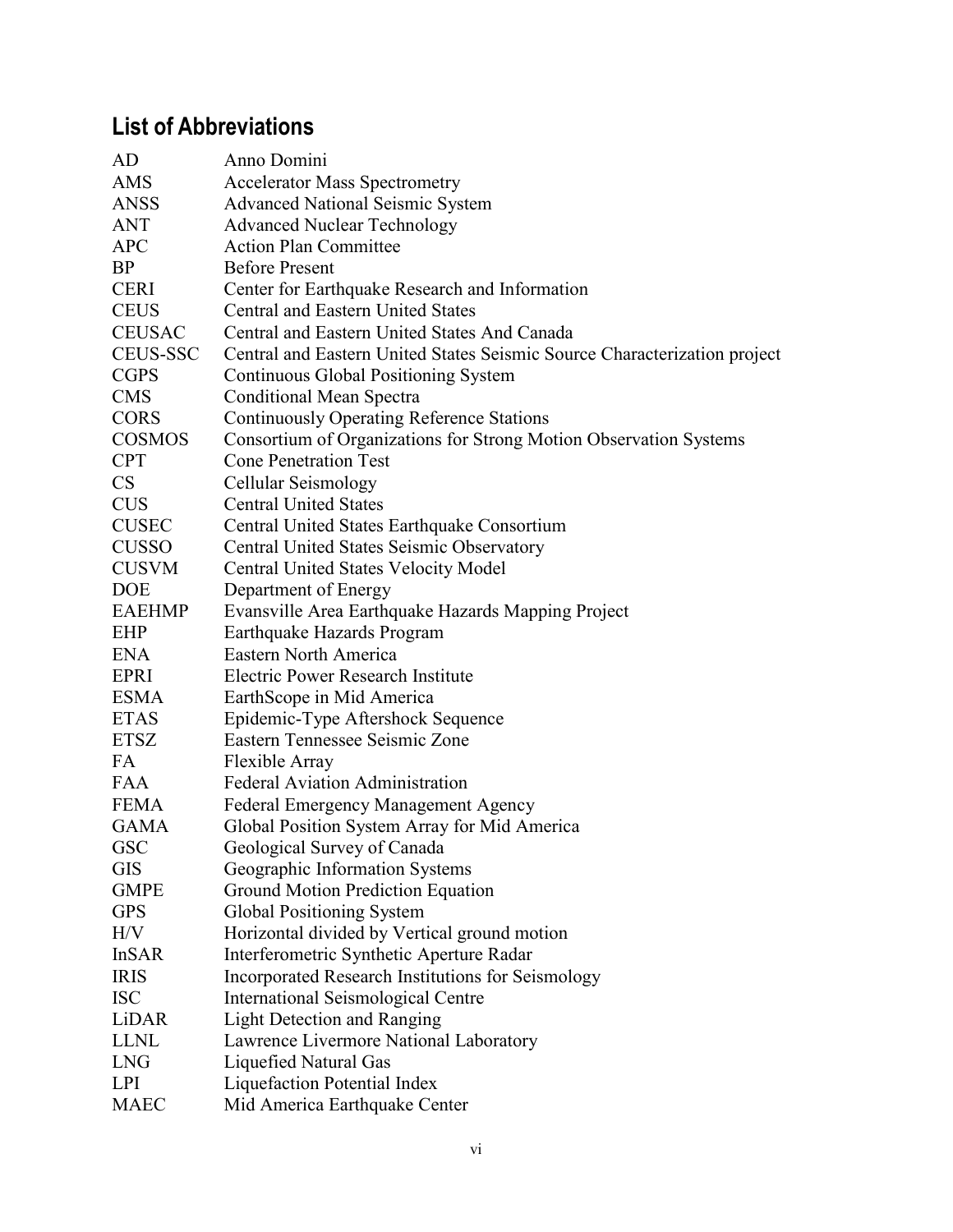| Mmax             | Maximum Magnitude                                                |
|------------------|------------------------------------------------------------------|
| MoDOT            | Missouri Department of Transportation                            |
| <b>MSFS</b>      | Motagua-Swan Fault System                                        |
| MS&T             | Missouri University of Science and Technology                    |
| MT               | Magnetotelluric                                                  |
| <b>NAM</b>       | North America                                                    |
| <b>NCEER</b>     | National Center for Earthquake Engineering Research              |
| <b>NEDB</b>      | National Earthquake Database                                     |
| <b>NEES</b>      | Network for Earthquake Engineering Simulation                    |
| <b>NEHRP</b>     | National Earthquake Hazard Reduction Program                     |
| <b>NGA</b>       | Next Generation of Ground Motion Attenuation Models              |
| <b>NMSZ</b>      | New Madrid Seismic Zone                                          |
| <b>NOAA</b>      | National Oceanic and Atmospheric Administration                  |
| <b>NRC</b>       | <b>Nuclear Regulatory Commission</b>                             |
| <b>NSF</b>       | National Science Foundation                                      |
| <b>NVT</b>       | Non-Volcanic Tremor                                              |
| OSL              | <b>Optically Stimulated Luminescence</b>                         |
| <b>PAGER</b>     | Prompt Assessment of Global Earthquakes for Response             |
| <b>PASSCAL</b>   | Program for Array Seismic Studies of the Continental Lithosphere |
| <b>PBO</b>       | <b>Plate Boundary Observatory</b>                                |
| <b>PGA</b>       | Peak Ground Acceleration                                         |
| PPRP             | Participatory Peer Review Panel                                  |
| ReMi             | <b>Refraction Microtremor</b>                                    |
| Sa               | Spectral Acceleration                                            |
| <b>SASW</b>      | Spectral Analysis of Surface Waves                               |
| <b>SCPT</b>      | Seismic Cone Penetration Test                                    |
| <b>SCR</b>       | <b>Stable Continental Region</b>                                 |
| <b>SEMA</b>      | Missouri State Emergency Management Agency                       |
| <b>SLAEHMP</b>   | St. Louis Area Earthquake Hazards Mapping Project                |
| <b>SLU</b>       | St. Louis University                                             |
| S&ME             | Soil and Material Engineers, Inc.                                |
| <b>SOG</b>       | <b>Seismicity Owners Group</b>                                   |
| <b>SPT</b>       | <b>Standard Penetration Test</b>                                 |
| <b>SRFZ</b>      | Saline River Fault Zone                                          |
| <b>SSHAC</b>     | Senior Seismic Hazard Assessment Committee                       |
| <b>SUSN</b>      | Southeastern United States Network                               |
| TA               | Transportable Array                                              |
| TI               | Technical Integration team                                       |
| <b>UBC</b>       | <b>Uniform Building Code</b>                                     |
| <b>USArray</b>   | <b>United States Array</b>                                       |
| <b>USGS</b>      | United States Geological Survey                                  |
| <b>VGDB</b>      | <b>Virtual Geotechnical Database</b>                             |
| <b>VOAD</b>      | Voluntary Organizations Active in Disasters                      |
| Vp               | P-wave velocity                                                  |
| Vs               | Shear wave velocity                                              |
| V <sub>s30</sub> | Average shear wave velocity in the upper 30 meters               |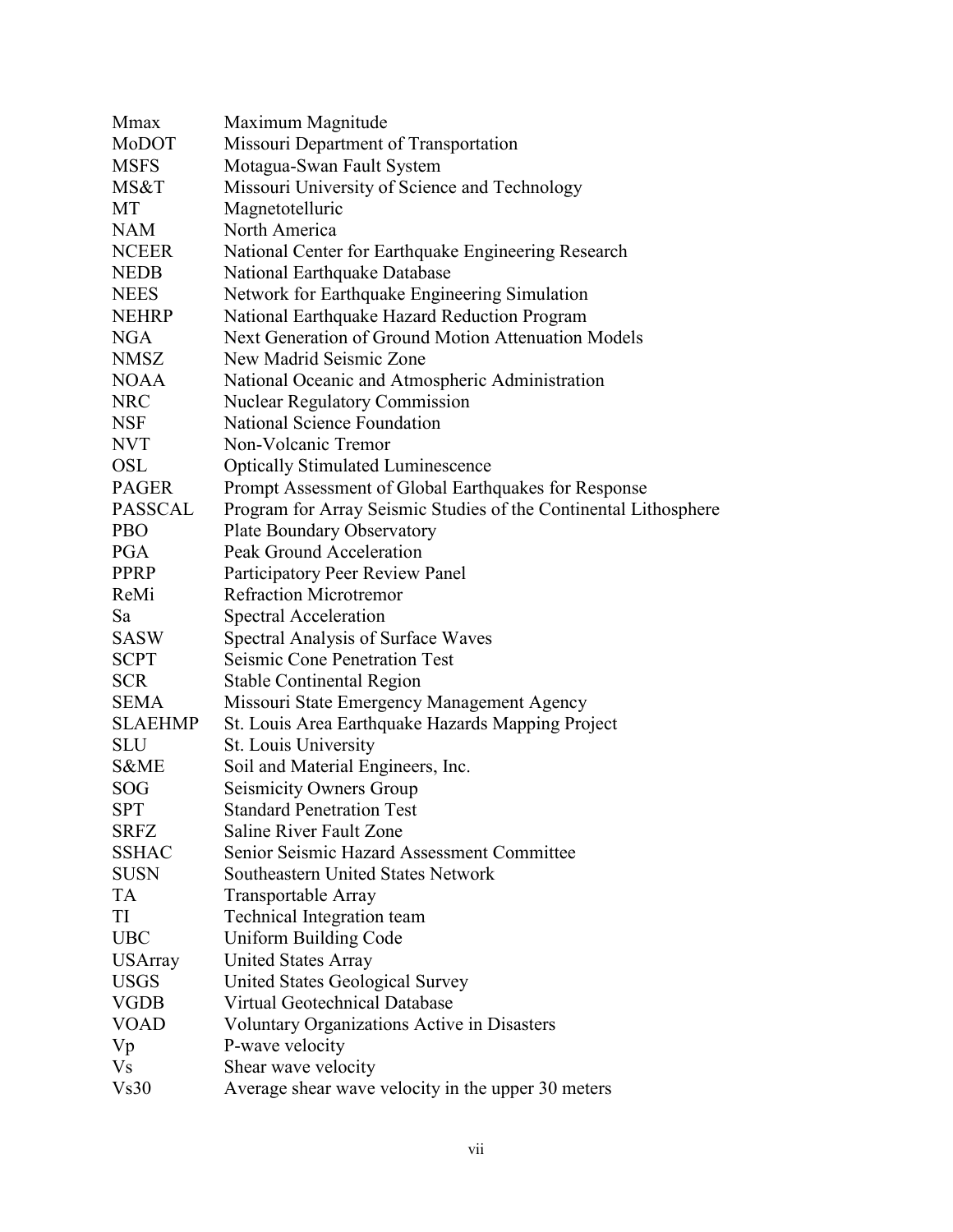| <b>WPC</b>   | Wright Padgett Christopher, Inc. |
|--------------|----------------------------------|
| $\mathbf{u}$ |                                  |

- WPP Wave Propagation Program
- WVSZ Wabash Valley Seismic Zone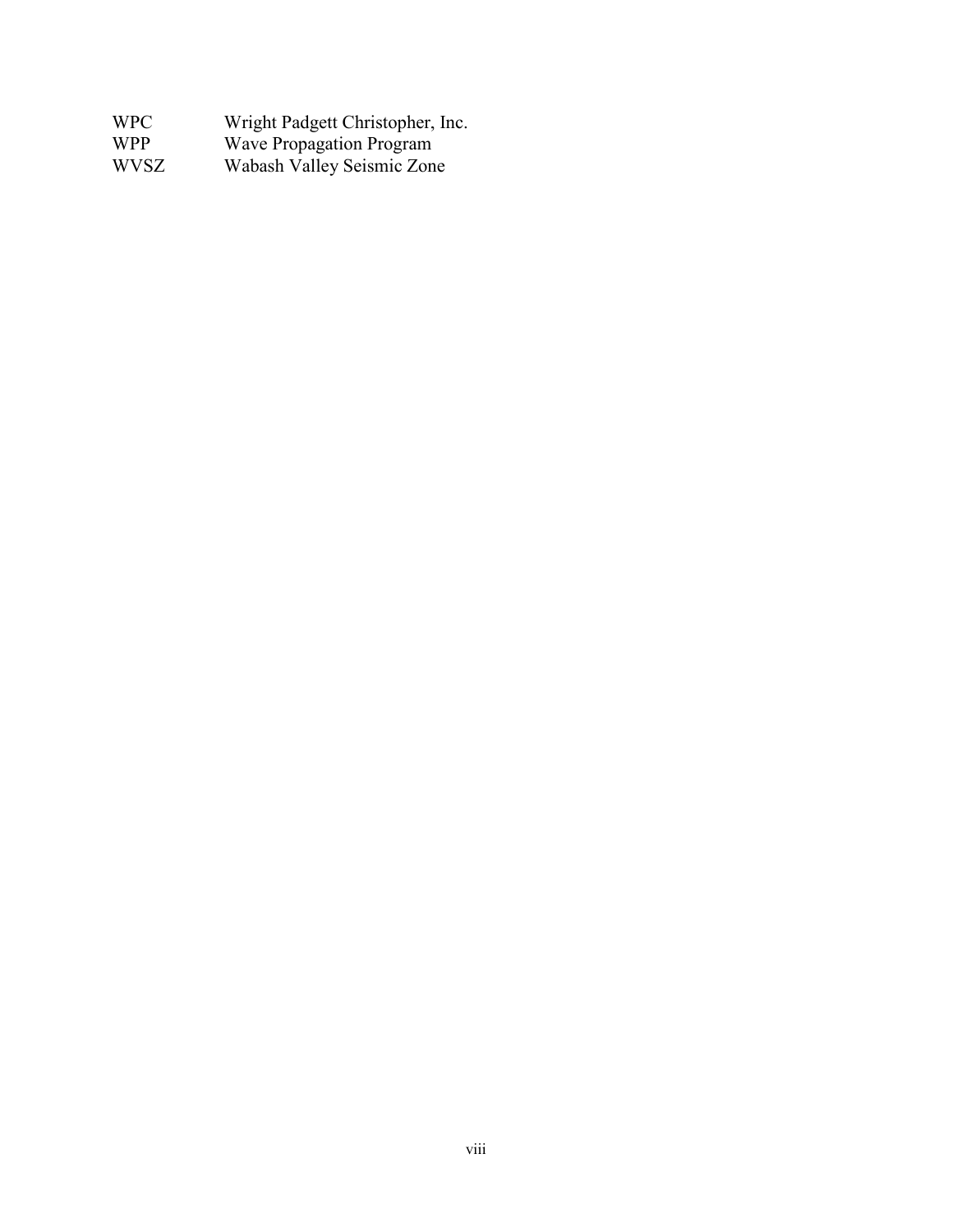## **Meeting for the Central and Eastern United States (CEUS) Earthquake Hazards Program—October 28–29, 2009**

# **Fogelman Conference Center, University of Memphis Memphis, Tennessee**

By Martitia Tuttle,<sup>[1](#page-2-0)</sup> Oliver Boyd,<sup>[2](#page-8-0)</sup> and Natasha McCallister<sup>[3](#page-8-1)</sup>

## **Introduction**

 $\overline{a}$ 

On October  $28<sup>th</sup>$  and  $29<sup>th</sup>$ , 2009, the U.S. Geological Survey (USGS) Earthquake Hazards Program held a meeting of Central and Eastern United States (CEUS) investigators and interested parties in Memphis, Tennessee (Tenn.). The purpose of the meeting was to bring together the CEUS earthquake-hazards community to present and discuss recent research results, to promote communication and collaboration, to garner input regarding future research priorities, to inform the community about research opportunities afforded by the 2010–2012 arrival of

<sup>1</sup>Martitia Tuttle (formerly with the USGS in Memphis, TN) Director and Principal Investigator M. Tuttle & Associates 128 Tibbetts Lane Georgetown, ME 04548 Telephone: 207-371-2007 *mptuttle@earthlink.net*

<span id="page-8-0"></span><sup>2</sup>Oliver Boyd Research Geophysicist U.S. Geological Survey 3876 Central Avenue, Ste. 2 Memphis, TN 38152-3050 *olboyd@usgs.gov*

<span id="page-8-1"></span><sup>3</sup>Natasha McCallister Geologist U.S. Geological Survey 3876 Central Avenue, Ste. 2 Memphis, TN 38152-3050 *nmccallister@usgs.gov*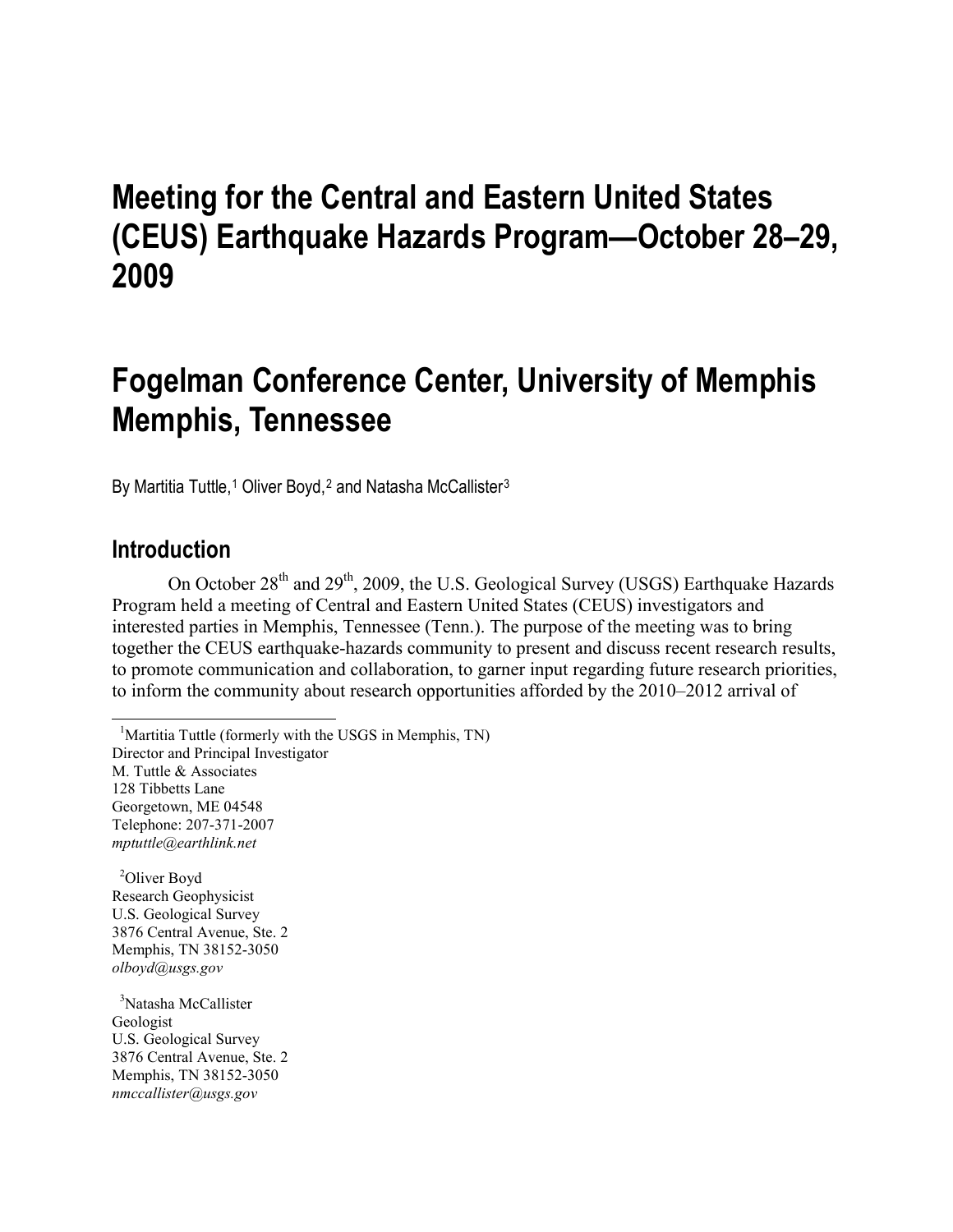EarthScope/USArray in the central United States, and to discuss plans for the upcoming bicentennial of the 1811–1812 New Madrid earthquakes. The two-day meeting included several keynote speakers, oral and poster presentations by attendees, and breakout sessions. The meeting is summarized in this report and can be subdivided into four primary sections: (1) summaries of breakout discussion groups; (2) list of meeting participants; (3) submitted abstracts; and (4) slide presentations. The abstracts and slides are included "as submitted" by the meeting participants and have not been subject to any formal peer review process; information contained in these sections reflects the opinions of the presenter at the time of the meeting and does not constitute endorsement by the U.S. Geological Survey.

## **Acknowledgments**

We wish to thank Tom Pratt for a thorough review and Jill McCarthy and Amber Irish for time spent addressing Tom's comments and improving the manuscript.

Images on the front cover: (left) Seismic-hazard map from the USGS hazard mapping website, (upper right) detail of seismic hazard in New Madrid from USGS hazard mapping website, and (lower right) seismicity in New Madrid region from U.S. Geological Survey Fact Sheet 2009–3071.

## **Report on Earthquake Hazards Program Meeting**

#### **Meeting Summary**

In late October 2009, an Earthquake Hazards Program meeting of CEUS investigators and interested parties was held in Memphis, Tenn. The goal of the meeting was to bring together the CEUS earthquake-hazards research community to present and discuss recent research results, to promote communication and collaboration, to garner input regarding future research priorities, to inform the community about research opportunities afforded by the 2010–2012 arrival of EarthScope/USArray in the central United States, and to discuss plans for the upcoming bicentennial of the 1811–1812 New Madrid earthquakes. The two-day meeting was attended by about 100 people from universities and consulting firms from across North America. Major institutions represented included the U.S. Nuclear Regulatory Commission, State Geological Surveys of states in the central United States, the Central U.S. Earthquake Consortium (CUSEC) and the West Tennessee Seismic Safety Commission. In addition, scientists from a number of USGS offices also attended.

The meeting was structured around short oral presentations (10-minute limit) and several poster sessions; there were also several longer invited presentations. Invited speakers included David Applegate, USGS Senior Science Advisor for Earthquake and Geologic Hazards; Chuck Langston, Director of the Center for Earthquake Research and Information (CERI); and Anne Trehu, Director of the EarthScope National Office. David Applegate spoke about "Earthquake Hazards Program Priorities and Future Directions"; Chuck Langston explored "Research Challenges in the CEUS"; and Anne Trehu described various aspects of EarthScope and related research opportunities. In addition, Chris Cramer of CERI, Jim Wilkinson of CUSEC, and Tish Tuttle of the USGS (now at M. Tuttle and Associates) briefed the meeting on preparations, activities, and products planned for the Bicentennial of the 1811–1812 New Madrid earthquakes.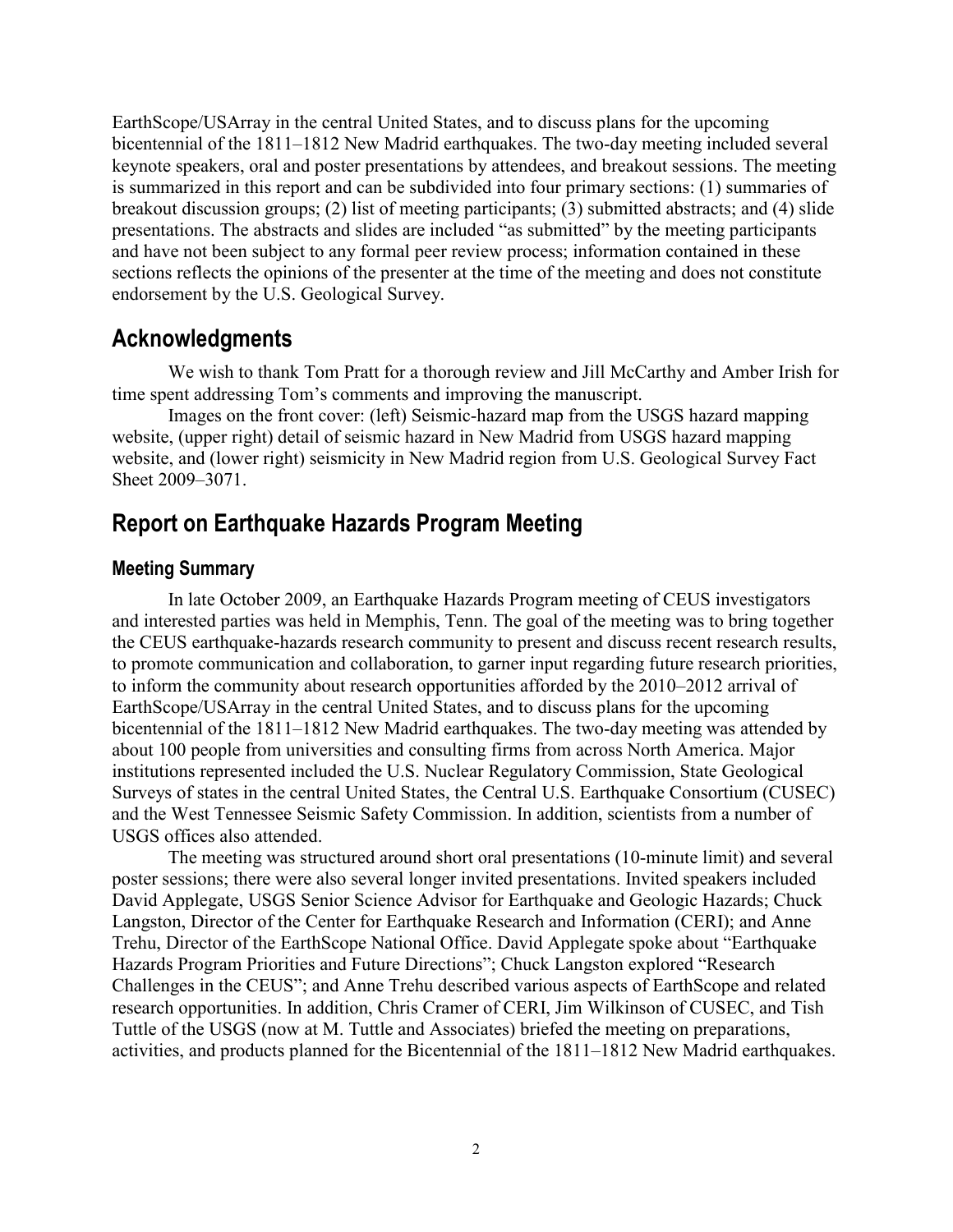Investigators gave short oral and poster presentations organized in sessions on the following topics: earthquake sources; earthquake ground motion; paleoseismology; long-term deformation and deformation modeling; the New Madrid seismic zone; the Charleston, South Carolina seismic zone; historical seismicity; seismic velocity modeling and site response; seismic-hazard mapping and engineering applications; and educational outreach. In addition, there were breakout sessions on similar topics during which participants were asked to identify the most pressing earthquake-hazard issues and the most promising ways to address those issues. The session facilitators reported back to the larger group, and research priorities were further discussed. Reports from the breakout sessions are presented below.

The meeting was organized by the USGS staff in Memphis: Tish Tuttle (now at M. Tuttle and Associates), Oliver Boyd, and Natasha McCallister. Steve Horton of CERI and Walter Mooney of the USGS also helped plan, organize and facilitate parts of the meeting. The Central U.S. Multi-Hazards Initiative provided financial support for the meeting.

## **Breakout Sessions: Input on Research Priorities for the USGS Earthquake Hazard Program**

#### **Earthquake Sources and Magnitudes**

**Facilitator**: John Ebel **Co-Facilitator**: Sue Hough

**Participants**: Haydar Al-Shukri, Scott Ausbrooks, Mike Blanpied, Mike Bograd, John Ebel, Sue Hough, Joe Gilman, Peggy Guccione, Dave Hoffman, Shannon Mahan, Steve McDuffie, Walter Mooney, Kent Moran, Jerry Prewett, Alan Ruffman, John Tinsley, Tish Tuttle, Rus Wheeler

The purpose of this breakout session was to identify the important research questions concerning earthquake sources and earthquake magnitudes in the CEUS, and to consider possible ways to address these research questions. The discussion quickly focused on the importance of historical earthquake data (and by extension, paleoseismological earthquake data) to learn about seismic source zones in the CEUS. This focus emerged because most knowledge regarding seismic source zones in the CEUS comes from historic earthquake information, due to the relatively low level of instrumentally recorded earthquakes throughout the region. The participants in the discussion agreed that historic earthquake research is not adequately emphasized or funded. In particular, several participants felt that there is much to learn about historic earthquakes through additional research. Many newly identified historical earthquakes have been identified through digital archive searches of old newspapers. Furthermore, historical CEUS earthquake research over the past decade has upgraded the sizes of some earthquakes while decreasing the sizes of others. Mistaken earthquakes, triggered earthquakes, and nontectonic seismic events have also been identified. Several participants felt strongly about the need for a centralized public database of original historic earthquake reports, perhaps maintained by the USGS.

The discussion also highlighted the need for more paleoseismic work in the region, especially for source zones where there currently are few or no known paleoseismological indicators of past earthquakes. One example is the eastern Tennessee seismic zone. The group did some brainstorming about new research techniques, such as age-data indicators in the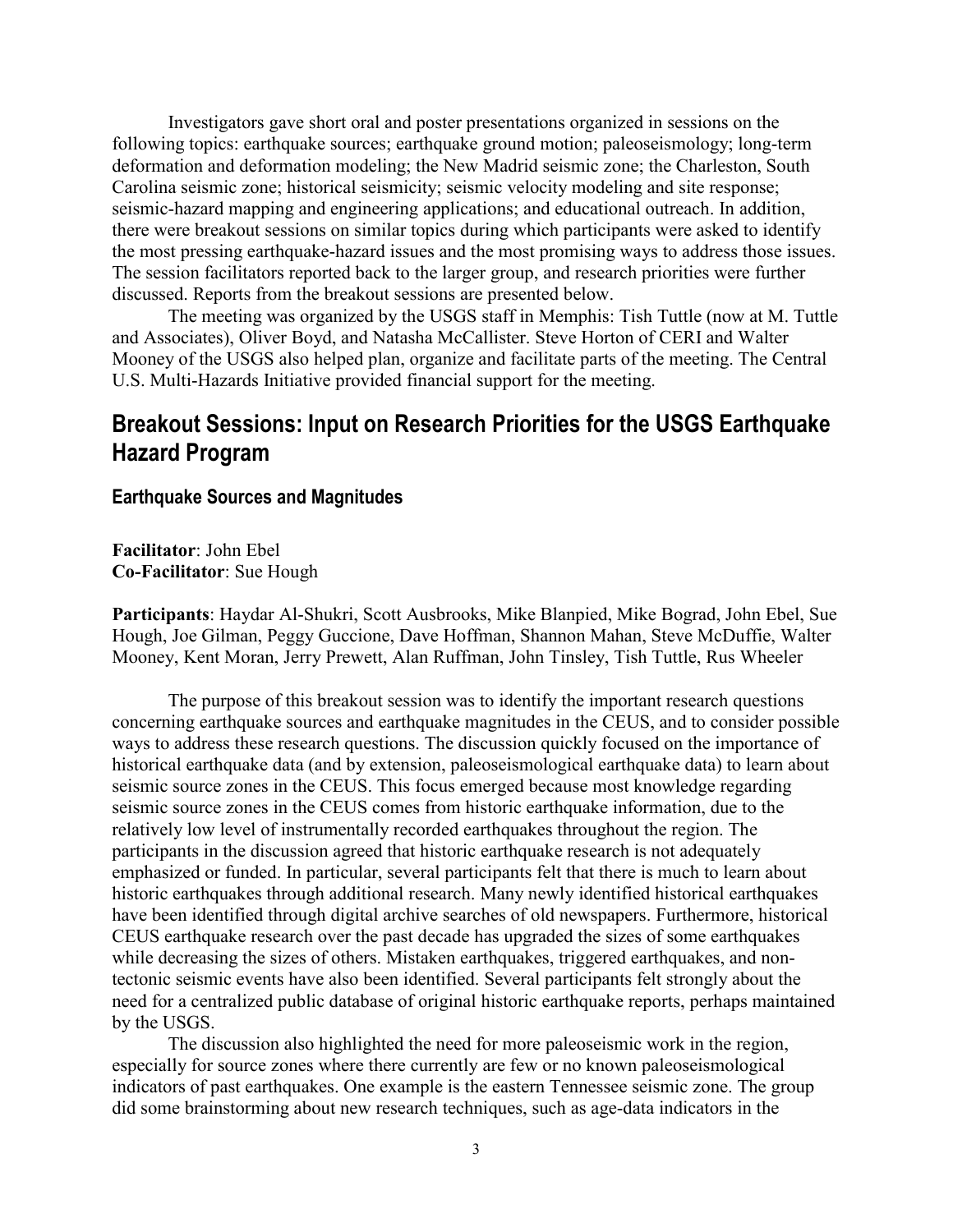geology or high-resolution LiDAR (Light Detection And Ranging) surveys that might yield new information about the active seismotectonic sources in the CEUS. It was generally acknowledged that it might be challenging to receive positive results from these new research techniques in the short term. One caveat is that these methods might reveal structures that are unrelated to seismogenesis. There was also a suggestion that additional bedrock-geology mapping may be needed in some areas.

The discussion briefly touched on how to estimate magnitudes for earthquakes in the CEUS. Changing instrumentation requires careful calibration to ensure consistent magnitude estimates. Also, moment magnitude is the desired magnitude scale for earthquakes of all sizes, but reliable moment magnitudes can only be computed for earthquakes about M 4.5 in the region; methods must be developed to extend the moment magnitude calculations down to lower magnitudes. Finally, research must continue into the question of how to estimate the magnitudes of historic earthquakes.

Below is a summary of the major discussion points during the breakout session. For each discussion point a group vote was taken to assign a high (H), medium (M), or low (L) priority.

Priority List (H, high; M, medium; L, low):

- (H) Macroseismic information should be investigated and Spanish/foreign archives should be considered. Special attention should be paid to site effects. Calibration events may help investigators to evaluate historic information.
- (H) Paleoliquefaction evidence should be studied for other source zones. Investigators should document evidence and or the lack of evidence of strong ground shaking. Caves can be explored as a possible new area to find constraints on past ground-shaking information.
- (H) A database of age results from liquefaction events, cave formations, landslides, etc., will be helpful to future investigators.
- (H) Targeted LiDAR may lead to identification of earthquake related surface features. Possible targets are New England and central New Hampshire. However, the structure seen in LIDAR may be unrelated to seismogenesis.
- (M) Offshore sources should be more closely considered including the Atlantic and Gulf Coast. For example, can tsunami deposits and turbidite deposits be found and can they be used to constrain earthquake hazard? In New England, are there earthquakes that extend onto the continental slope and are they associated with submarine channels in sediments? What is the cause of 1800s/1890s increased seismicity around southwest Nova Scotia? Would an ocean-bottom seismometer deployment be helpful?
- (L–M) For site response, surface geological mapping including depth to bedrock is essential. This work would provide an important partnership with the states.
- (L) The use of geological indicators may give some insight into past seismic activity. Some examples include age-dating of landscapes to learn about the long-term landscape evolution (for example, cosmogenic dating for degrading of landscapes may not be ideal for trenches/CEUS) and river migration.
- (L) Oil company reflection images and other active source studies of the subsurface can be obtained to help elucidate possible active structures. However, oil company data are usually proprietary and cannot be published.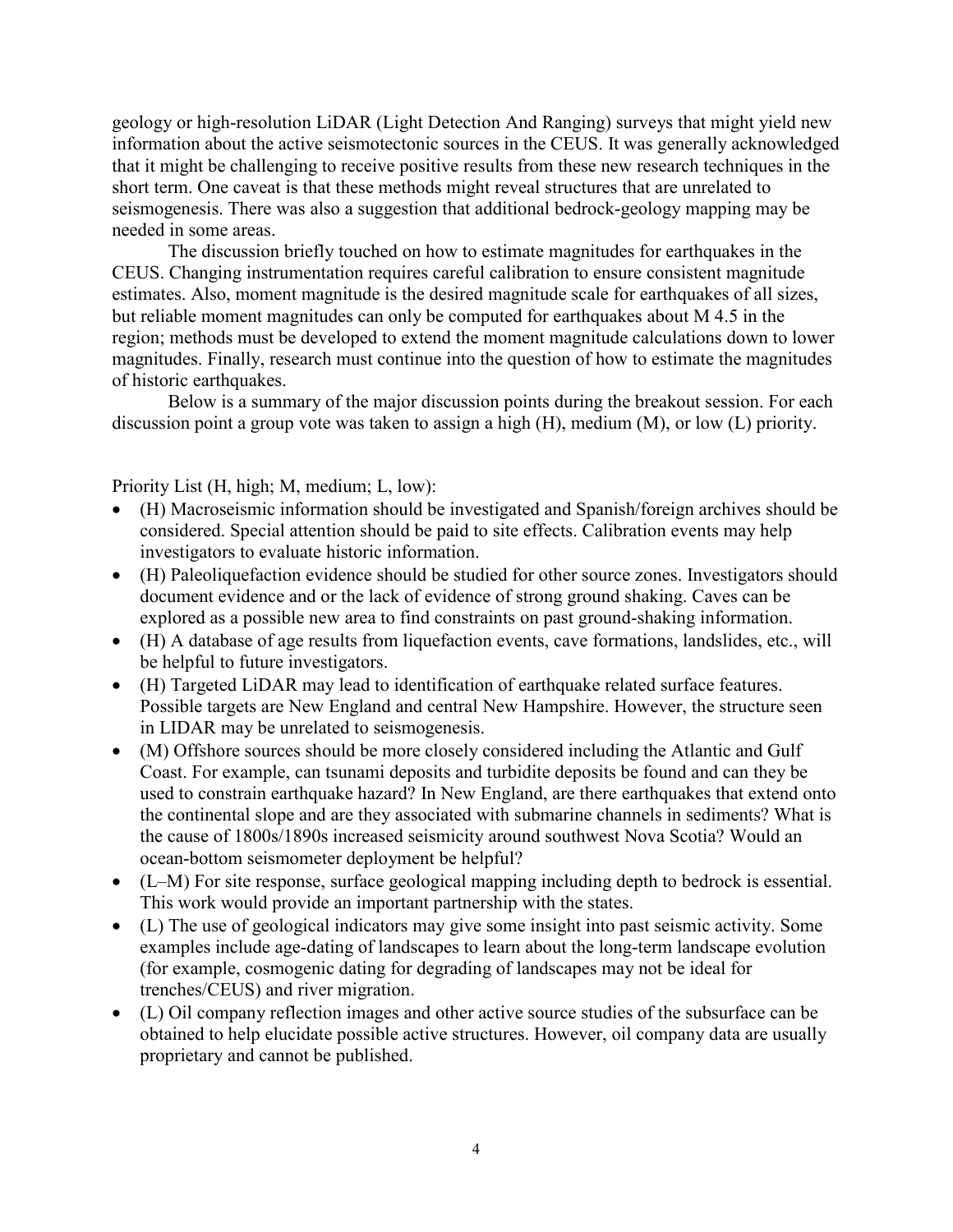#### **Ground Motion, Near-Surface Velocity Structure, and Site Amplification**

**Facilitator:** Gail Atkinson **Co-Facilitator:** Rob Williams

**Participants (partial list):** John Ake, Martin Chapman, Jer-Ming Chiu, Chris Cramer, Art Frankel, Dave Gaunt, Youseff Hashash, Tim Larson, Shahram Pezeshk, Larry Salomone, Arash Zhandieh, Zhenming Wang

This group held a wide-ranging discussion of earthquake ground motions, seismic velocity structures, and site amplification in the CEUS. The discussion focused on several issues, including: weaknesses in the understanding of CEUS attenuation, a lack of knowledge about the site conditions for seismograph sites that would be used to refine attenuation estimates, strong support for efforts to collect more data on near-surface seismic velocities and establishment of a publicly available database of existing seismic velocity data, and a common interest in the installation of more seismographs to fill holes in the coverage of existing networks. Another concern that arose was the need to review the applicability of western-United-States-derived relations on attenuation, non-linearity, and stress drop to the CEUS.

#### Attenuation Issues (High priority)

The discussion began with group recognition of the need for improved attenuation models (and verification) at all distance scales, especially less than 70 kilometers (km), but also through the transition zone and out to regional distances. The regional variability of attenuation is not well constrained in areas like New Madrid, southeastern Canada, and the northeastern United States. More ground-motion data from the CEUS is needed to address this problem; ground-motion information from smaller magnitude earthquakes is available and needs to be collected and analyzed. A project entitled Next Generation Attenuation for the central and eastern United States (NGA East) is aimed at collecting currently available data, including those across stable continental regions (SCRs). A top priority of NGA East is to make the best use of such data. Although more instruments are now in place thanks to the Advanced National Seismic System (ANSS), even denser networks are still needed in order to collect more data at a broader range of distances. There was brief discussion concerning the establishment of a better connection between "attenuation" in seismological terms—that is, wave propagation and seismic phases—versus engineering focus on decay of amplitudes. Ultimately, we need a deeper physical understanding of the bridge between seismology and engineering.

#### Instrumentation (High priority)

As noted above, the consensus of the group was that more seismic-monitoring stations are needed to collect ground-motion data and constrain attenuation relations in the CEUS. The arrival of EarthScope instrumentation, which is rolling through the region over an 18-month time period as the array moves from the West Coast to the East Coast, provides a short-term opportunity to collect relatively dense seismic data. Moreover, if a funding source can be found to purchase the equipment and operate the stations long term, these instruments could be kept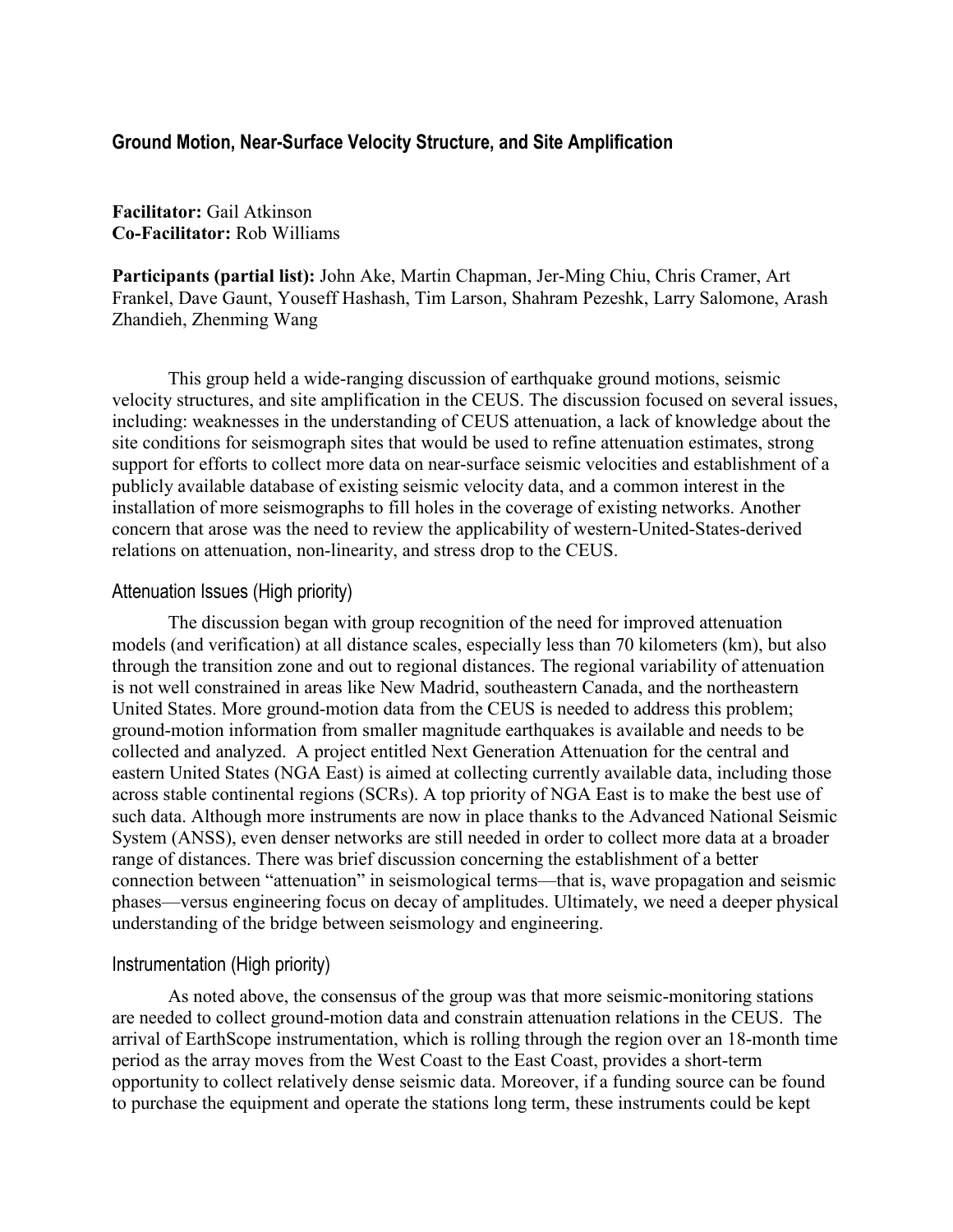permanently. The Incorporated Research Institutions for Seismology (IRIS) has a formal policy to allow groups to purchase EarthScope instruments. The instruments are left in the ground, and IRIS is reimbursed for the cost of a new replacement instrument. Many stations have already been left in place under this program.

One difficulty in trying to find a benefactor for new permanent seismic stations is the lack of detailed operations and maintenance costs for the EarthScope sites. The concern was also expressed that the time to act is limited, and that the instruments may already be removed prior to any decision making. There was some discussion of the possibility of purchasing the EarthScope instrumentation after the Transportable Array experiment is over; another suggestion was to take over operation of the vaults for later installation and equipment purchase. It was also noted that the current sampling rate for USArray may not be high enough for earthquakeengineering purposes. It would be better to have accelerographs co-located with broadband instruments to receive fuller data sets because broadband instruments clip at close distances and thereby preclude the possibility of improved attenuation relations at less than 70 km.

#### Site Effects (Low priority for borehole arrays. High priority for basic data on velocity structure at existing stations)

There was broad agreement that the data from the current Central U.S. Seismic Observatory (CUSSO) downhole seismograph installation in southwestern Kentucky is crucial for understanding CEUS ground motions, especially for the New Madrid and Wabash Valley seismic zones. The CUSSO data should be made publicly available in near real time and used to look at site effects.

In an ideal science-funding world, the group would support the need for borehole arrays of seismometers to gain information on site effects. The information could be used for source studies if dense arrays can be deployed. Borehole array depths stretching as far as 1 km would be ideal but very expensive. The borehole arrays would be extremely useful in understanding soil nonlinearity. We are unaware if soil nonlinearity models from the western United States are applicable to eastern settings such as the Mississippi embayment, and more testing of the applicability of nonlinear models for eastern stratigraphy is required.

There was a strong consensus that basic site information (for example, seismic velocity and surficial geology) is needed for characterizing existing seismograph stations. In the CEUS, only about 20 percent of seismic stations have site-characterization measurements. If site conditions at existing stations are poorly known, then new models of attenuation and nonlinearity will be adversely affected. The group discussed how NEHRP and similar programs can be leveraged to obtain this type of information; one potential program that could support such an effort might be the Nuclear Regulatory Commission's NGA East project. The group agreed that site-characterization studies of seismograph stations should be given a high priority; fortunately, efforts are being made in the west through American Recovery and Reinvestment Act stimulus funding to collect this information. Because of limitations in site-characterization methodologies, it was recommended that two techniques (or more) be used (for example, Refraction Microtremor (ReMi) and Spectral Analysis of Surface Waves (SASW) or reflection/refraction).

Liquefaction is another big issue that falls under the category of site effects. Because sitespecific data and sophisticated laboratory studies are needed to assess liquefaction probabilities, the liquefaction problem is difficult to address regionally. Liquefaction studies are typically only done for high-value facilities.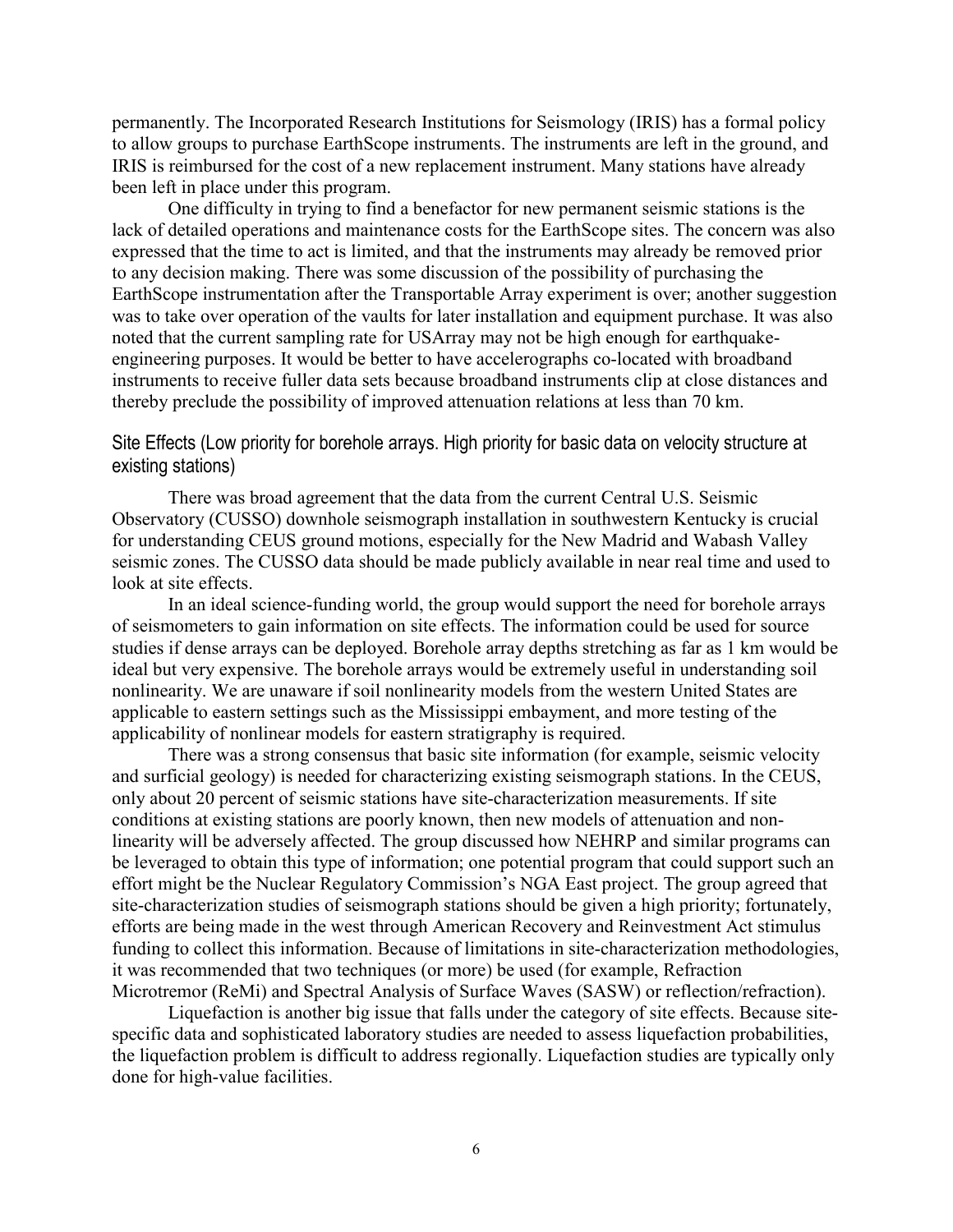#### Velocity Model (Moderate priority for 3D velocity models.)

The discussion group supported the acquisition of Vs30 seismic velocity data that can be used to address such problems as nonlinear soil behavior. They further recommended that a greater emphasis be put on acquiring deeper P- and S-wave velocity profiles that could extend to the base of sedimentary basins. Currently in the Mississippi embayment there are about 1,000 shallow surveys from about 30- to 50-meter (m) depth, but far fewer measurements that reach 100 m or more. The deeper seismic-velocity information is needed, particularly near the center of the basin, to improve ground-motion simulations and better constrain time histories.

In addition to the need for more individual (1-D) seismic velocity profiles, there was recognition that a 3-D seismic velocity model is also needed. Currently, USGS scientists are developing such a model (referred to as a "community velocity model") for the Mississippi embayment. This model extends from just north of St. Louis, Missouri, and Evansville, Illinois, to just south of Memphis, Tennessee, and Little Rock, Arkansas.

#### Time History Models and Scaling (Moderate priority)

Scaling of time histories from earthquakes in the CEUS to match a target spectrum for the design of engineered structures is an engineering issue of importance where seismological input such as spectral acceleration and duration is necessary. This area has had little focus in the central and eastern United States, and while it was not a focus of the meeting, it is an issue that needs to be addressed.

#### Source Issues (High priority)

The group brainstormed a number of questions on source issues:

- 1. How do we take knowledge of small earthquakes and scale up to larger events?
- 2. Can we use a constant-stress model to scale from small to large earthquakes?
- 3. Is the variability of stress drop bigger in eastern North America than in the west?
- 4. What is the regional variability of stress drop, if any?
- 5. How can we better understand the source processes and how they translate to models of the amplitude spectrum (or other characterizations)?

See discussion for "Earthquake Sources and Magnitudes" breakout session.

#### Numerical and Analytical Models (Moderate priority)

There was a short discussion regarding whether or not we are happy with the tools we have to interpret seismic data. This discussion spanned a range of issues: source scaling, wave propagation, site response, and nonlinearity. It was agreed that it is beneficial to improve modeling methods in anticipation of testing them as data are gathered. For example, when modeling 3D propagation of Lg waves, significant (computing) resources are required. In general, there is a gap in many areas between standard practice (for example, the use of the program "Shake" for site response) and other procedures that may be more appropriate.

Our priority list of activities for the USGS includes:

• Improved attenuation models (and verification) at all distance scales, especially less than 70 km, but also through the transition zone and out to regional distances. We need to address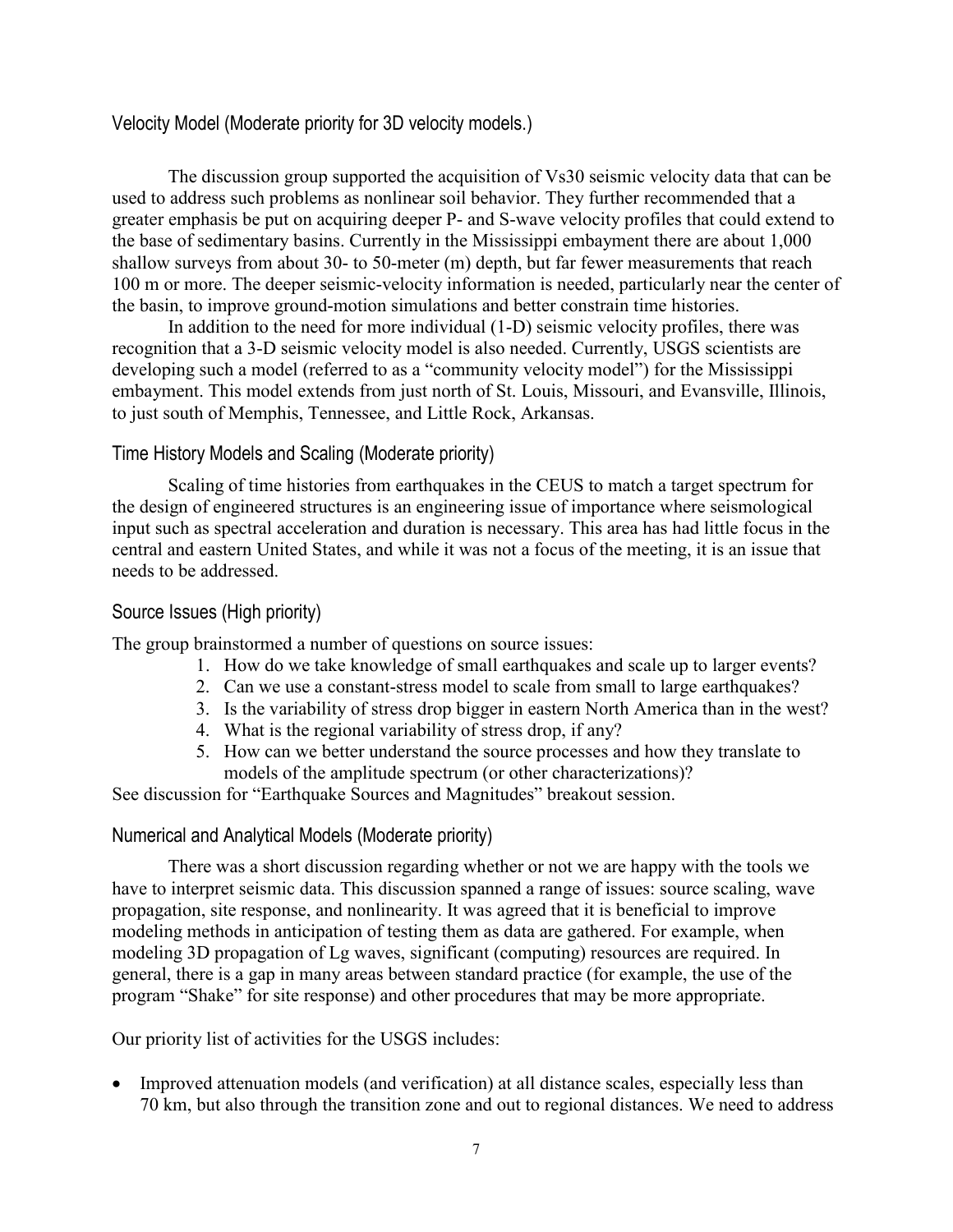the question of whether attenuation varies regionally or is the same in the central United States compared to the eastern United States and Canada.

- Increased numbers of permanent seismograph installations to fill in monitoring holes and increase the density of the network.
- More ground-motion data to resolve attenuation issues; even data at smaller magnitudes are valuable and need to be collected and analyzed. We need to address the question of how strong and widespread non-linear effects will be in soft sediment areas.
- Analysis of site effects at the current CUSSO borehole seismometer station installation in Kentucky. For this to happen, the community needs access to the CUSSO data, which is currently not available to the public.
- More site-specific seismic velocity and geology information at existing seismograph stations. In addition, deeper penetrating P- and S-wave velocity profiles are needed—not just Vs30.
- More complete information on the basin velocity structure extending to as great a depth as possible, but to at least 200 m.
- A USGS-sponsored seismic velocity and/or site characterization database.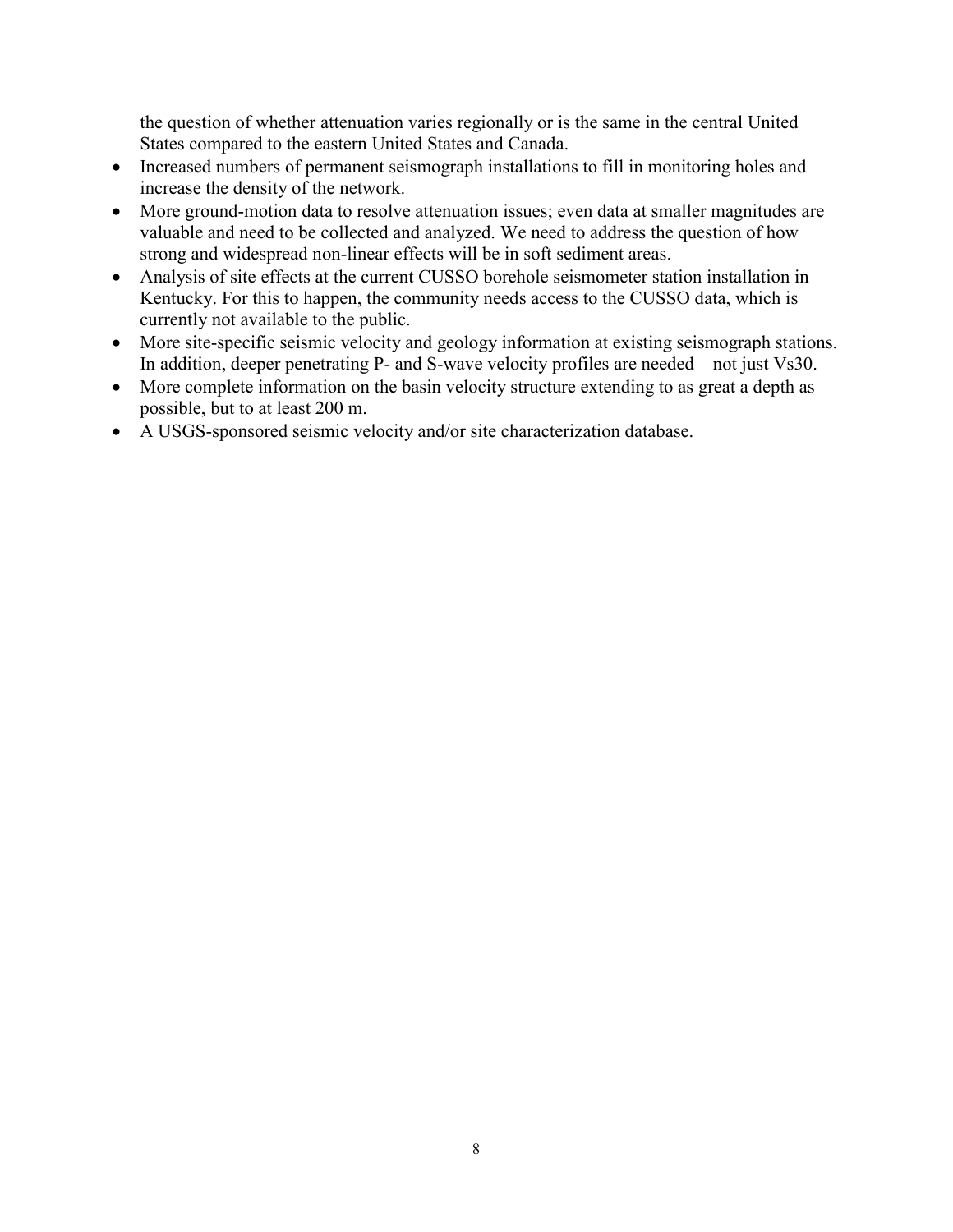#### **Geodesy and Modeling Ground Deformation**

**Facilitator:** Michael Hamburger **Co**-**Facilitator:** Eric Calais

**Participants:** Oliver Boyd, Eric Calais, James Davis, Michael Hamburger, Kathryn Hanson, Beatrice Magnani, Mary Parke, Thomas Pratt, Leonardo Ramirez-Guzman, Bob Smalley, Ron Zurawski

The geodesy and modeling ground deformation breakout session addressed the use of measurements of surface deformation to address basic scientific questions and issues related to seismic-hazard mitigation. We considered the quality and quantity of surface-deformation measurements and what could be done to improve their utility. We also considered issues related to modeling surface deformation observations and opportunities for EarthScope.

Two major issues exist with respect to geodesy and estimation of seismic hazards in the CEUS. Most importantly, surface deformation rates in the CEUS are low, and continuous geodetic monitoring has only been available for two decades. Therefore, the signal of strain accumulation that one would expect on active faults (by analogy with plate boundaries) remains elusive. Furthermore, monumentation and data are of variable quality, and high-quality observations are sparse. As a result, substantial uncertainty remains in our understanding of active deformation of the CEUS both in terms of its rate and spatial distribution.

The second major issue concerns a lack of understanding of earthquake processes in an intraplate setting: How do these processes relate to surface deformation? How does deformation vary with space and time? What is driving deformation? How do models of intraplate fault dynamics differ from those operating in interplate settings? A practical implication of this lack of understanding is that it is difficult to properly design geodetic networks to measure a deformation signal that has not yet been observed.

The group recommended several priorities for improving assessment of seismic hazards in the CEUS using geodesy. Specifically, the group suggested that improved density and quality of long-term geodetic observations are needed and that these observations must be coupled with modeling to help guide station deployment and data interpretation. The group recommended development of a comprehensive set of precise geodetic measurements that would provide baseline measurements prior to any future earthquake in the region, re-measurements of existing networks (including New Madrid, Wabash Valley, Charleston), improvement of monumentation for existing permanent networks (including Continuously Operating Reference Stations (CORS), National Oceanic Atmospheric Administration, Federal Aviation Administration), and continuous monitoring of data quality at existing permanent GPS networks. More specific questions and issues raised during the breakout session are provided below.

Large-scale scientific questions identified are:

- What are the spatial variability and rate of deformation in the CEUS? How do spatial variability and rate of deformation relate to seismic sources?
- How do earthquake processes in the CEUS relate to our fundamental understanding of earthquake physics?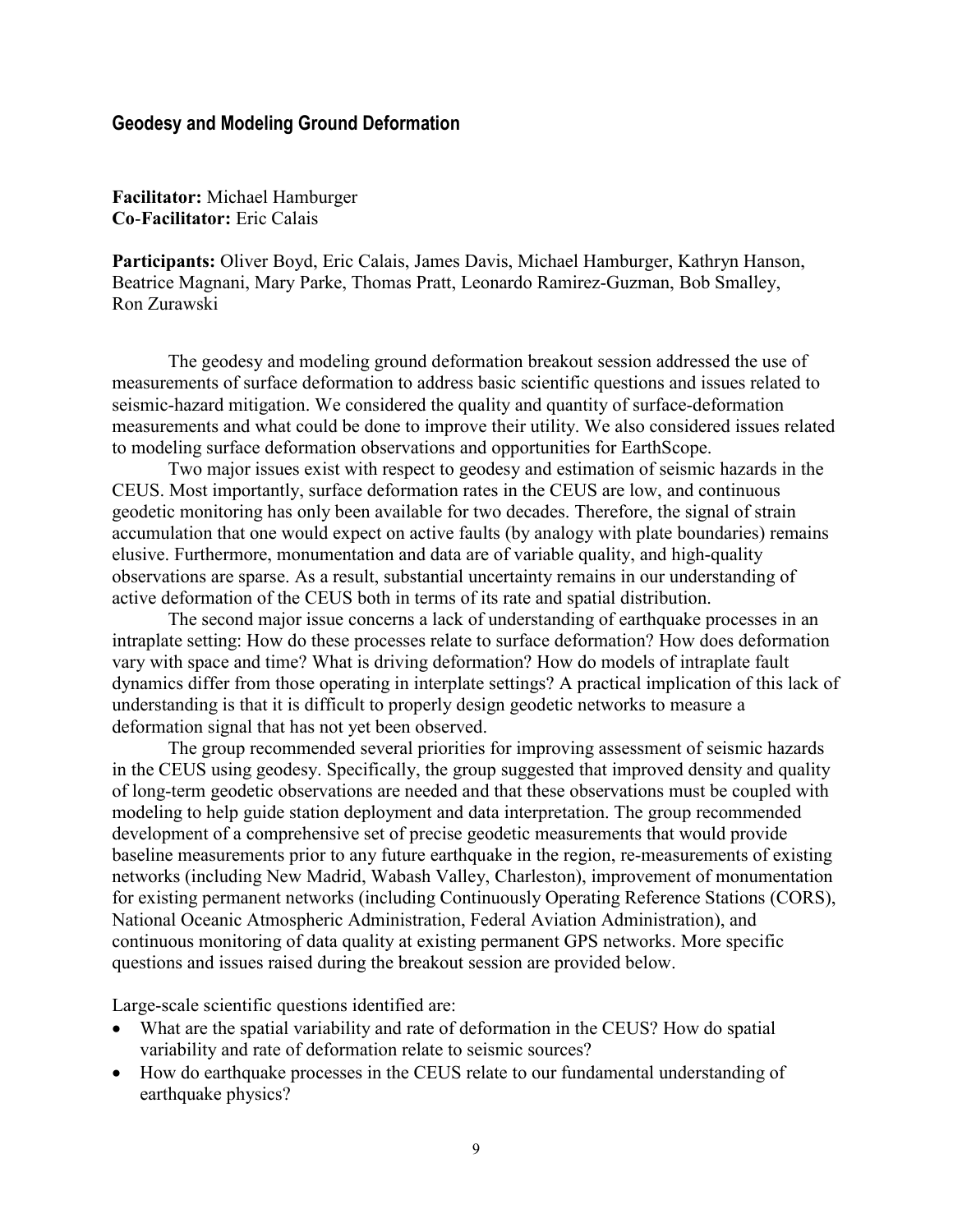- What are the local deformation patterns associated with intraplate seismic zones?
- How does background deformation compare inside and outside of intraplate seismic zones?
- What are some fundamental models of an intraplate seismic cycle?
- Is there detectable strain accumulation before large earthquakes in continental interiors?
- How applicable are interplate seismic models to plate interiors?
- Are there distinct processes in intraplate seismic zones?
- How do stresses in the crust relate to deformation processes?
- What are the active seismogenic/inactive structures in intraplate seismic zones?
- How strong are faults in intraplate zones? What can we infer from earthquake stress drop?
- What can we learn from large structures that are inactive (such as the Midcontinent Rift and Grenville Front)? Why are some large structures inactive? Have they been active recently? Will they reactivate?
- What is the relation between stress and strain in continental interiors?
- Does geodesy help to constrain seismic moment release?

Improvements to geodetic networks and data-gathering efforts include:

- Conducting more in-depth analysis of existing geodetic data;
- Expanding geodetic monitoring to include known geologic structures/seismicity areas (for example, Meers Fault, S. Illinois/Fluorspar District, E. Tennessee seismic zone);
- Conducting tests of the stability of North America reference frame;
- Increasing the density of existing permanent geodetic networks with campaign and semicontinuous deployments;
- Building hybrid models of continuous GPS + semi-continuous or campaign GPS;
- Improving CORS network by upgrading, for example, the monumentation (15–20 stations are slated for improvement);
- Improving/expanding the Plate Boundary Observatory (PBO) network (\$20–30,000/station);
- Re-measuring campaign stations (for example, Northwestern/Jet Propulsion Laboratory (JPL) network);
- Utilizing LiDAR, Interferometric synthetic aperture radar (InSAR), and other geodetic techniques to identify areas of crustal deformation;
- Deploying high-rate GPS gradiometer for intraplate strain measurements.

Modeling issues include assessing:

- Long-term, large-scale tectonic loading;
- Models of local deformation sources (role of density variation, impacts on local strain variability);
- Role of mantle processes as a constraint on intraplate deformation;
- Sedimentary loading, erosion, climate change, hydrologic loading, glacio-isostatic adjustment, lateral mass transfer, and sediment loading at the Gulf of Mexico;
- Time-variable processes;
- Thermal processes;
- Boundary conditions such as driving forces and rheology;
- Additional data such as Vp/Vs ratio and heat flow to constrain rheology in the modeling;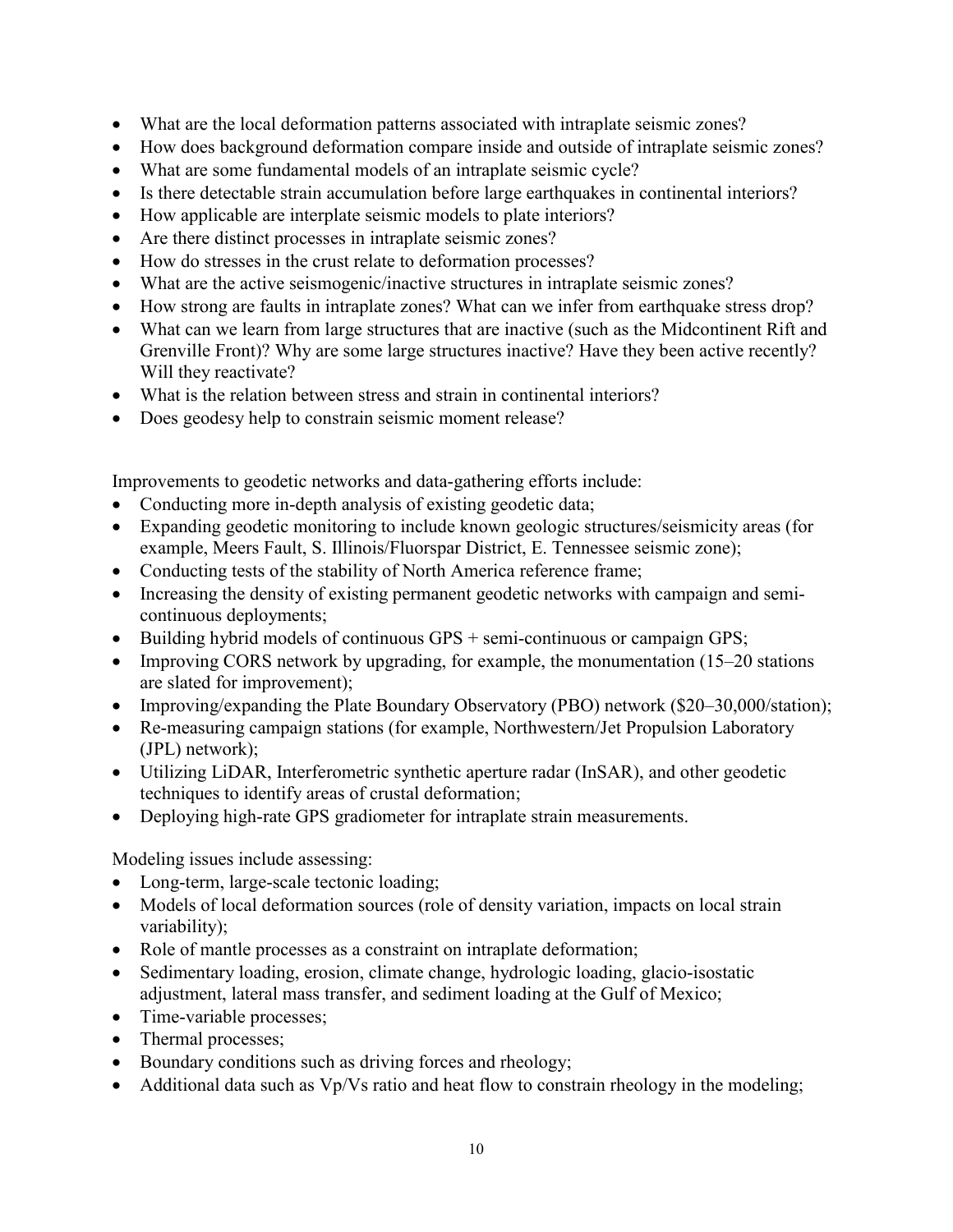- The possibility of a "Virtual CEUS," akin to "Virtual California," where a heterogeneous and complex numerical model of the CEUS is developed to investigate the time evolution of strain and seismic potential;
- Transfer processes to address how deformation at depth is coupled with surface deformation.

Opportunities for EarthScope deployments include:

- Analysis of existing campaign data and the addition of new campaign measurements;
- Linkage with USArray deployments;
- Addition of backbone sites (co-located USArray/PBO sites);
- Modeling of lithosphere dynamics;
- Identification of heterogeneities and their role in intraplate deformation;
- Monument installation for semi-continuous stations;
- Increasing the spatial density of geodetic observations;

Highest Priority Issues for USGS are:

- Development of a comprehensive set of precise geodetic measurements that would provide baseline measurements prior to any future earthquake in the region;
- Re-measurement of existing networks (New Madrid, Wabash Valley, Charleston, etc.);
- Improvement of monumentation at existing networks (CORS, NOAA, FAA, etc.);
- Continuous monitoring of data quality at existing GPS networks.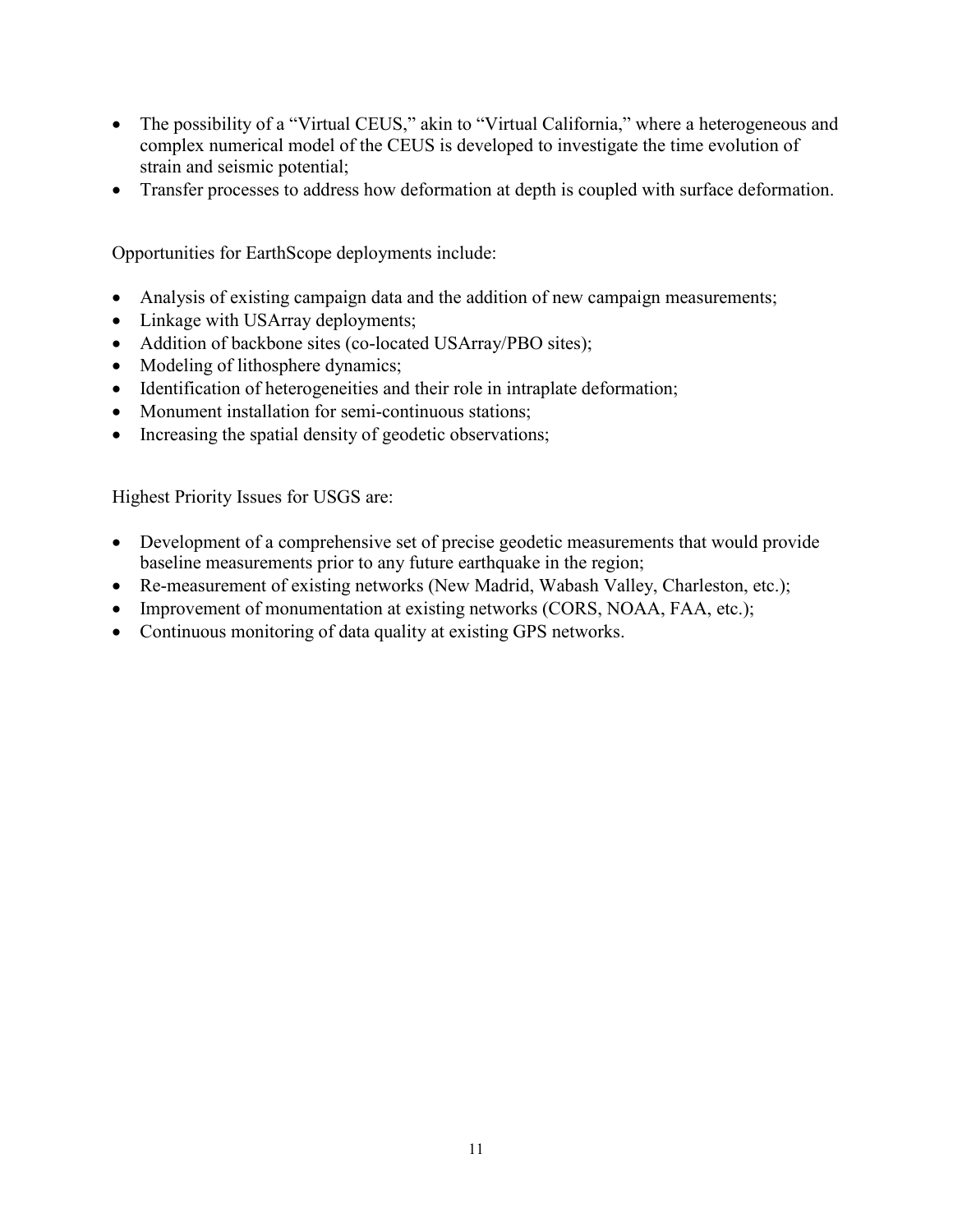#### **Intraplate Earthquake Processes**

**Facilitator:** Chris Powell **Co-Facilitator:** Heather Deshon

**Participants (partial list):** Mahari Ayele, Martin Chapman, Randy Cox, Heather DeShon, Margret Guccione, Michael Hamburger, Robert Hatcher, Charles Langston, Michael Towle, Samuel Panno, Miguel Pando, Christine Powell, John Tinsley, Walter Mooney, Russell Wheeler

We posed the following question: why do intraplate earthquakes happen? This led to a lively discussion with a number of consensus opinions. These opinions include the following thoughts: (1) Although the role of plate tectonics in driving intraplate earthquake activity is undeniable, thinking outside of the plate-tectonics box may be necessary to understand why intraplate earthquakes occur where they do. (2) CEUS seismicity appears to concentrate in distinct places; there are enough seismic stations operating such that a uniform distribution of seismic stations with spacing comparable to the New Madrid seismic zone (NMSZ) seismic network would not reveal undetected seismic zones such as the East Tennessee seismic zone (ETSZ), NMSZ, and Charlevoix. (3) Inherited structure in the crust and in the lithosphere from past tectonic events is important and can help us understand why earthquakes concentrate in certain places. (4) Not all inherited structure is equal; this can help us understand why features such as the mid-continent geophysical anomaly are not seismically active. (5) Favorable orientation in the present-day stress field seems to be important, although some historically weak faults that have favorable orientation are not seismogenic. (6) There must be other factors beyond inherited structure that play important roles in earthquake occurrence such as local perturbations in stress, strain and material properties, variations in temperature and the presence of fluids. (7) The recurrence rate of large intraplate earthquakes may be telling us something fundamental about the physics of intraplate earthquakes that we do not understand. (8) Earthquake activity in the CEUS may migrate from place to place or may migrate within a seismic zone. (9) Stalagmite history suggests that the CEUS has experienced significant earthquake activity for at least the last 7,000 years (yr).

We suggest the following priorities for research projects:

- Use Earthscope instrumentation and/or smaller experiments to investigate the presence of inherited structure in the crust and lithosphere. Are there fundamental differences between crustal and lithospheric structure associated with active CEUS seismic zones and places that are aseismic?
- Conduct targeted experiments involving the flexarray, the portable magnetotelluric array, and campaign GPS surrounding active seismic zones to determine if there are distinct differences in crustal rheological properties and composition that make the active portions of the crust "unique." Integrate various data sets to better constrain interpretations.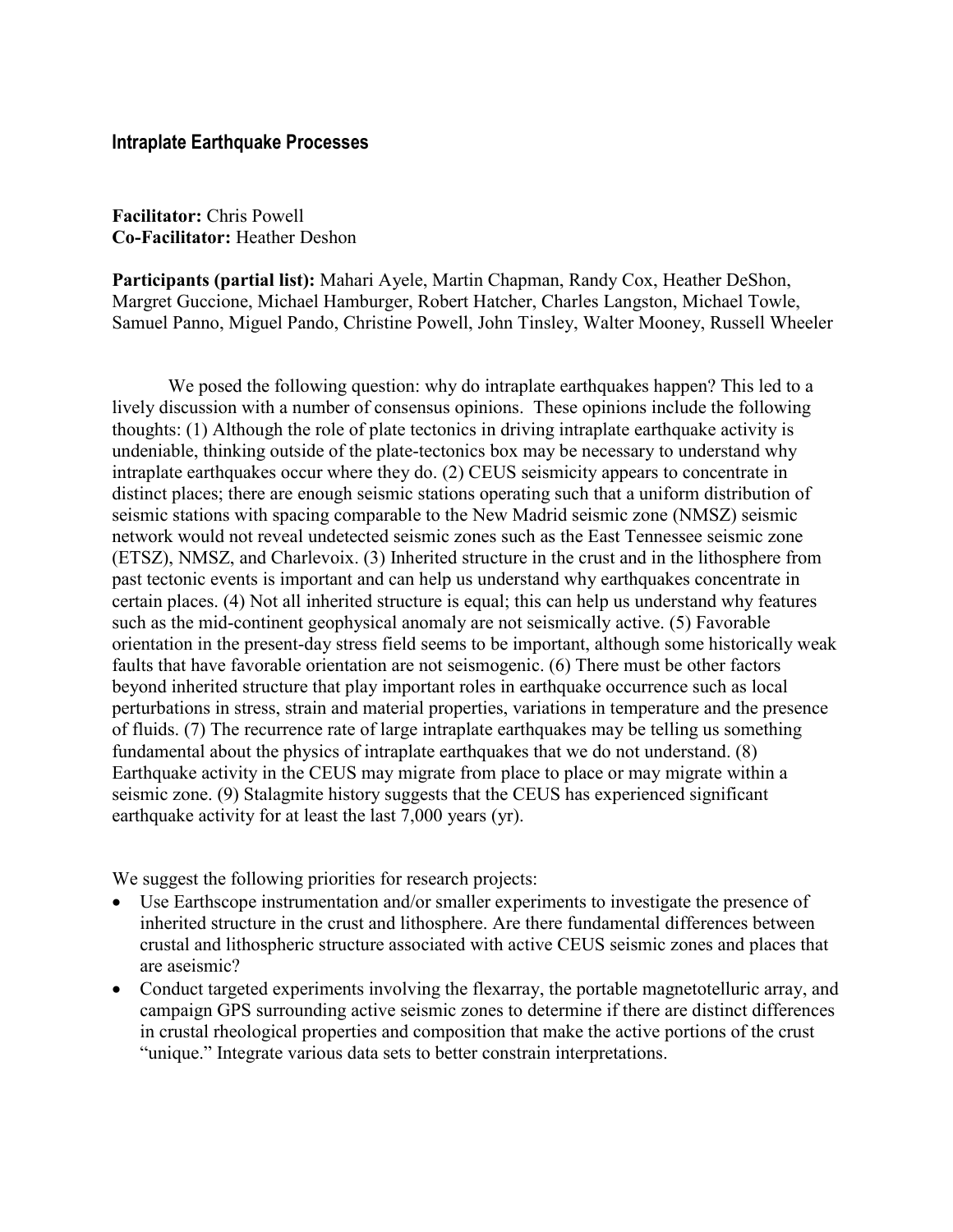- Investigate areas of preexisting weaknesses that are currently aseismic (for example, midcontinent geophysical anomaly, Nemaha Ridge, Meers Fault) to assess the differences between these locations and locations of active seismicity.
- Conduct physical and numerical modeling to determine the influence of known structure, intrusions, rates of deformation, and erosion on earthquake occurrence, clustering, and recurrence rates.

We conclude with a very important point: A large role that the USGS can play is providing active sources for the targeted experiments. This includes reflection seismology experiments and participation in flexarray experiments associated with the passage of EarthScope.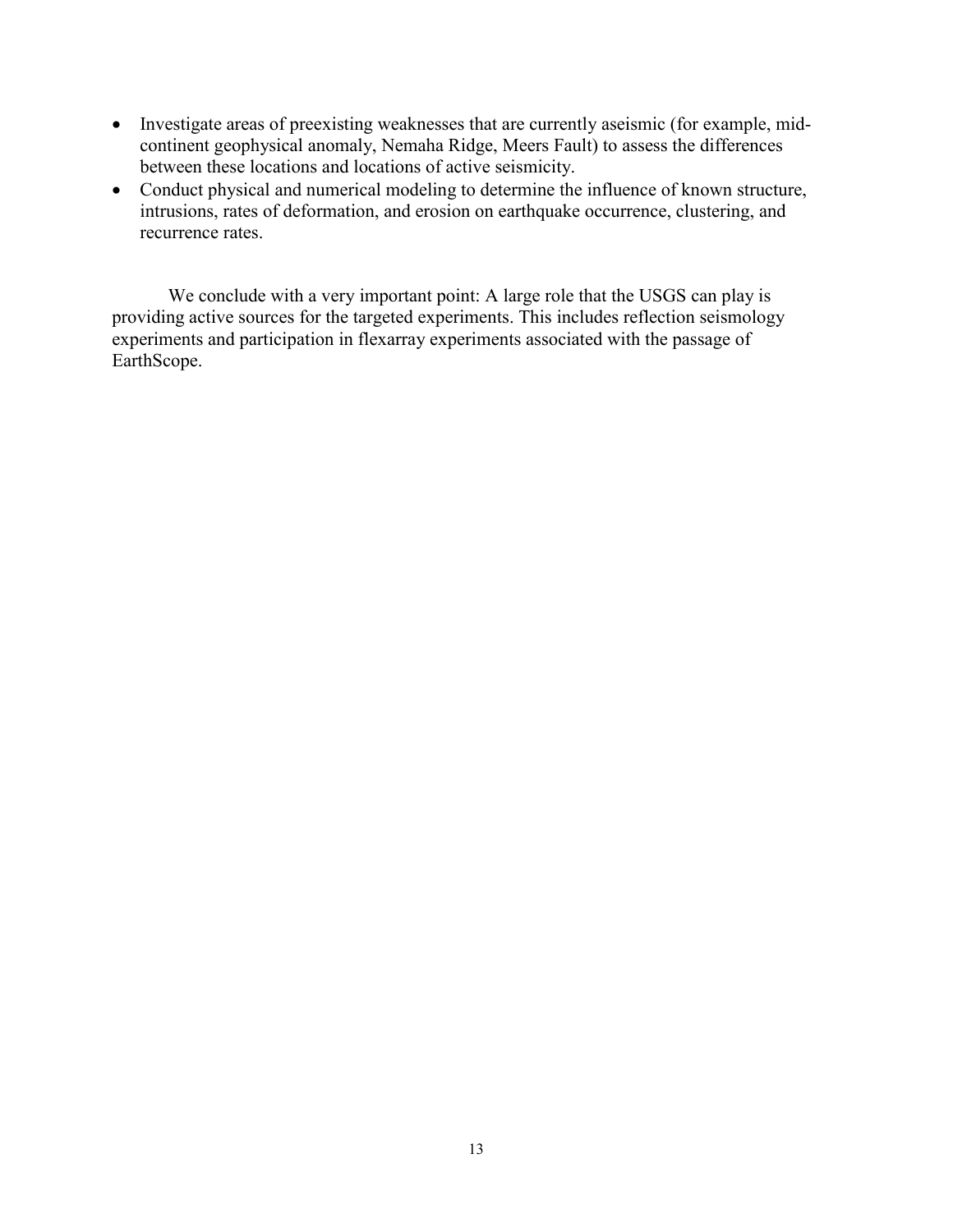### **Community Velocity Model and Earthquake Simulations**

**Facilitator:** Leo Ramirez-Guzman (Rob Graves was not able to attend)

**Participants (partial list):** Jer-Ming Chiu, Carlos Huerta, Heather DeShon, Charles Langston, and Leonardo Ramirez-Guzman

The discussion was centered on: (1) the availability of information to adequately model the velocity and density structure of the central United States (CUS), (2) the appropriateness of extrapolating from geologic models, and (3) the ease of modifying and performing simulations using the CUS Velocity Model (CUSVM) currently under development. There was common agreement on the necessity for more velocity measurement campaigns, especially regarding the shallow structure of the region, which influences the inversions that help to constrain the deep structure. Attendees suggested that the CUSVM could be used as the initial condition for detailed local inversions. Participants discussed the usefulness of geologic models as guides in regions where information is scarce; extrapolations made only on geologic information need to be thoroughly tested. The facilitator gave a brief description of the model under development and conveyed information about how easy it would be for the research community to modify and incorporate new information, as well as to test hypotheses of wave propagation in the central United States. The participants proposed desirable tests to the model before it could be used by the earthquake-engineering community in the assessment of seismic hazard.

Our priority list for USGS activities include:

- Support of seismic velocity measurement campaigns;
- Making the CUSVM model available to the community—allowing accessibility and modifications to the model;
- Maintenance and support of wave propagation solvers;
- Incorporation of available fine-scale sediment structures and velocity models generated in different hazard mapping projects;
- Validation of the CUSVM using a well-defined dataset that tests the model's ability to simulate surface wave dispersion and amplitudes of shear waves—the set could be the 2008 Mt. Carmel and the 1991 USGS explosions experiment;
- Researching attenuation on multiple scales;
- Evaluating the model's ability to reproduce other datasets, for example, waveform gradiometry, slow deformations, or gravity.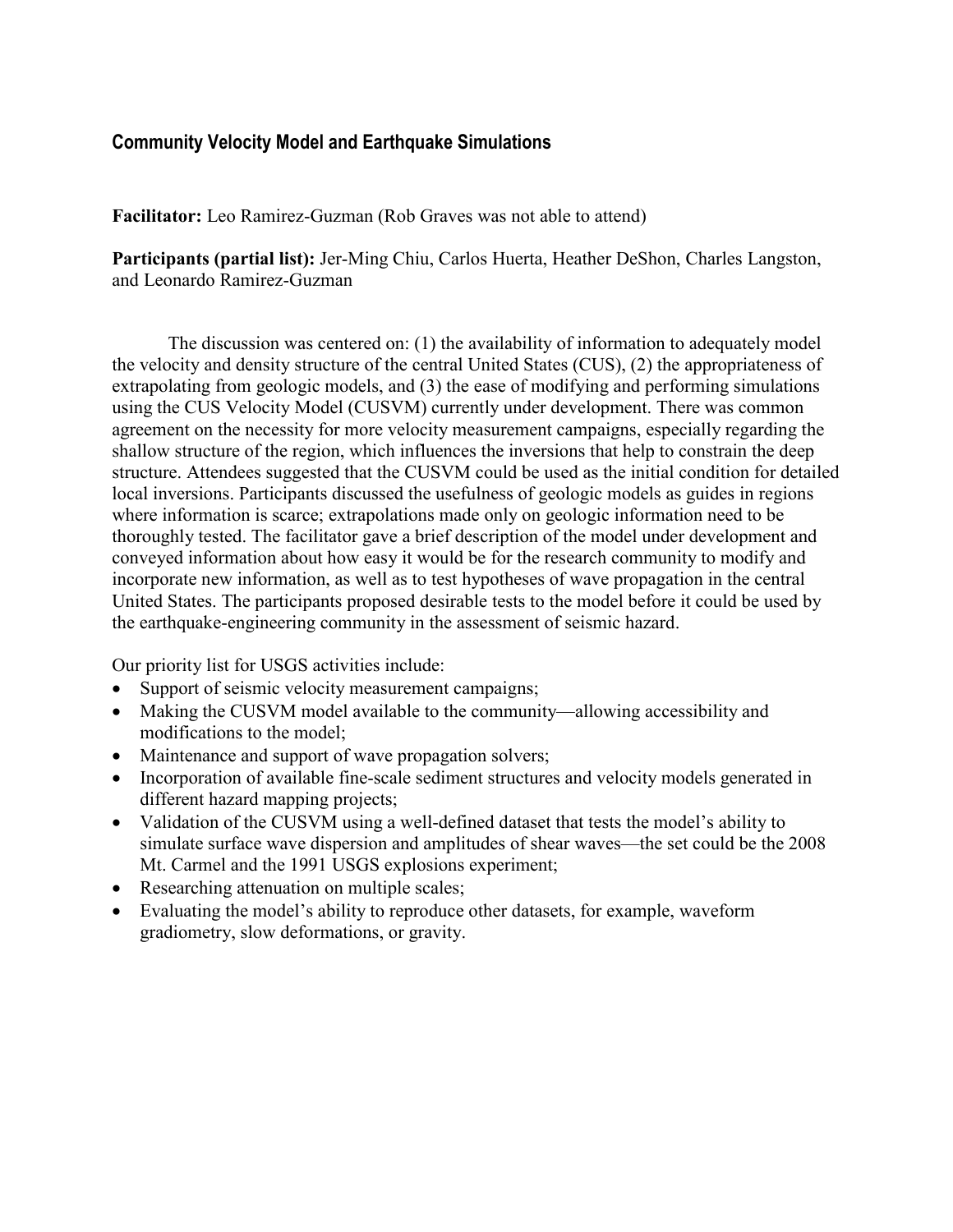#### **Seismic-Hazard Mapping**

**Facilitator**: Chris Cramer **Co-Facilitator**: David Gaunt

#### **Participants**: Not provided

The seismic hazards breakout session was a guided discussion on urban hazards maps, seismic-hazard mapping efforts related to the New Madrid Earthquakes Bicentennial, and a listing of possible directions and priorities.

The first issue discussed was the value of the urban seismic-hazard mapping efforts and whether or not they should continue. The suggested subtopics for discussion were: (1) usefulness, (2) data availability, (3) role in building codes, and (4) whether urban hazard mapping efforts should include an assessment of risk in project efforts. The consensus on the usefulness of urban seismic-hazard maps is that they are useful to emergency managers, insurance companies, and engineers; the group therefore concluded that urban seismic-hazard mapping efforts in the CEUS should continue. Concern was expressed that the context and limitations of the maps (not site-specific, among other points) should continue to be emphasized to users. Not all engineers use the urban seismic hazard products, but several do for background material.

Regarding data availability, the consensus was that geological, geophysical, and geotechnical databases should be made available. More detail on site response should be accessible to the engineering community. It would be beneficial to identify ways to extend database availability past the life of a specific project (Memphis in particular). Session participants also suggested maintaining the availability via state geologic surveys and using the Consortium of Organizations for Strong Motion Observation Systems (COSMOS) model of a virtual database center with links to various repositories.

The role of urban hazard maps in building codes (and other regulatory applications) raised several points, including that 1:24,000 quadrangle maps should not be used for sitespecific analysis (although they could serve as a guide). The earth science community's responsibility is to produce the "best" hazard maps and allow the engineering community to determine and set the building codes. Another area where urban hazard products could be applied would be the California model of "zone maps" (zones where site-specific determination and mitigation should be considered by developers) for earthquake-related landslide, liquefaction and, shaking hazards. A consideration should be made towards providing more detailed urban seismic-hazard maps that move toward being more site-specific. Limitations of the urban maps must be more efficiently communicated. Also, a better quality assurance study of the methodology (including soil response codes) should be conducted to assess the appropriateness and accuracy of the maps.

Two suggestions were discussed regarding whether or not the urban hazard mapping project should provide risk (loss) assessment products: (1) whether this role is more appropriate for the Federal Emergency Management Agency (FEMA), and (2) whether urban hazard maps could be tied into products like the USGS product, Prompt Assessment of Global Earthquakes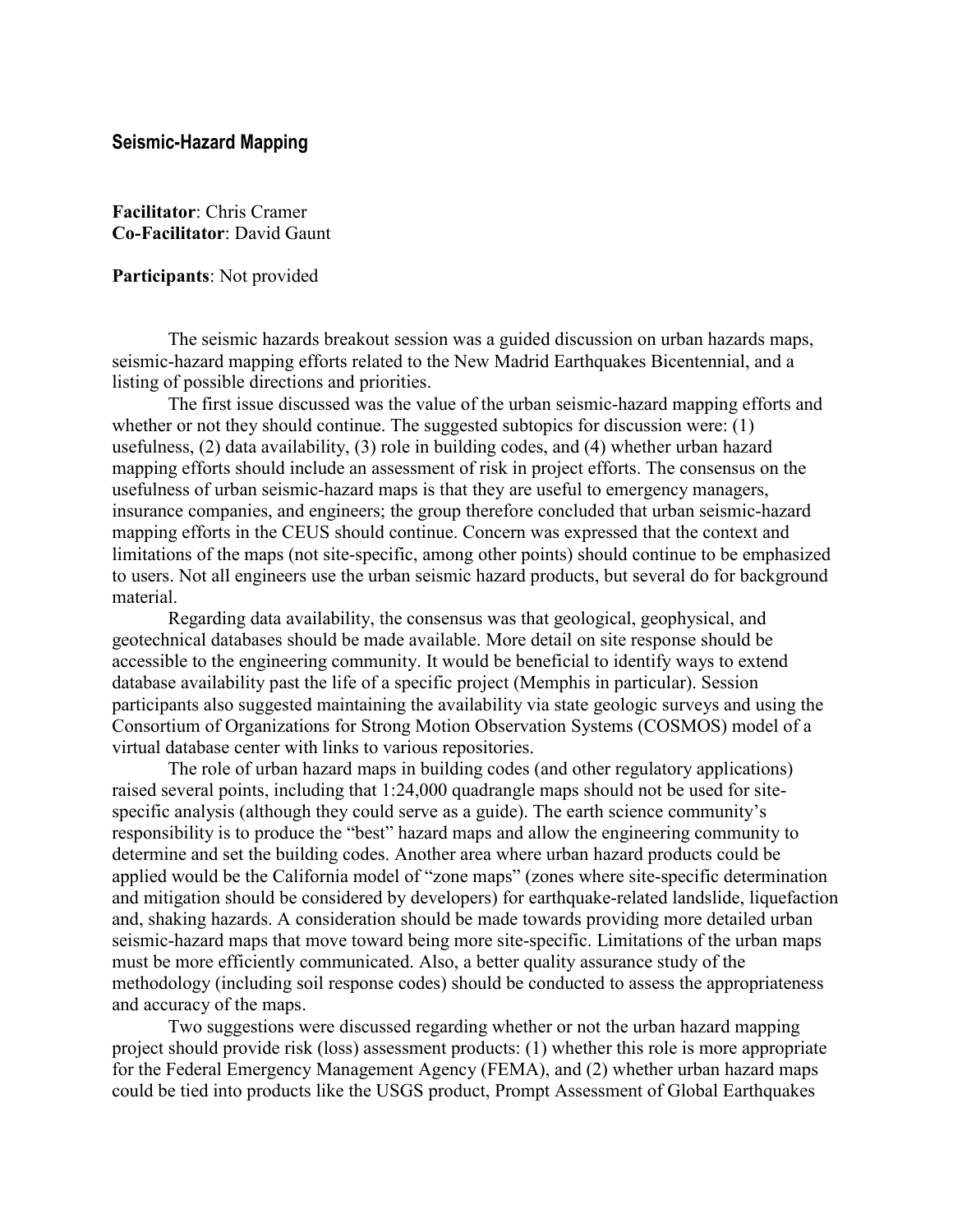for Response (PAGER). Additionally, it was suggested that urban hazard mapping products could be made available for use in FEMA's Hazus software to be more useful to emergency managers and those who evaluate risk in general.

At this point, the discussion shifted to suggestions for improving the quality and resolution of input information. The effect of soil geology is becoming more widely recognized and points to the need for more and better shear-wave velocity (Vs) measurements and the use of geophysics (refraction and reflection) to improve geologic layer estimates between existing well logs and geotechnical measurements. A clear definition of bedrock is needed, as definitions differ in California and CEUS. General practice should move towards applying soil-response models to hard-rock (bedrock) ground motions and away from the current practice of applying soil class factors. (This has already occurred in urban seismic-hazard mapping but needs to be emphasized.) Additionally, some panel participants requested that urban hazard mapping better identify areas of relandscaping (removal and redistribution of material), fill, filled quarries, and liquefaction hazard.

The group then asked who should be involved in the urban seismic-hazard mapping process? The initial list of suggestions included researchers, government agencies, the business sector, and the public. Additional responses added building-code officials and engineers. The group agreed that all of these types of individuals and more should be involved in the process at some level, and it was suggested that the urban hazard mapping process should involve an educational element as well as product generation and dissemination. Members of the discussion group discussed the trend/habit to "one-stop-shop" in the government permitting process, and urban seismic-hazard mapping products should be made available through those venues.

One last suggestion was to conduct one or more comprehensive reflection line(s) across an urban area to identify areas of potentially active faulting beneath cities. The context of this suggestion was Memphis, but is applicable in general. Recent results of a Mississippi River survey by Beatrice Magnani at CERI, which identified faulting near Memphis, was given as an example (unpublished data). Overall, the group agreed that although the scientific value of such efforts is clear, it may not be cost effective in all urban settings.

The group eventually asked what products and activities related to seismic-hazard maps would be desirable to complete for the New Madrid Earthquakes Bicentennial in 2011–2012. Six suggestions were made (not in order of priority): (1) update and expand the Memphis urban hazard maps to all of Shelby County; (2) generate maps for Little Rock, Arkansas (Ark.), and the New Madrid area communities; (3) conduct a cross-Memphis (approximately E–W) seismic reflection survey to identify potentially active faults beneath Memphis; (4) produce hazard maps at several scales such as regional, quadrangle, and more detailed (smaller scale); (5) produce new scenario maps beyond current New Madrid M7.7 and Marked Tree M6.2 scenarios, particularly for new geologic features (that is, the new Mississippi River fault feature mentioned above) and for M greater than or equal to six earthquakes near specific CUS communities; and (6) drill and instrument a deep borehole in the Mississippi embayment targeting fault intersections (possibly use directional drilling and try to partner with exploration industry).

When asked which of these desirable products and activities can reasonably expect to be completed for the bicentennial, the consensus was the various hazard maps and the cross Memphis reflection line (first five tasks listed in the previous paragraph).

Urban hazard mapping priorities were also discussed. Criteria for setting priorities should be based on the hazard/risk of an urban area, community involvement, and researcher interest.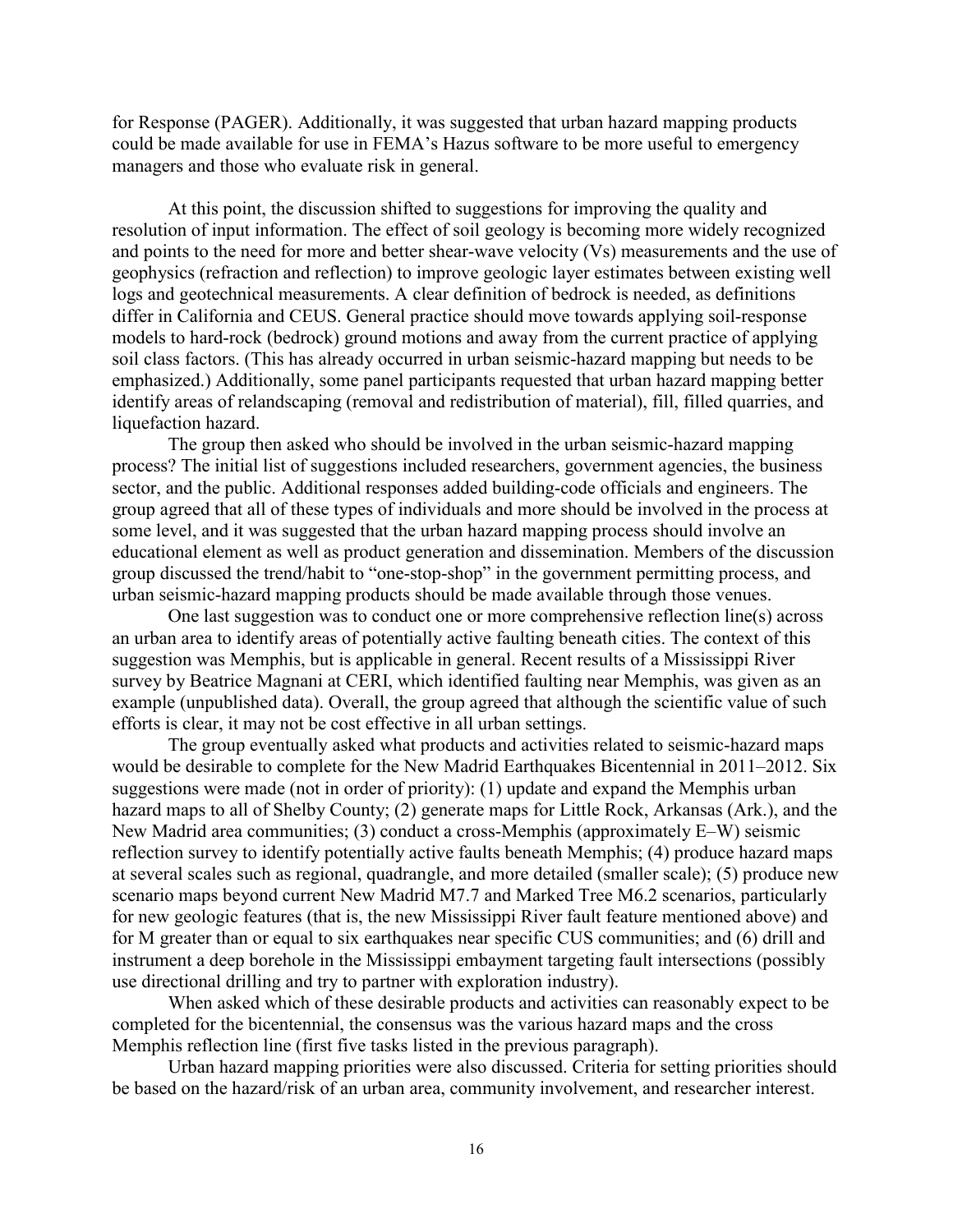Federal Emergency Management Agency document, FEMA 366, provides guidance concerning hazard/risk and would assist in setting priorities. Several target urban areas were suggested by advocates present (not in priority order): Memphis, Tenn., update; Little Rock, Ark.; Charleston, South Carolina (S.C.); New York, New York (N.Y.); Boston, Massachusetts (Mass.); and Providence, Rhode Island (R.I.). The consensus of the participants was that consideration should be given to conducting urban hazard mapping projects in more than one urban area at the same time to meet the high demand for such products in these communities. Additionally, there is a need to educate the public and the next generation of earth-science and engineering professionals and to provide them with the appropriate knowledge and understanding of seismic hazard and hazard maps.

The following is a list of considerations for future urban seismic-hazard mapping.

Criteria for project selection should include:

- Hazard vs. Risk (FEMA 366)—infrastructure at risk should be as important a consideration as ground shaking hazard;
- Community Involvement—evidence for user community involvement/interest in a working group or advisory committee;
- Researcher Interest—availability of a research community sufficient to develop urban hazard maps for a project.

Possible future projects can be done for multiple cities simultaneously to meet the high demand for this type of product and include Charleston, S.C.; Little Rock, Ark.; New York, N.Y.; and Boston, Mass. Projects need a component of education for the public and the next generation of hazard mapping professionals to provide hazard mapping professionals with the appropriate knowledge and understanding of hazard maps.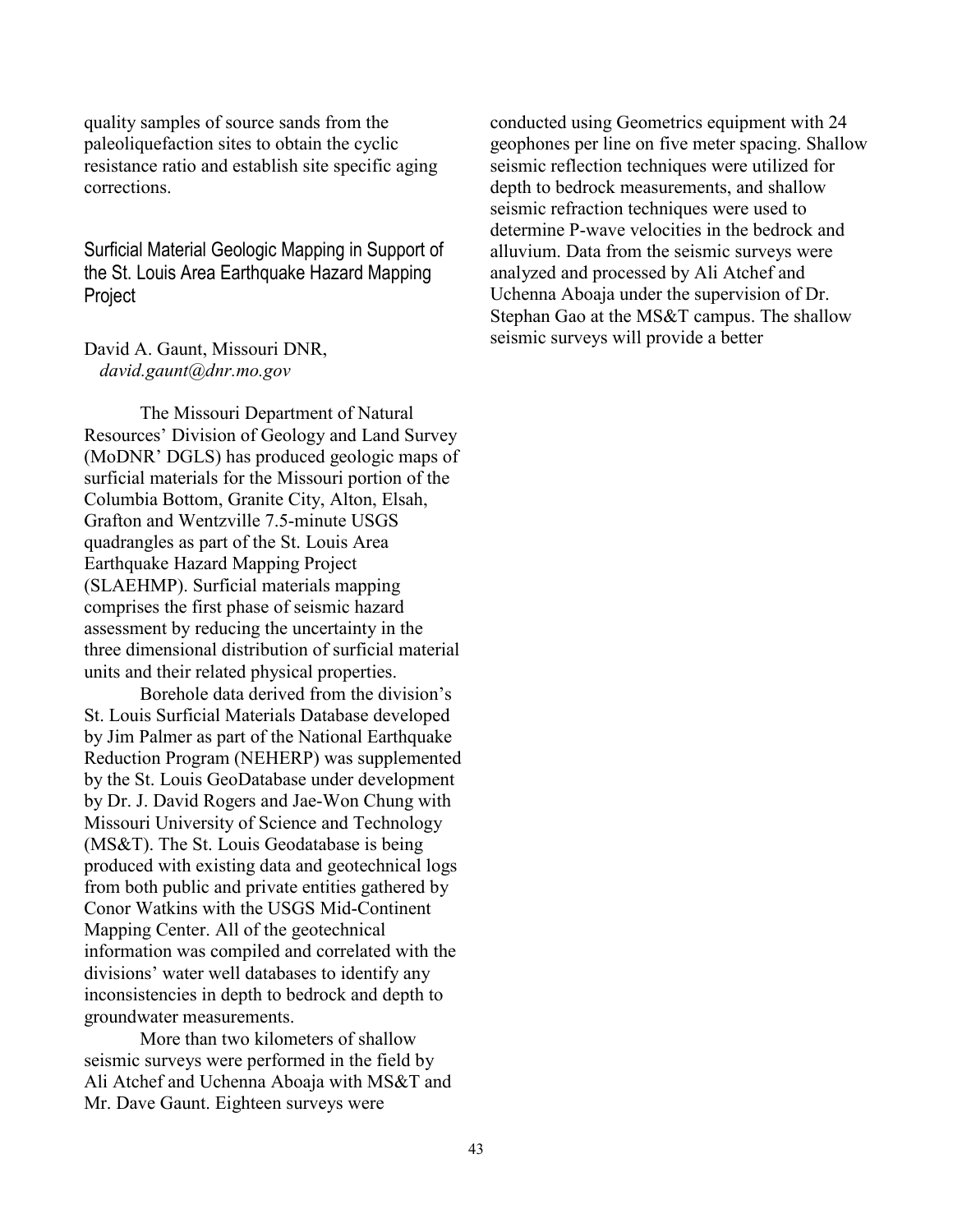Robert Graves, URS Group, Inc., *[robert\\_graves@urscorp.com](mailto:robert_graves@urscorp.com)*

The New Madrid earthquakes of 1811– 1812 are the largest earthquakes to have struck the central and eastern United States (CEUS) in historic times. Magnitude estimates for these events vary from Mw 7 to 8, with median estimates of Mw 7.5–7.7 (Petersen and others, 2008). Clearly, if these types of events were to occur again, the impact to the built environment could be devastating. Over the last few years, important new information has been obtained regarding source characterization, wave propagation effects and site response in the New Madrid area. Additionally, recent advances in earthquake simulation algorithms and computational resources now allow us to compute realistic estimates of ground shaking from large earthquakes over a very large spatial extent. With the rapidly approaching bicentennial anniversary of the New Madrid earthquakes, we have a unique opportunity to provide valuable public outreach on the potential hazard presented by earthquakes in this region.

The objective of this project is to provide quantitative estimates of the ground motions that were experienced in the greater New Madrid region during the three major earthquakes of 1811 and 1812. Using broadband ground motion simulation procedures, we will estimate the ground motions that were generated by these earthquakes using the most up-to-date information available for these ruptures. Since little is known about the details of the rupture process during these earthquakes, we will also examine the sensitivity of the ground motion response to key elements of the source characterization, such as slip distribution, rupture velocity and hypocenter location. From the computed broadband ground motions, we will calculate instrumental intensities and generate synthetic ShakeMaps that can be compared with inferred modified Mercalli intensities (for example, Hough et al, 2000). Our simulation efforts will be guided by ongoing modeling studies of past CEUS earthquakes (for

example, Ni and others, 2009) and will incorporate the latest available information on subsurface velocity structure (for example, Ramirez-Guzman, and others, 2009) and Vs30 (for example, Brackman, T., and M. Withers, 2006).

Our project will complement ongoing USGS efforts to characterize the ground motions that might occur for a repeat of the 1811 and 1812 earthquakes. We have been actively involved in three previous ground motion simulation projects coordinated by the USGS. Two of these projects involve simulations of Hayward and San Andreas earthquake scenarios in the San Francisco Bay region, including recreations of the 1868 Hayward and 1906 San Francisco earthquakes (for example, Aagaard and others, 2008a, b). The third project is the ShakeOut Scenario exercise, which considers a hypothetical Mw 7.8 rupture of the San Andreas fault in Southern California (Jones and others, 2008). The target of the proposed work is to use rigorous seismological modeling of broadband strong ground motions in order to provide a more comprehensive framework for assessing earthquake hazards in the New Madrid region. Direct products for earthquake loss reduction in CEUS from this work include the development of ground motion maps from large earthquakes for use in emergency planning and loss estimation, and the development of broadband ground motion time histories and response spectra for use in the design and retrofit of structures.

Is there a Connection between Seismicity and Deformation in the New Madrid and Wabash Valley Seismic Zones?

Michael Hamburger, Indiana University, Department of Geological Sciences, Bloomington, IN 47405, *[hamburg@indiana.edu](mailto:hamburg@indiana.edu)* Gerald Galgana, Indiana University, Department of Geological Sciences, Bloomington, IN 47405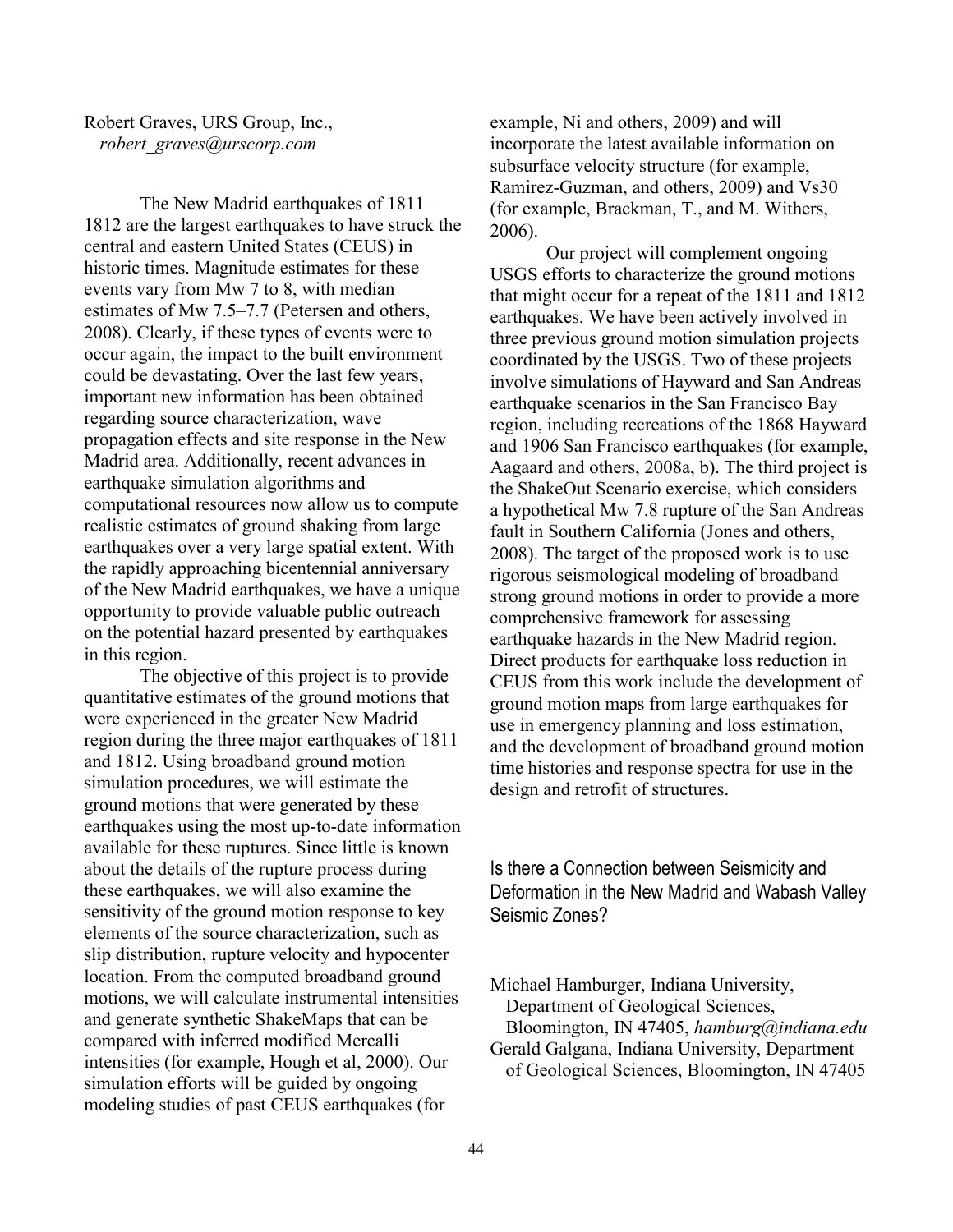### Kaj Johnson, Indiana University, Department of Geological Sciences, Bloomington, IN 47405

We compare geodetic and geophysical data for two spatially connected intraplate seismic zones in the central U.S.: the Wabash Valley seismic zone (WVSZ) of southern Indiana and Illinois and the New Madrid seismic zone (NMSZ) of the Mississippi valley. In both cases, regional seismic and potential field data provide evidence for high-angle, basement-penetrating, faults that define narrow, elongate Precambrian grabens that lie beneath relatively undeformed Paleozoic or Mesozoic rocks. Although only the NMSZ has experienced large-magnitude earthquakes in the historical record, both areas have a Quaternary history including numerous moderate to large magnitude events. They are separated by an enigmatic tectonic zone characterized by basement uplift, major Precambrian strike-slip and normal fault zones, and Mesozoic and Cenozoic magmatism. We examine data from a 56-site campaign GPS geodetic network in the southern Illinois Basin to infer present-day deformation in the WVSZ. We combine newly acquired data in 2007 with that from five previous GPS campaigns from the period 1997–2002. Results from the regional network show highly improved position and velocity estimates of these campaign sites relative to previous campaign measurements, with station velocities indicating systematic northwestward motion of about 0.5–0.7 mm/yr with respect to the Stable North American Reference Frame. Average strains for the entire network show marginally significant strains, with an orientation rotated 45° from the overall direction of intraplate stress in the U.S. mid-continent. We also present results from eight years of GPS observations (2000–2008) from the dense Shawnee network, which appear to be consistent with the regional strain models from the regional network.

In addition, we examine models that test the effect of the 1811–1812 New Madrid earthquakes on the near- and far-field strain and seismicity rates in the region through the

processes of instantaneous elastic deformation in the lithosphere and associated postseismic viscoelastic flow in the asthenosphere. Our results indicate that significant changes in strain and seismicity rates in the southern Illinois Basin can persist for several hundred years following the New Madrid earthquakes. The seismicity rate can increase by as much as a factor of seven over the background rate in the near-field, but by a much smaller amount in the far-field. However, the effect on the modeled seismicity rates is highly dependent on the choice of lower-crust viscosity. We also investigate the possibility that the New Madrid earthquakes could modify seismicity or strain in the WVSZ by producing triggered slip on a buried fault in the Illinois Basin region. Our initial results demonstrate that elevated seismicity and strain in the WVSZ could result from aseismic slip triggered by viscous relaxation in the lower crust long after the New Madrid earthquakes.

Conditional Mean Spectra as a Bridge between Probabilistic and Deterministic Seismic Hazard Assessment

Youssef Hashash, University of Illinois, Champaign-Urbana, *hashash@uiuc.edu*  Norm Abrahamson, Pacific Gas and Electric, *naa2@pge.com* Scott Olson, University of Illinois, Champaign-

*Urbana, olsons@uiuc.edu* 

The conditional mean spectra (CMS) concept introduced by Baker and Cornell (2006) is a promising technique for developing spectra consistent with the uniform hazard response spectra while accounting for the periods most relevant to a structure. In this presentation I will first provide some background on CMS and then present an application of this concept at a site in St. Louis. The use of this concept resulted in spectra that are consistent with the bimodal hazard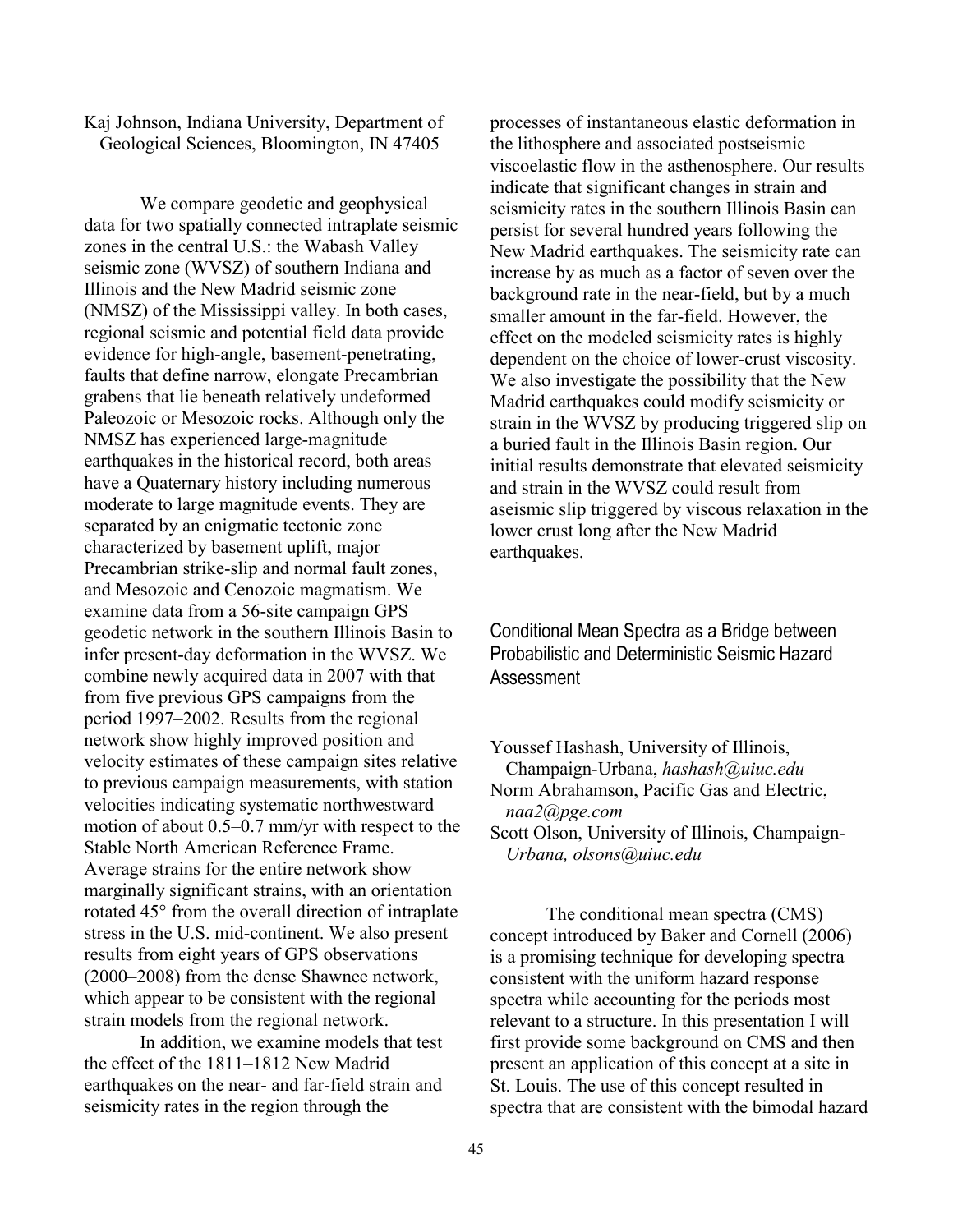at the site from nearby as well as distant (New Madrid) sources. This led to a significant reduction in the estimate of consequences of shaking including liquefaction.

Seismotectonics of the New Madrid Seismic Zone

Stephen Horton, CERI, University of Memphis, *shorton@memphis.edu* 

- Gregory Johnson, Quantum Technology Sciences, Inc., *gjohnson@qtsi.com*
- Meredith Dunn, CERI, University of Memphis, *meredith.dunn@gmail.com*

Paul Ogwari, CERI, University of Memphis, *opogwari@memphis.edu* 

I will present results and progress of two NEHRP-funded studies. Results from a recently completed study, "Seismotectonics of the New Madrid Seismic Zone: New Data and Improved Analytical Techniques," include one paper and one MS thesis. In "High Resolution Earthquake Location in the New Madrid Seismic Zone," Dunn and others (2010) find that relocated hypocenters using the double-difference location method align along individual segments of the seismic zone, providing a sharper image of the NMSZ faults. For his thesis, "Earthquake Focal Mechanisms from the New Madrid Seismic Zone," Johnson (2008) determined 290 focal mechanisms. Two main trends of strike-slip nodal planes match seismicity or structures in the northern Mississippi embayment. Nodal planes oriented approximately 50° are parallel to the Reelfoot rift. Nodal planes oriented approximately 30° are parallel to the Northern Arm and the Mississippi embayment axis. Two major trends of reverse faults occur in the Central Segment. One is oriented about 147° and is parallel to the average trend of seismicity in that segment. The other is oriented north-south. This trend is anticipated for reverse faults secondary to through going strike-slip faults oriented about 45° such as the Blytheville fault zone. Normal faults

concentrate in the Central Segment and show a variety of nodal plane orientations. An inversion for regional stress field shows a horizontal maximum compressive stress oriented  $79^{\circ} \pm 30^{\circ}$ . Progress on a currently funded project "Effects of radiation pattern on earthquake ground motion in the NMSZ" will also be presented.

## The 1811–1812 New Madrid Sequence— Mainshocks, Aftershocks, and Beyond

Susan E. Hough, U.S. Geological Survey, 525 S. Wilson Avenue, Pasadena, CA 91106, *[hough@usgs.gov](mailto:hough@usgs.gov)*

Documented macroseismic effects provide one of the most direct constraints on magnitudes of the 1811–1812 New Madrid mainshocks and large aftershocks, as well as an important reality check on predicted ground motions from future large events. The first critical step in analysis of macroseismic observations is the assignment of intensity values. The uncertainties associated with these interpretations are occasionally the subject of discussion but are rarely, if ever, explored systematically. The reinterpreted intensity values determined by Hough and others (2000) for the 1811–1812 New Madrid mainshocks, for example, are systematically lower than values assigned earlier by Nuttli (1973) and Street (1982), leading to lower magnitude estimates. To explore the uncertainties associated with intensity assignments and develop a set of consensus intensities for the four principal New Madrid events, extant archival accounts were made available to four researchers with experience analyzing historical earthquakes. The independent assignments were then averaged, resulting in 84 intensity estimates for the 12/16/1811 mainshock and 45–49 estimates for the 1/23/1812 and 2/7/1812 mainshocks and the "dawn aftershock" on 12/16/1811. The consensus values are generally lower than those assigned by Hough and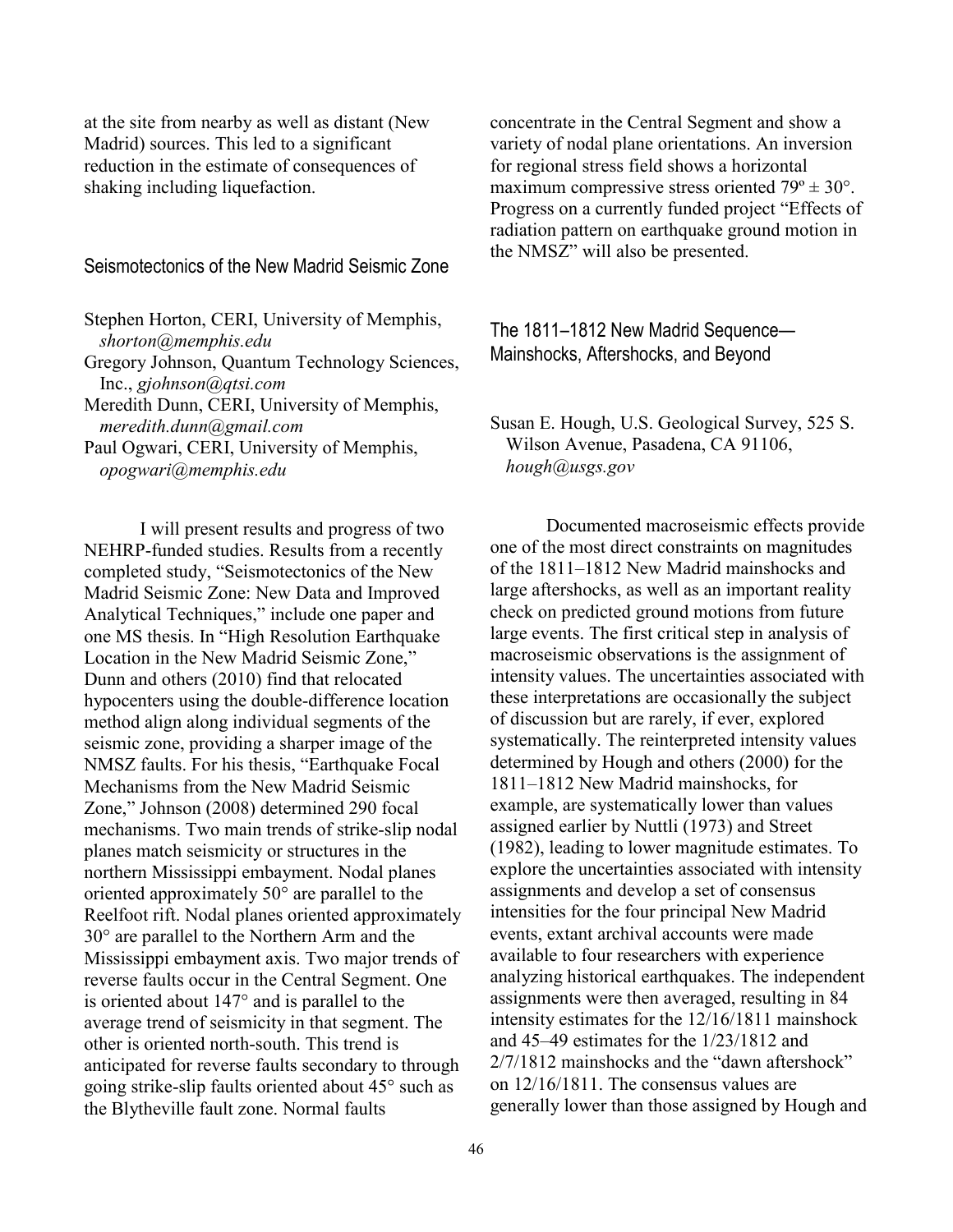others (2000). Using the method of Bakun and Wentworth (1997) with two published attenuation models for the CEUS, intensity magnitude estimates range from MI6.5–7.0 for the December mainshock, "dawn aftershock," and January mainshock, and MI7.3–7.6 for the February mainshock. These results reveal that uncertainties in intensity assignments contribute significantly to uncertainties in magnitude estimates. For the 12/16/1811 and 2/7/1812 mainshocks, magnitude estimates based on assignments by individual experts vary over a range of 0.3–0.4 units. Using preferred magnitudes for the New Madrid mainshocks and other large historical events, including large aftershocks of the 1811–1812 sequence, I consider the magnitude distribution of earthquakes in the central-eastern U.S. The distribution reveals an apparently significant departure from Gutenberg-Richter statistics, an observation that has been used in previous studies to conclude that the characteristic earthquake model is appropriate for the New Madrid seismic zone (as well as the Charleston, SC, source zone). However, using revised magnitudes for historical events, I find the distribution is characterized by a b-value of 1 between roughly M6 and 7.5. The modern, instrumental catalog also reveals a bvalue of 1, but an a-value that is roughly 3-10 times smaller. I show that this apparent mismatch is likely the result of catalog limitations. ETAS simulations reveal that, in low strain-rate regions, moment release will be strongly controlled by the tendency of seismicity to cluster. An a-value inferred from a short instrumental record will thus tend to significantly underestimate the long-term rate of small events in the region.

Does Seismicity Delineate Zones where Future Large Earthquakes are likely to Occur in the Central and Eastern United States?

Alan L. Kafka, Weston Observatory, Department of Geology and Geophysics, Boston College, *[kafka@bc.edu](mailto:kafka@bc.edu)*

The spatial distribution of seismicity is often used as one of the indicators of zones where future large earthquakes are likely to occur. This is particularly true for intraplate regions such as the central and eastern United States, where geology is markedly enigmatic for delineating seismically active areas. Although using past seismicity for this purpose may be intuitively appealing, it is only scientifically justified if the tendency for past seismicity to delineate potential locations of future large earthquakes is wellestablished as a real, measurable, physical phenomenon, as opposed to an untested conceptual model. Based on the method of "Cellular Seismology" (CS) this problem is cast in the form of scientifically testable hypotheses and those hypotheses are tested. CS was inspired by the approach used by the USGS for the seismicity-derived component of the eastern U.S. part of the National Seismic Hazards Maps. The seismicity-derived zonation for those maps is based on the expectation that future large earthquakes will occur near previous earthquakes. The CS method has been applied to a variety of regions around the world to investigate patterns in the extent to which past earthquakes delineate zones where future earthquakes are likely to occur. A common approach for using seismicity to forecast locations of future earthquakes is to use the spatial distribution of rates of activity to delineate zones where future large earthquakes are expected to occur. There are a variety of methods used for rate-based seismicity mapping, and ratebased forecast methods are compared with CS here to evaluate their performance in forecasting locations of earthquakes that have occurred after a forecast was issued. The cases analyzed so far do not reveal any compelling evidence that methods that include information about rates of seismicity perform any better than CS.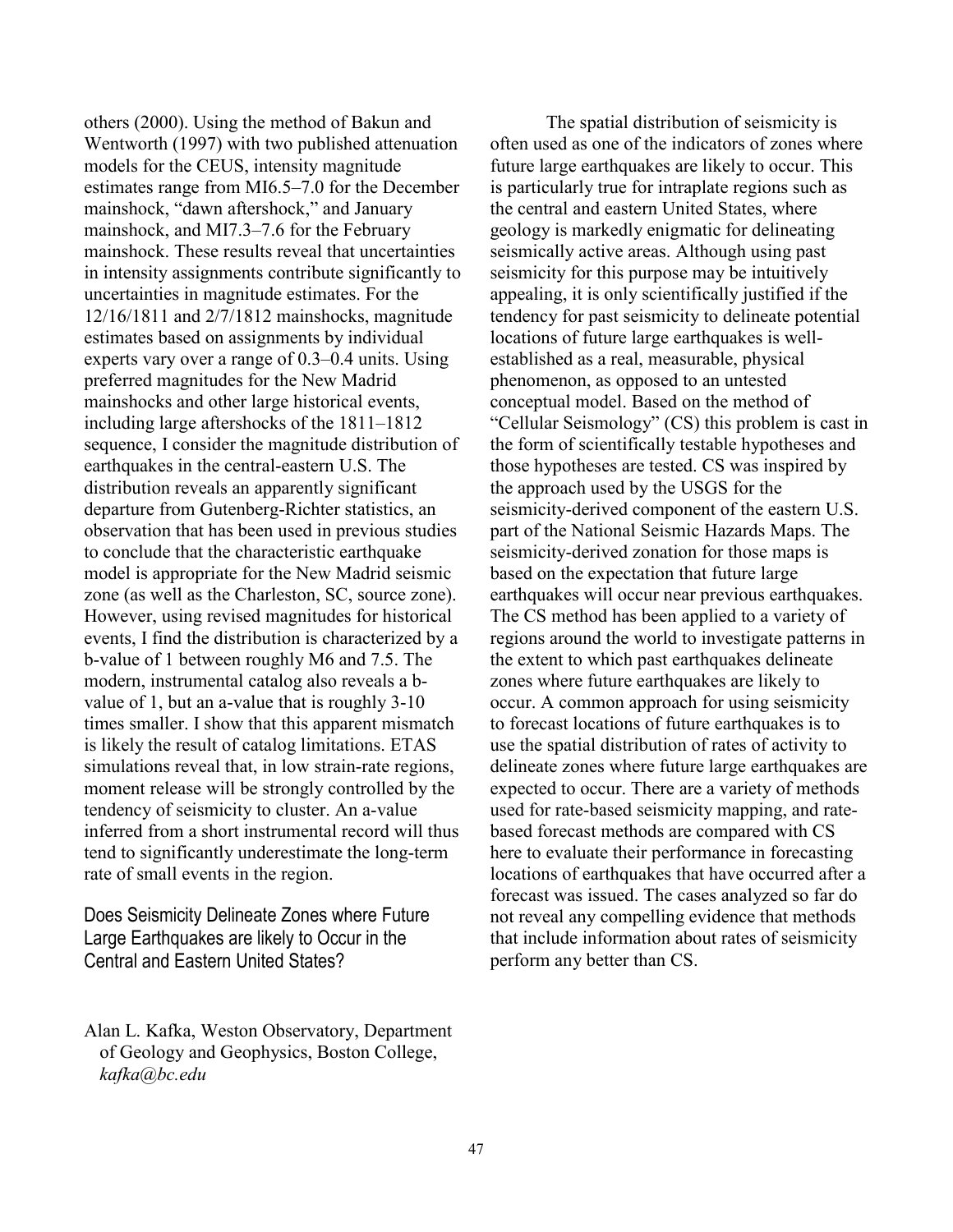The Search for Non-volcanic Tremor in the New Madrid Seismic Zone Using a Phased Seismic Array

Charles Langston, CERI, University of Memphis, *clangstn@memphis.edu*

Duayne Rieger, Dept. of Geology and Geophysics, Yale University, *duayne.rieger@yale.edu* 

M. Beatrice Magnani, CERI, University of Memphis, *mmagnani@memphis.edu*

Heather DeShon, CERI, University of Memphis, *hdeshon@memphis.edu*

Stephen Horton, CERI, University of Memphis, *shorton@memphis.edu*

A swarm of microseisms with ground motions equivalent to earthquakes of  $M<sub>L</sub>$ -1 and smaller was fortuitously detected in 100 of 162, 14-second-duration long-offset vibroseis shotgathers collected for a seismic reflection experiment near Mooring, TN, directly over the Reelfoot fault zone on the afternoon of 16 November 2006. These natural events show up in the shotgathers as near-vertically incident P waves with a dominant frequency of 8–10 Hz and probably occurred at depths of greater than 10 km. The inferred seismicity rate of 250 to 1000 events per hour is two to three orders of magnitude higher than the background seismicity rate for the New Madrid seismic zone. This detection of microseismic swarms in the Reelfoot fault zone indicates active physical processes that may be similar to non-volcanic tremor seen in the Cascadia and San Andreas fault zones and merits long-term monitoring to understand its source. We are planning to deploy a phased seismic array using 19 PASSCAL broadband seismometers over the Reelfoot fault in November 2009. The array will collect continuous data for approximately one year for us to examine the wavefield of approximately 200 expected local earthquakes and the composition of microseismic background noise. We will be searching for repeated episodes

of the events that were seen in the 2006 reflection data and will use the array to find locations for possible tremor sources.

New Seismic Design Maps and Associated Web Products for the 2012 International Building and Residential Codes

Nicolas Luco, U.S. Geological Survey, Golden, Coloardo, *[nluco@usgs.gov](mailto:nluco@usgs.gov)*

Charles Kircher, Kircher & Associates, Palo Alto, California

Andrew Whittaker, The State University of New York, Buffalo, New York

In April of 2008, the U.S. Geological Survey (USGS) completed its latest update of the National Seismic-hazard maps (http://earthquake.usgs.gov/hazmaps). This update was timed for use in developing new seismic design maps for U.S. model building codes. Concurrently, the Building Seismic Safety Council (BSSC) Seismic Design Procedures Reassessment Group (SDPRG), with funding from the Federal Emergency Management Agency (FEMA), updated the methodology currently used (for example, for the 2006 and 2009 International Building Code) to derive seismic design maps from underlying hazard maps. Based on both the 2008 National Seismichazard maps and the new SDPRG methodology, the USGS has prepared seismic design maps for the 2009 NEHRP Recommended Provisions for Seismic Regulations for New Buildings and Other Structures, the ASCE/SEI 7-10 Standard, Minimum Design Load for Buildings and Other Structures, and the 2012 International Building and Residential Codes.

In addition to the probabilistic uniformhazard National Seismic-hazard maps, the preparation of new seismic design maps has included computation of (i) deterministic ground motion values and (ii) risk coefficients which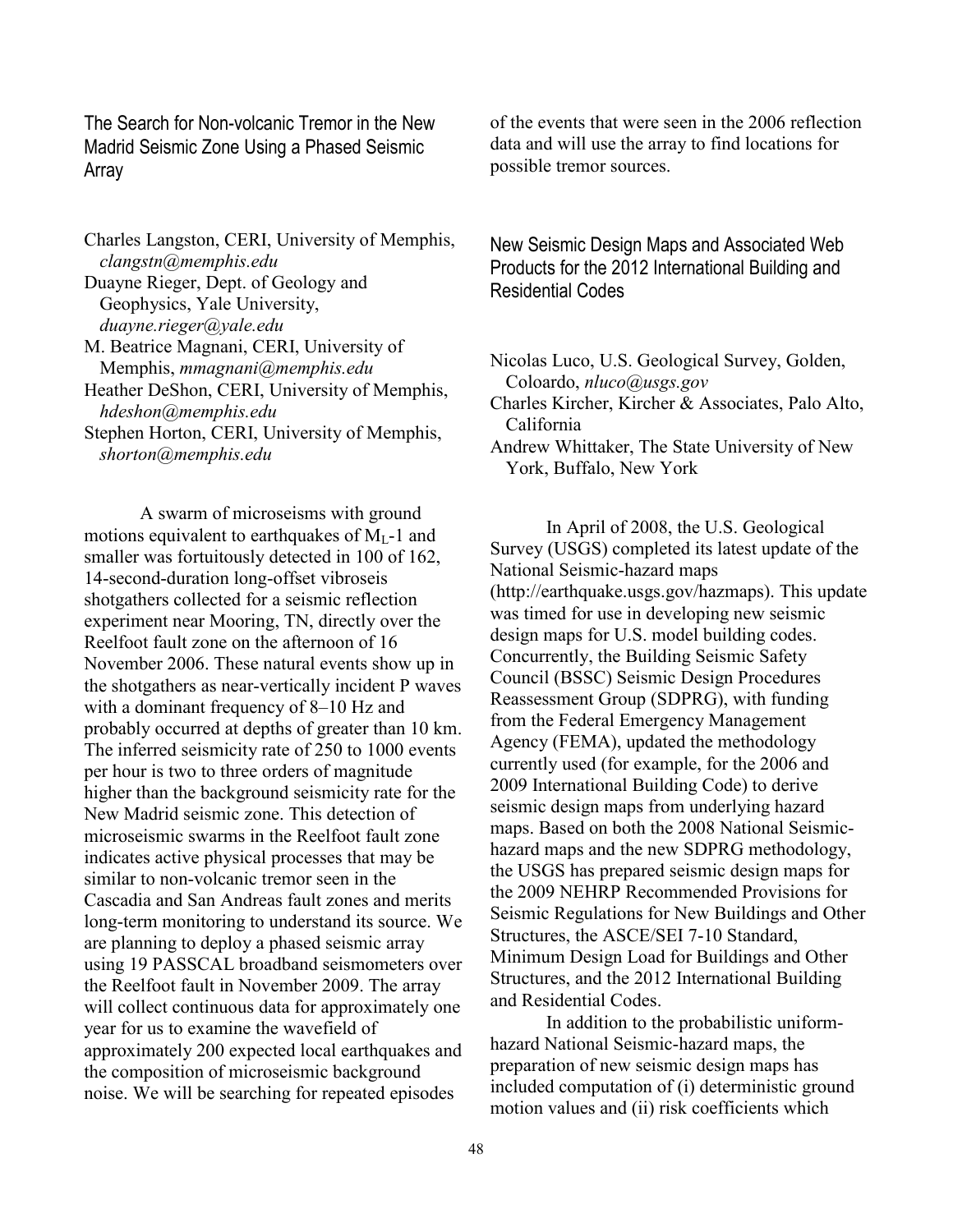transform uniform-hazard values into "uniformrisk" ground motions for design that explicitly targets a specified level of risk, namely 1% probability of collapse in 50 years. This presentation will provide an overview of these computations and will explain the USGS implementation of the new SDPRG methodology for deriving seismic design maps from hazard maps. For example, to approximate the spectral accelerations in the maximum direction of ground motion requested by the SDPRG, the probabilistic and deterministic geometric-mean (of two horizontal components) ground motion values computed by the USGS are amplified by suggested conversion factors.

In much of the central and eastern U.S. (CEUS), the net effect of using the 2008 National Seismic-hazard maps and the new SDPRG methodology is to reduce the short-period (0.2 seconds) seismic design values by about 20% relative to the current seismic design maps (for example, in the 2006 and 2009 International Building and Residential Codes). The net effect on the 1.0 second seismic design values is little to no change. Breakdowns of these effects, for example, CEUS cities including Memphis, will be provided in this presentation.

In addition, associated web products developed by the USGS for user-friendly and accurate use of the new seismic design maps (for example, see

http://earthquake.usgs.gov/designmaps) will be described. These products include (i) a webpage for obtaining summary and detailed reports on seismic design values for a user-specified address or set of coordinates that is displayed in Google Maps, (ii) downloadable poster-sized color maps of seismic design values for a specified site class that can be used to visually verify the results of the aforementioned webpage, and (iii) Google Earth/Maps files (that is, KML/KMZ files) for these and some of the other seismic design maps prepared by the USGS.

Long-Term Deformation History in the Mississippi Embayment—The Mississippi River Seismic Survey

M.B. Magnani, Center for Earthquake Research and Information, University of Memphis, Memphis, TN, *[mmagnani@memphis.edu](mailto:mmagnani@memphis.edu)* Leah Mitchell, Institute for Geophysics,

University of Texas at Austin, Austin, TX Brian Waldron, Ground Water Institute, University of Memphis, Memphis, TN

The central U.S. hosts one of the most active intraplate seismic areas in the world, the New Madrid seismic zone (NMSZ). Here the high level of historic and instrumental seismicity clashes with the subdued topography of the Mississippi embayment, minimal geodetic vectors and a puzzling lack of substantial deformation in the post-Late Cretaceous sediments. To explain this apparent paradox it has been proposed that the seismicity in the NMSZ is either (1) very young (at least in its present form), (2) episodic, or (3) migrates throughout a broad region.

In order to test these hypotheses and to understand how the deformation is partitioned within the Mississippi embayment, we collected a 300-km-long, high-resolution seismic reflection profile along the Mississippi River, from Helena, Arkansas, to Caruthersville, Missouri. The profile images a portion of the embayment outside the area of influence of the NMSZ in a region where evidence has been mounting of a seismic source, predating the NMSZ, for which no corresponding structure has yet been identified.

The seismic survey exploited the advantages of marine acquisition (time effective, low cost) using a  $245/245$  cm<sup>3</sup> ( $15/15$  in<sup>3</sup>) mini-GI airgun fired at 13.790 MPa (2,000 psi), a 24 channel 75-m-long active streamer, with 3.125-m group and 12-m nominal shot interval.

The high quality data identified with unprecedented resolution the existence of three zones of deformation and faulting involving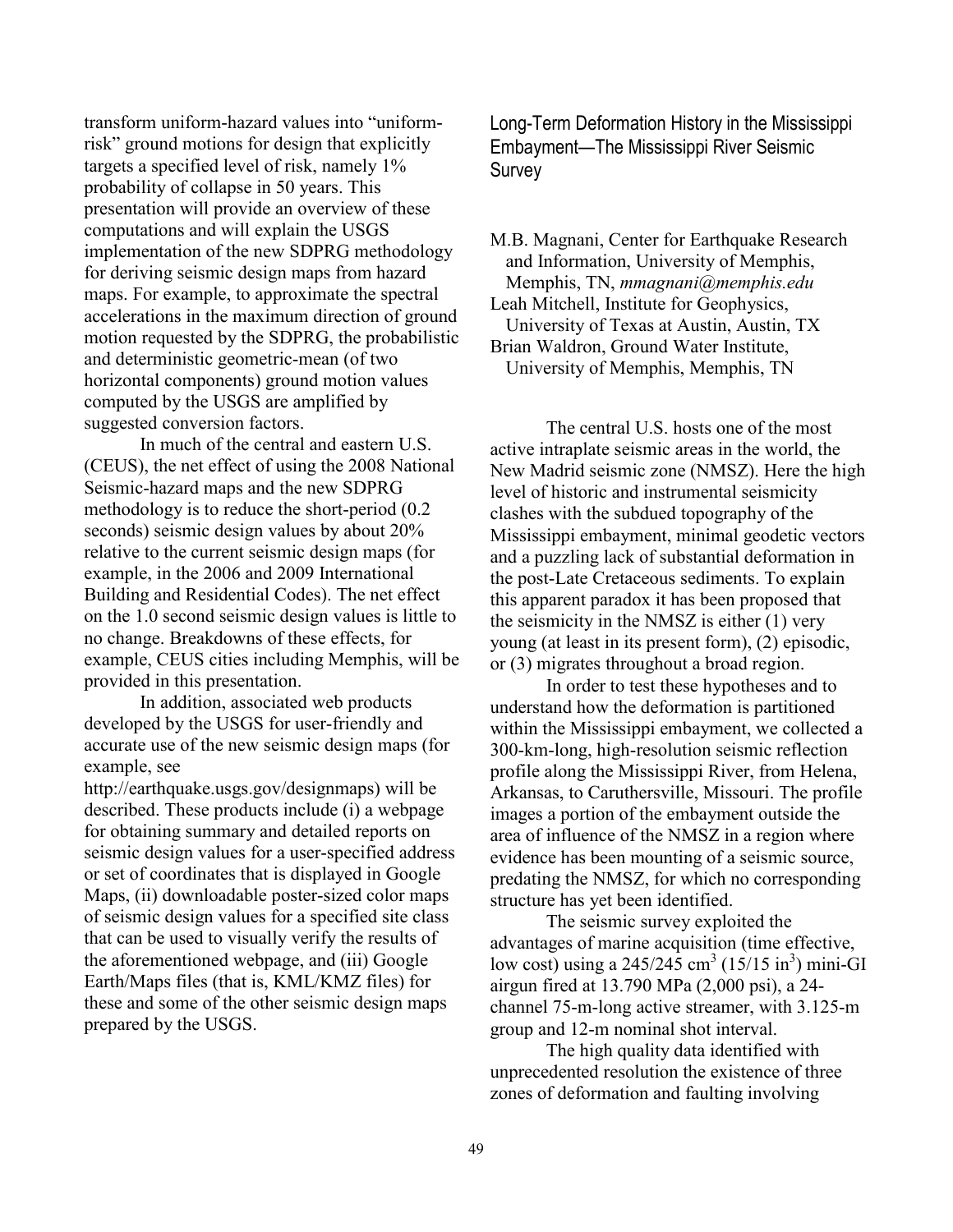Quaternary sediments. Two of these areas lie outside the NMSZ, confirming the hypothesis that seismicity has migrated spatially within the embayment, at least during the Quaternary, and suggesting that the long-term seismic activity in this area might extend over a broader region than previously suspected.

Can OSL be used to Date Paleoliquefaction Events?

Shannon Mahan, U.S. Geological Survey, Denver, *smahan@usgs.gov* Ron Counts, KGS, *rcounts@uky.edu*  Martitia Tuttle, U.S. Geological Survey, Memphis, *mptuttle@usgs.gov* Stephen Obermeier, Emeritus, U.S. Geological Survey, *sobermei@yahoo.com*

Paleoliquefaction features (clastic dikes and sills) have been extensively studied in the New Madrid and Wabash Valley seismic zones within an area of the central Mississippi valley (Obermeier, 1989; Obermeier and others, 1991; Munson and Munson, 1996; Counts and others, 2008); the St. Louis region (Tuttle and others, 1999); the Memphis area (Gomberg and others, 2006); and the New Madrid region (Tuttle and Schweig, 1995; Tuttle and others, 2002, 2005, and 2006). Dating the formation of these features is critical for determining the timing of liquefaction features, which are formed during the actual earthquake event. An absence of these features (that is, in east Tennessee) can also be informative (that is, no large earthquakes occurred during this time).

Traditionally, these features have been dated using radiocarbon, Native American artifacts, or stratigraphic analyses. Increasingly, however, optically stimulated luminescence (OSL) dating is being brought to bear upon the question of determining when these liquefaction features formed and the timing of their associated paleoseismic events. OSL has been used in other areas of the world to date paleoliquefaction sites (summaries in McCalpin, 2009), and there are preliminary OSL ages (Counts and others, 2008, Mahan, and others, 2008) within this area that will be included in this poster. OSL dating works best when the sampled sediment comes from either associated river terraces, the actual sand blows, or the underlying alluvial B horizons (which the sand blows would have covered). Post-depositional iron staining or other coatings do not affect OSL. A coherent plan for a more systematic study is also being developed with the hope that future studies can target those areas that have been overlooked or deserve more study.

This poster will attempt to show all the known data for OSL on paleoliquefaction sites for the central Mississippi valley and provide references to the work. Our poster will also detail the rudimentary principles of OSL and show why OSL can be particularly effective for dating paleoseismic events using correct sampling protocol.

Mmax and Lithospheric Structure in Central and Eastern North America

Walter D. Mooney, U.S. Geological Survey, 345 Middlefield Rd, MS 977, Menlo Park, CA. 94025, *[mooney@usgs.gov](mailto:mooney@usgs.gov)* Jeroen Ritsema, Dept. of Geological Sciences,

University of Michigan, Ann Arbor, MI 48109

We introduce a new approach to estimating the seismic potential of continental intraplate regions based on the deep seismic properties of the lithosphere. Our hypothesis is that greater integrative lithospheric strength correlates with lower rates of continental crustal seismicity and with lower maximum earthquake magnitude, also known as Mmax. Integrative lithospheric strength is controlled by lithospheric composition and the geotherm, which is correlated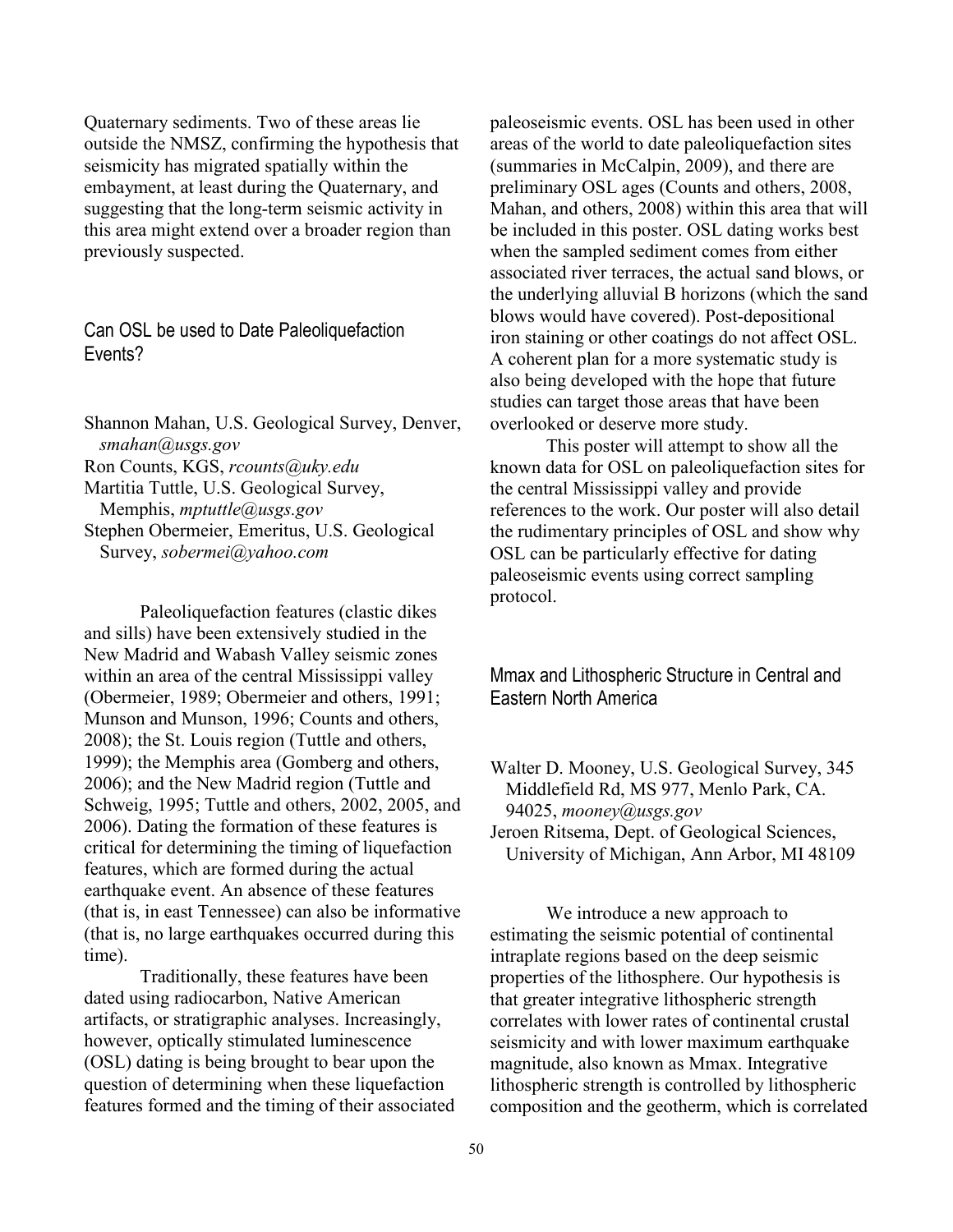with S-wave velocity. High lithospheric S-wave velocities, typical of cratonic lithosphere, correspond to high integrative lithospheric strength. We have created new global maps of Swave velocity anomalies ( $\delta Vs$ ) at a depth of 175 km. We find that  $\delta Vs$  ranges from  $+5\%$  to  $-5\%$ . We compare the values of these mantle S-wave anomalies with the moment magnitudes of intraplate earthquakes in the overlying crust. We find that only 10% of 460 events with moment magnitudes between 5 to 6; 15% of 110 events with moment magnitudes between 6 to 7; and none of the 14 intraplate events with moment magnitudes greater than 7 occur above mantle lithosphere with δVs greater than 3.5% (cratonic lithopshere). We conclude therefore that integrated lithospheric strength, as indicated by Swave velocity anomalies, correlates with crustal seismicity. Mmax appears to be M7 for stable cratonic continental regions underlain by δVs greater than 3.5% at 175 km depth. This includes a large portion of the Precambrian continental interior of the central and eastern U.S. with Archean and Neoproterozoic age.

### A Phenomenon of a Most Alarming Nature

Nathan K. Moran, CERI, [nkmoran@memphis.edu](mailto:nkmoran@memphis.edu) Tish Tuttle , U.S. Geological Survey, *[mptuttle@usgs.gov](mailto:mptuttle@usgs.gov)* Arch Johnston, CERI, *[ajohnstn@memphis.edu](mailto:ajohnstn@memphis.edu)*

Tanya Broadbent, CERI, *[tbrodbnt@memphis.edu](mailto:tbrodbnt@memphis.edu)*

This map is a visual compilation of eyewitness accounts of damage to the Mississippi River and the surrounding areas. It is only representative of a few of them. For more information about the New Madrid earthquakes and their effect on the United States go to our website:

*<http://www.ceri.memphis.edu/compendium>*

The New Madrid earthquakes were one of the greatest natural disasters to ever affect the United States. Although the quakes occurred nearly 200 years ago when the expansion of the United States had just crossed the New Madrid area, their effect upon the country was widespread. Although the area was still considered a wilderness, scattered settlements were in the immediate area of the epicenters and the Mississippi River was already a major artery of trade for the young republic. Despite the sparse population there were many eyewitnesses to the event who left detailed written accounts of what they observed when the earthquakes occurred. Many of these accounts were keyed to the contemporary guidebook for travelers on the Mississippi River during 1811–1812, Zadock Cramer's the Navigator. This book provided a step-by-step guide to river navigation accompanied by a map of the river and its navigable channel. Cramer also pioneered the system of numbering the river islands as a handy guide to travelers. The system was so successful that it is used to this day. Cramer's river map serves as the basis of this poster. Although somewhat distorted in its depictions of the bends of the river, it is accurate in its arrangement of islands and other natural features. This poster uses Cramer's map as the basis for showing where damage occurred on the river and the surrounding area. It is not conclusive in its scope and only shows some of the reports of damage that have been uncovered by historic research.

Earthquake Source and Ground Motion Characteristics in the Central and Eastern United **States** 

Sidao Ni, URS, *[Sidao\\_Ni@urscorp.com](mailto:Sidao_Ni@urscorp.com)* Robert Graves, URS, *robert\_graves@urscorp.com* Paul Somerville, URS, *paul\_somerville@urscorp.com*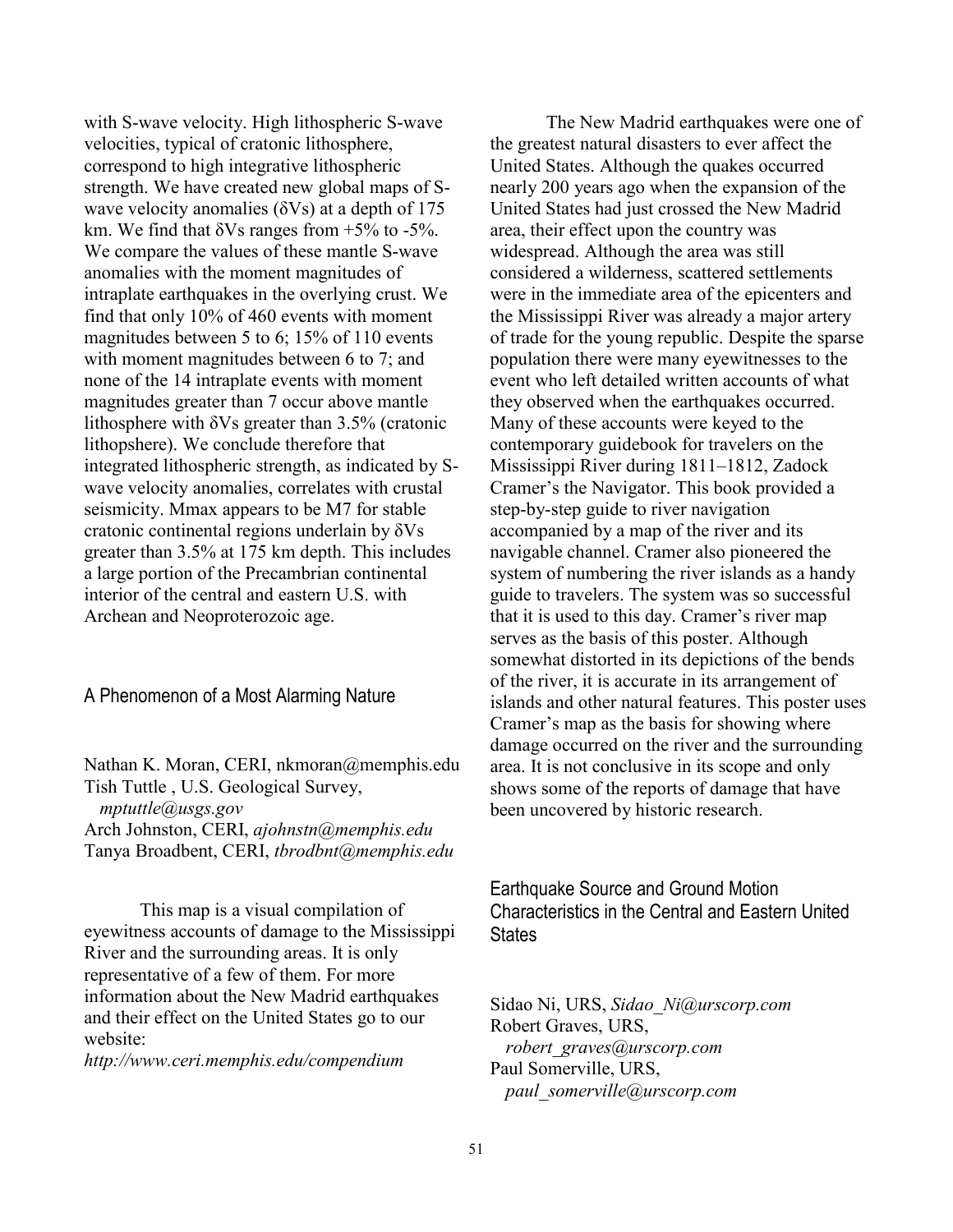Broadband simulation has proved effective in modeling ground motion, with the low frequency motion calculated deterministically and high frequency stochastically. The stochastic modeling approach takes account of earthquake rupture complexities and 3D structure heterogeneity along the propagation path for frequencies above a certain transition frequency, typically taken to be about 1Hz. However, source complexity and structure heterogeneity control ground motion in different ways, as the latter depends on distance and the former may depend on earthquake magnitude. At short distances, waves experience less scattering, and waveform modeling can be achieved at higher frequencies. For smaller earthquakes, the stochastic nature of rupture may only emerge above the corner frequency, which may be quite high. To demonstrate the approach, we simulate ground motions up to 10Hz in the central and eastern United States with a frequency-wave number (FK) algorithm accounting for both rupture complexities and scattering due to heterogeneities. The rupture complexities are implemented as frequency depend radiation pattern, and a scattering matrix is introduced in the spectral domain to transfer energy across different components of ground motion. A frequency dependent free path length is used to characterize the amount of scattering along the propagation path, with higher frequency waves experiencing shorter free path length. We apply this approach to simulating the April 18, 2008, Mt. Carmel event, after the source parameters (moment, source mechanism, focal depth) were inverted from long period waveforms (Pnl waves up to 0.3Hz and S/Surface waves up to 0.1Hz) and a 1D velocity model is obtained with waveform inversion based on linearized differential seismograms. Ground motions up to 10 Hz are simulated and are consistent with the observations. However, at even higher frequencies (up to 100Hz), ray-based approaches need to be used to increase computation efficiency.

Paleoseismic Investigation of the East Tennessee Seismic Zone—Preliminary Results

- Stephen F. Obermeier, U.S. Geological Survey (emeritus), 3415 W. County Road 50N, Rockport, IN 47635 *eqliq@yahoo.com*
- James D. Vaughn, Keen GeoServe, LLC, 325 East Vine Street, Dexter, MO 63841 *geoman@newwavecomm.net*

Robert D. Hatcher Jr., Department of Earth & Planetary Sciences and Science Alliance Center of Excellence, University of Tennessee, Knoxville, TN 37996-1410 *bobmap@utk.edu*

Hugh H. Mills, Department of Earth Sciences, Tennessee Technological University, Cookeville, TN 38505 *hmills@tntech.edu*

- S. Christopher Whisner, Department of Geography and Geosciences, Bloomsburg University, 400 East Second Street, Bloomsburg, PA 17815-1301 *swhisner@bloomu.edu*
- Christopher W. Howard, Department of Earth & Planetary Sciences and Science Alliance Center of Excellence, University of Tennessee, Knoxville, TN 37996-1410 *christopherwhoward@gmail.com*

The East Tennessee seismic zone (ETSZ) extends some 275 km from just north of Knoxville, TN, southwestward into NW GA and NE Alabama, and reaches a maximum width of 65 km. It is the second most active in the eastern U.S., behind New Madrid, but the principal difference between the ETSZ and New Madrid, Charleston, and other well-studied seismically active areas in the East is that most of them have had at least one historic M 
starthquake, whereas the largest historic earthquake in the ETSZ has been one or more M=4.8 events. The USGS, however, has rated the ETSZ capable of producing M=7.5 earthquakes, based on its size and frequency of activity. Our purpose is to determine if M>5.5 earthquakes have occurred here during the past 10,000–20,000 years, and if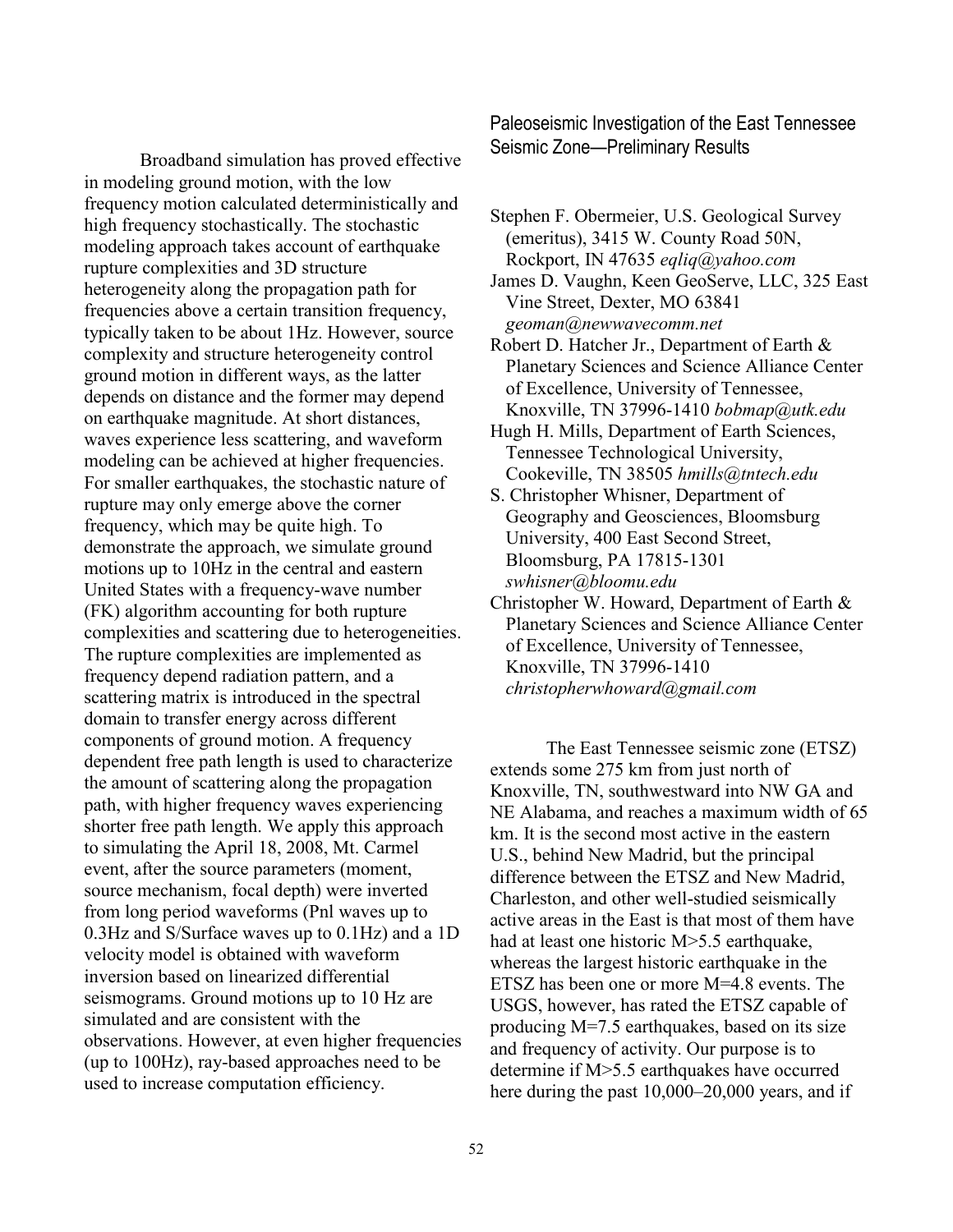so, to begin the process of estimating their maximum magnitude and recurrence intervals. The techniques being used are reconnaissance of aerial photos, and then field examination of banks of streams and reservoirs for evidence of earthquake-related liquefaction and deformation, including faulting. We have found evidence of possible liquefaction features in terrace deposits along several streams (for example, the French Broad River), and had previously observed small faults, folds, and other deformation features of possible seismic origin in Pleistocene to Holocene alluvial materials in the ETSZ. We also have observed a paucity of paleoseismic features in abundant exposures of Holocene deposits during canoe reconnaissance of the Sequatchie River, suggesting the possibility that the western boundary of the ETSZ is roughly that defined by the distribution of present seismicity. Of special note in the Sequatchie River banks, though, are numerous features that mimic clastic dikes, which likely originated from physical and geochemical factors not completely understood. More intense field work will be conducted in streams and along the banks of TVA reservoirs during fall and early winter 2009, following fall-winter drawdown of reservoirs. More intensive investigation (for example, trenching) of specific sites will be made during late fall and winter where liquefaction features or deformation are firmly identified.

# Site Amplification in Central and Eastern United **States**

- C. Guney Olgun, Research Assistant Professor, Via Department of Civil and Environmental Engineering, Virginia Tech, 111-A Patton Hall, Blacksburg, VA 24061, *olgun@vt.edu*
- James R. Martin II, Professor, Via Department of Civil and Environmental Engineering, Virginia Tech, 111-B Patton Hall, Blacksburg, VA 24061, *jrm@vt.edu*

Current NEHRP/IBC guidelines for simplified seismic design are mainly based on experience and data from sites in the western U.S. The geologic conditions in the CEUS pose the possibility of unanticipated site amplification that cannot be predicted by the current simplified design guidelines. As part of our work on numerous site investigations over the past decade, we have identified a number of unique geological and geotechnical conditions prevalent in the central and eastern U.S. (CEUS) that may not be captured adequately by current guidelines.

Amplification of ground motions as they pass through a layered structure is directly affected by the velocity structure and impedance contrast between layers within the profile. The rock in the western U.S. is highly fractured due to frequent tectonic activity. However the rock in CEUS is much more competent than it is in active interplate tectonic regions. Abrupt velocity contrasts caused by very hard rock ( $V_s > 2500$ ) m/s) close to the ground surface are prevalent in the central and eastern U.S. Our analyses indicate that this geologic condition can cause significant amplifications at short structural periods (0.2–0.7 seconds) that produce motions well above those typically predicted by current NEHRP/IBC procedures based on the average shear wave velocity of the top 30 m  $(V<sub>s-30</sub>)$  of the profile. Also, the common CEUS geological condition such as the Atlantic Coastal Plain and Memphis Basin, which typically consists of a stack of unconsolidated sediments up to 1,000 meters thickness, can amplify ground motions at long periods (typically >2 seconds) that greatly exceed the NEHRP/IBC simplified spectra. Conversely, the thick sediment wedge damps high frequency motions and produces a significant reduction of the ground motions at shorter periods. The resulting ground motions at periods less than 1.0 second can be significantly below the simplified guidelines.

In summary, our findings indicate that site classification based on the average shear wave velocity of the top 30 meters  $(V<sub>s-30</sub>)$  appears to work adequately for sites in regions of frequent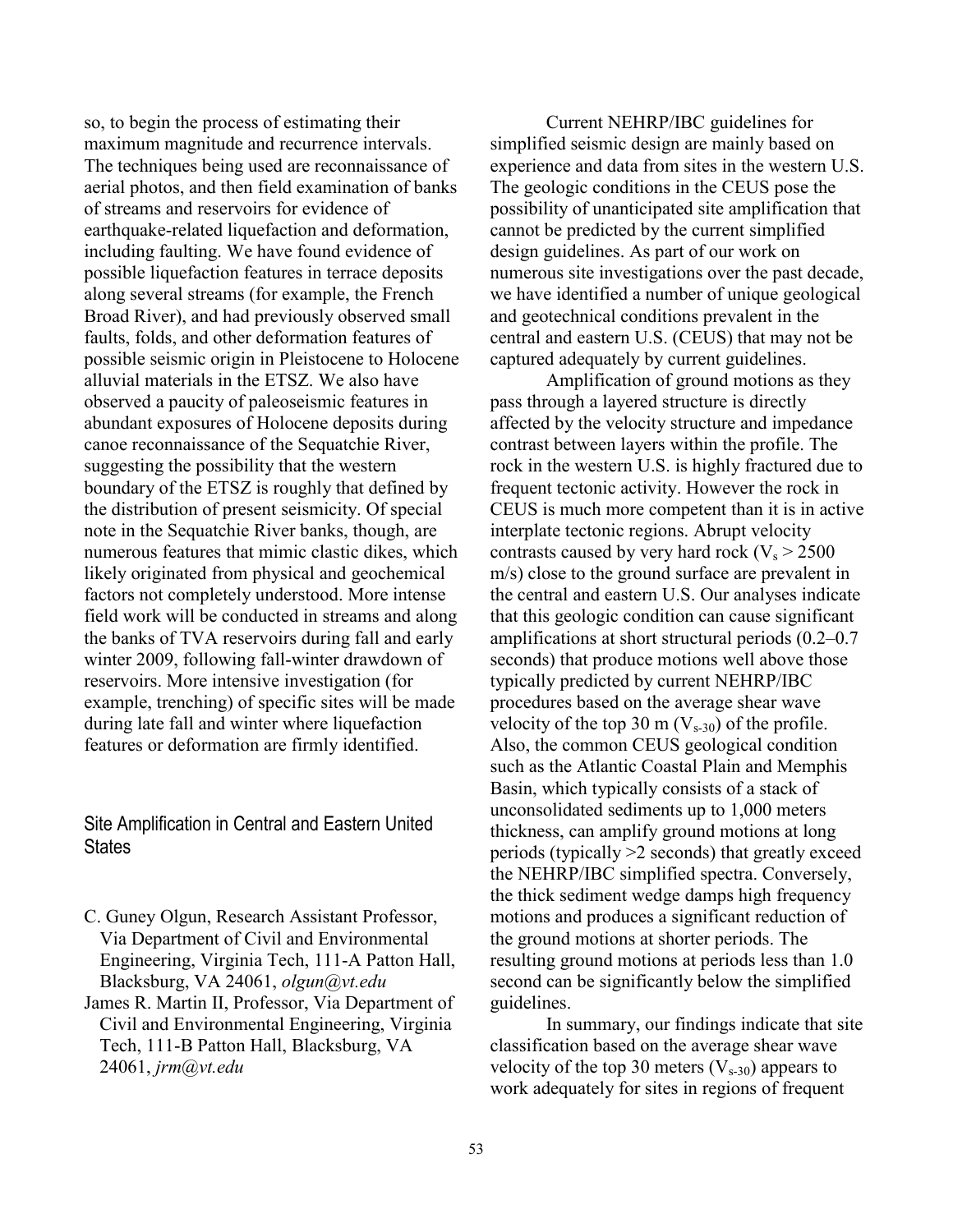tectonic activity such as coastal California. In the absence of a sharp velocity contrast,  $V<sub>s-30</sub>$  appears to be a reasonable indicator of site response. Site amplification can be very different in tectonically stable regions such as CEUS, where sharp velocity contrasts between hard rock and overlain soil are common geologic features. Our site response analyses focus on these issues and these findings have direct implications for seismic design practice in CEUS.

Recent and Current Earthquake Hazard Reduction Research at the Puerto Rick Strong Motion Program

- Miguel A. Pando, Associate Professor, Puerto Rico Strong Motion Program (PRMSP), Department of Civil Engineering, University of Puerto Rico at Mayaguez, PO Box 9000 Mayagüez, PR, 00681-9000, *miguel.pando@upr.edu*
- José A. Martínez-Cruzado, Director PRSMP, Puerto Rico Strong Motion Program (PRMSP), Department of Civil Engineering, University of Puerto Rico at Mayaguez, PO Box 9000 Mayagüez, PR, 00681-9000, *martinez@uprm.edu*
- Carlos I. Huerta, Visiting Professor, Puerto Rico Strong Motion Program (PRMSP), Department of Civil Engineering, University of Puerto Rico at Mayaguez, PO Box 9000 Mayagüez, PR, 00681-9000, *carlos.huerta@upr.edu*
- Luis E. Suárez, Professor, Puerto Rico Strong Motion Program (PRMSP), Department of Civil Engineering, University of Puerto Rico at Mayaguez, PO Box 9000

Mayagüez, PR, 00681-9000, *lsuarez@uprm.edu*

The poster will present a summary of recent and current research projects carried out by the Puerto Rico Strong Motion Program (PRMSP) related to strong motion instrumentation and general earthquake hazard reduction. The poster

will present results from recent project such as liquefaction potential of calcareous sands from Western Puerto Rico, efforts on seismic microzonation which include development of geotechnical databases and NEHRP site class maps for major cities of Puerto Rico. The poster will also present the results of a recently completed pilot study that compared estimates of the predominant site periods using different techniques using ambient vibration and also weak motion measurements recorded at a several seismic stations in Mayagüez, Puerto Rico. Specifically the pilot study involved comparison of predominant site periods using the Fourier amplitude spectra, the Fourier spectral ratios between the spectra at the site and at a reference station, and the spectral ratios between the horizontal and the vertical components of ambient vibrations, that is, the Nakamura's technique (Nakamura, 1989). In the near future the PRSMP would like to initiate a comprehensive effort related to development of maps of predominant period of vibration for the main cities of Puerto Rico. The poster will also present a summary of the current state of the PRSMP instrumentation network in terms of number of free-field stations, instrumented buildings, bridges, and dams. The objective of this poster for PRSMP is to show an overview of its recent and current research and to receive feedback, and suggestions from CEUS researchers. The PRSMP welcomes visiting scholars, post-docs, and mainland U.S. researchers to come to Puerto Rico and work on joint projects that will help its mission of reducing earthquake risk in the region.

Major Earthquakes Recorded by the Initiation and/or Regrowth of Speleothems in Midwestern U.S. Caves—Results from a 2008–2009 NEHRP-Funded Investigation

Samuel V. Panno, Illinois State Geological Survey, *[panno@isgs.illinois.edu](mailto:panno@isgs.illinois.edu)*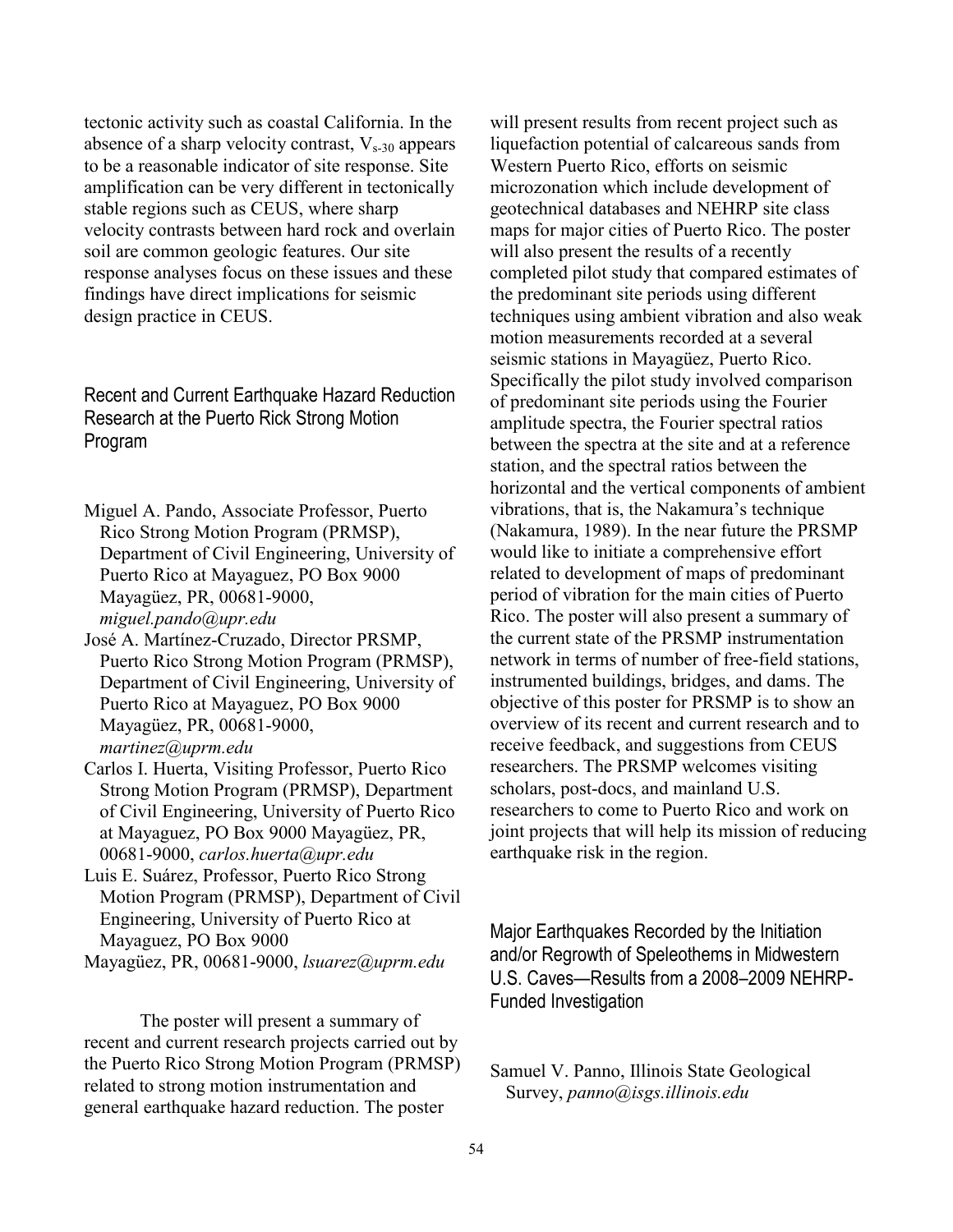Craig C. Lundstrom, University of Illinois, *[lundstro@illinois.edu](mailto:lundstro@illinois.edu)* Zhaofeng Zhang, University of Illinois, *[zfzhang@illinois.edu](mailto:zfzhang@illinois.edu)* Keith C. Hackley, Illinois State Geological Survey, *[hackley@isgs.illinois.edu](mailto:hackley@isgs.illinois.edu)*

Studies of the paleoseismic history of the New Madrid seismic zone (NMSZ) have suggested that large earthquakes on the NMSZ have a recurrence interval of about 500 years. Because this estimate is based on about 2000 years of data, and because of gaps in data beyond 2,000 years BP, additional data on paleoseismicity in this area is needed to refine estimates of a recurrence interval. Further, addition data could be used to better characterize the geophysical nature of the NMSZ. More precise estimates of the number and ages of known paleoseismic events and a more complete record would enhance the ability of Federal, State, and local agencies to make preparedness decisions.

Recent work by Panno and others (2009) (which included data from this investigation) suggests that cave deposits in the Midwestern U.S. constitute a unique record of paleoseismic history of the U.S. Midcontinent. Geological features, particularly stalagmites, in caves of southwestern Illinois, Missouri, Indiana, and Arkansas are temporally coincident with known historic and prehistoric seismic activities. The caves in these states contain speleothems that appear to have been initiated by large earthquakes. In our study area, these include hundreds of actively growing, relatively small, white speleothems, the stalagmites of which are growing on older stalagmites, on older flow stone, on breakdown, and on fine-grained sediments. There were two periods of white stalagmite growth initiation in the caves of southwestern Illinois: one group was initiated around 200 years BP, and the other group was initiated about 90 years BP. The ages of the first group coincide with the 1811–12, magnitude VIII (MM scale) NMSZ earthquakes (within 150 km of the epicenter); the ages of the second group coincide

with the April 9, 1917, magnitude V (MM scale) Missouri earthquake (Illinois caves examined are within 15 km of the epicenter). The U-Th disequilibria ages of initiation dates for older stalagmites and multi-stage stalagmites fell within the range of all known prehistoric earthquake events. Delta  ${}^{18}$ O and  ${}^{13}$ C data for five selected stalagmites from three states followed known changes in climate within the Midwestern U.S. during the Holocene.

We hypothesize that these speleothems were initiated by earthquake-induced opening of fracture-controlled flowpaths in the ceilings of cave passages. On the basis of recently collected data, we suggest that the dates of initiation and regrowth, and perhaps changes in stalagmite growth rates may be used as indicators of historic and prehistoric NMSZ earthquakes in the Midwestern U.S., and probably other seismic zones in the world.

Ground-Motion Prediction Equations for Eastern North America from a Hybrid Empirical Method

Shahram Pezeshk, Department of Civil Engineering, The University of Memphis *spezeshk@memphis.edu* 

Arash Zandieh, Department of Civil Engineering, The University of Memphis

Behrooz Tavakoli, Geotechnical & Hydraulic Engineering Services, Bechtel Corporation

In the field of earthquake engineering, ground-motion prediction models are frequently used to estimate the peak ground motion (PGA) and the pseudo spectral acceleration (PSA). In regions of the world where ground-motion recordings are plentiful (such as WNA), the ground-motion prediction equations are obtained using empirical methods. In other regions such as eastern North America (ENA), with insufficient ground-motion data, other methods must be used to develop ground-motion prediction equations.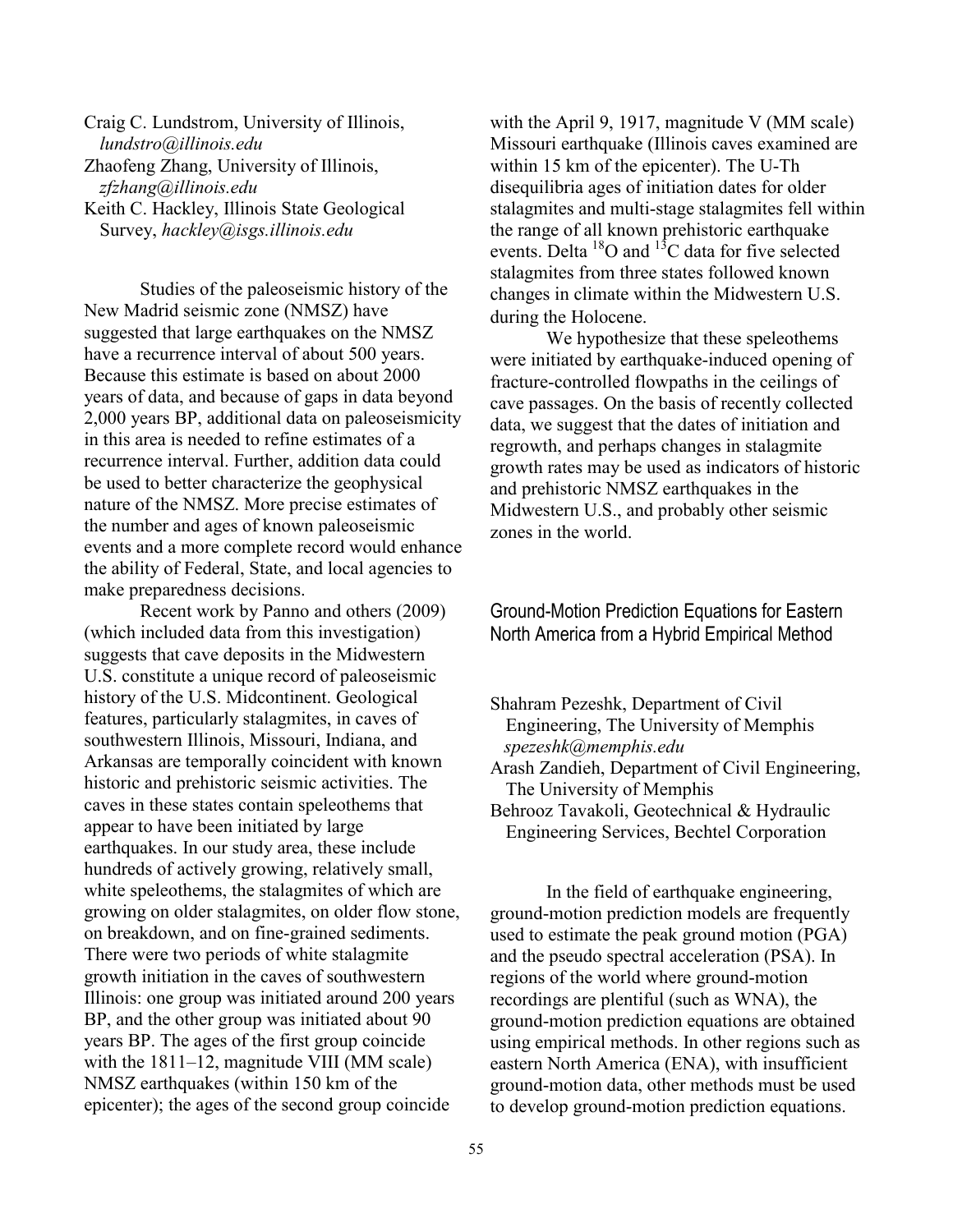The hybrid empirical method is one such method used to develop ground-motion prediction equations in areas with sparse ground motion. This method uses the stochastic method to adjust empirical ground-motion prediction relations developed for a region with abundant strong motion recordings. It estimates strong-motion parameters in a region with a sparse database. The adjustments take into account differences in the earthquake source, wave propagation, and siteresponse characteristics between the two regions. The purpose of this study is to use a hybrid empirical method and to develop a new hybrid empirical ground-motion prediction equation for ENA, using five new ground-motion prediction models developed by the Pacific Earthquake Engineering Research Center (PEER) for WNA. A new functional form is defined for the groundmotion prediction relation for a magnitude range of 5 to 8 and closest distances to the fault rupture up to 1,000 km. Ground-motion prediction equations are developed for the response spectra (pseudo-acceleration, 5% damped) and the peak ground acceleration (PGA) for hard-rock sites in ENA. The resulting ground-motion prediction model developed in this study is compared with recent ground-motion prediction relations developed for ENA, as well as with available observed data for ENA.

P- and S-Wave Velocity Structure and V<sub>P</sub>/V<sub>S</sub> Ratios in the New Madrid Seismic Zone

Christine Powell, CERI, The University of Memphis, Memphis, TN 38152, *capowell@memphis.edu* Meredith Dunn, CERI, The University of Memphis, Memphis, TN 38152, *meredith.dunn@gmail.com* Heather DeShon, CERI, The University of Memphis, Memphis, TN 38152,

*hdeshon@memphis.edu*

Three dimensional P- and S-wave velocity models are constructed for the New Madrid seismic zone (NMSZ) using double difference local earthquake tomography (tomoDD). TomoDD incorporates catalog travel times with catalog and waveform cross correlation differential times to solve for P and S wave velocities and for high-resolution earthquake locations. The data set consists of a combination of travel times and differential times recorded by the New Madrid Cooperative Seismic Network (NMCSN) from 2000–2007 and the temporary PANDA deployment from 1989–1992. A total of 4,522 P-wave and 3,953 S-wave arrival times results in 18,662 P-wave and 16,354 S-wave differential times for PANDA stations. We use 15,146 P-wave and 10,387 S-wave arrival times resulting in 63,321 P-wave and 37,187 S-wave differential times from 837 earthquakes recorded by the NMCSN. Additionally, 37,040 P-wave and 18,731 S-wave cross correlation differential times strengthen inversion results.

The NMSZ consists of four intersecting arms of seismicity. There are approximately 200 earthquakes/year recorded in the NMSZ despite the absence of a major plate boundary. Most earthquakes occur along the centrally located Reelfoot fault leading to uneven source distribution. We use a finite difference travel time calculator combined with an irregular inversion grid node spacing of 5 to 20 km horizontally and 1 to 3 km vertically. Model resolution is examined using checkerboard synthetic tests. Resolution is highest close to the source region between depths of 5 to 11 km. P-wave velocity results indicate that velocities close to the source region are low relative to the 1D starting model. S-wave velocity models indicate high velocity anomalies associated with the northern portion of the Reelfoot fault and low velocities to the south. The low P- and S-wave velocities may be indicative of anomalous rock properties, such as increased fluid content and fracturing. A high P- and S-wave velocity anomaly is associated with a known mafic intrusion to the northwest of seismicity.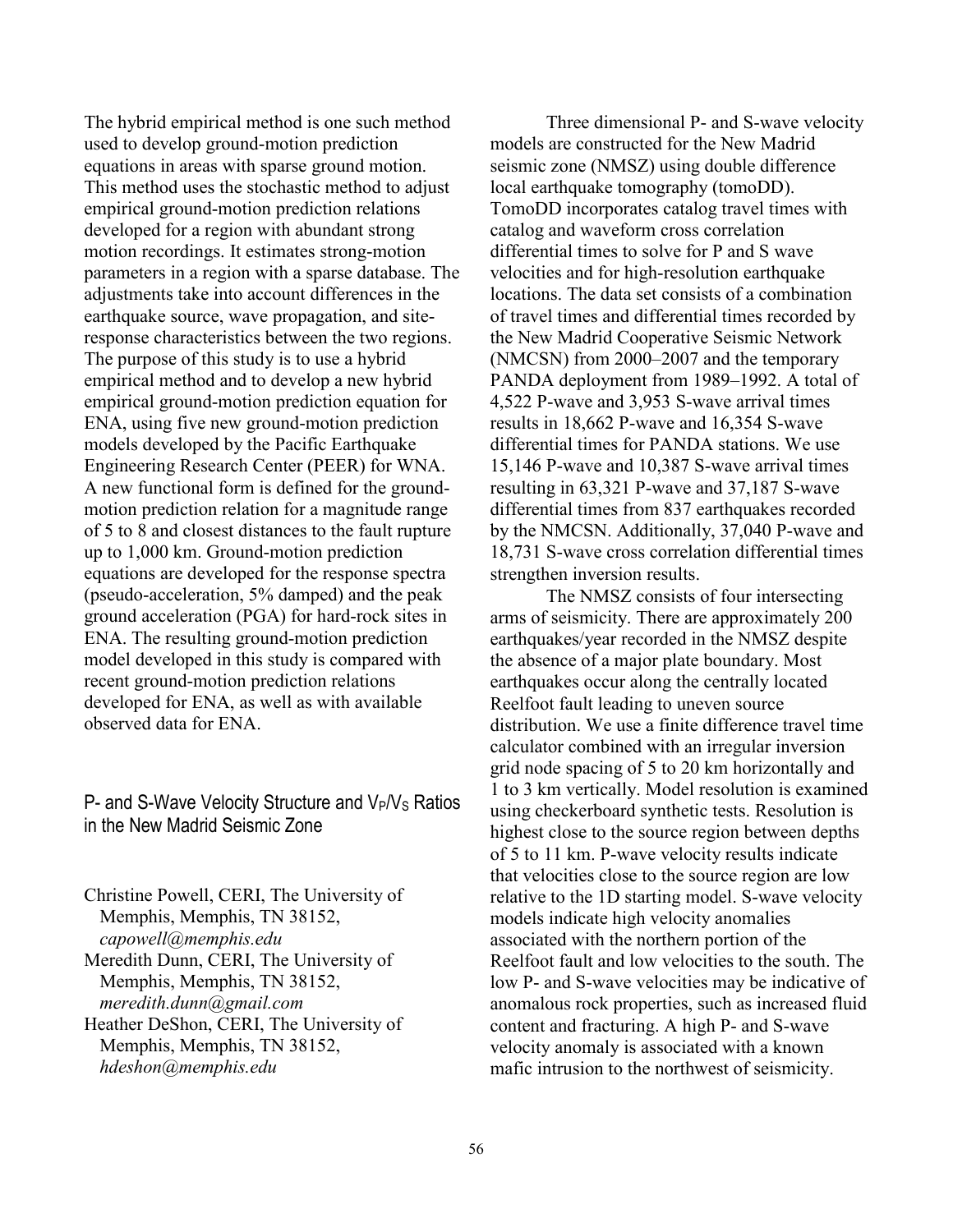Insights into the Structure and Long-term Deformation in the New Madrid Region from Seismic Reflection Profiles

Thomas Pratt, U.S. Geological Survey, Seattle, *[tpratt@usgs.gov](mailto:tpratt@usgs.gov)*

Interpretation of all available seismic reflection profiles in the New Madrid region provides insight into the structure and seismicity of the New Madrid seismic zone (NMSZ). Data used in this study include vibroseis profiles acquired by the USGS, industry vibroseis profiles purchased by the USGS, the COCORP profile across the embayment, and shallow seismic profiles acquired by the USGS. The Blytheville arch is the most prominent feature that can be associated with the NMSZ on the profiles. The arch is an antiform in the Precambrian and early Paleozoic rift strata, as much as 20 km wide and 200 km in length, that coincides with the southeast arm of seismicity within the New Madrid seismic zone. The arch appears to be a structural feature formed by thrust or strike-slip faulting (flower structure) because there is clear faulting on at least one flank of the arch and coherent strata within the arch. Parallel strata within the flanks of the arch indicate that growth was initiated after deposition of the rift strata that are folded in the arch. The prominent erosional surface that truncates the top of the arch indicates that the arch was largely formed before the erosional surface was cut in the Paleozoic. More recent growth of the arch is indicated by slight folding of the erosional surface, particularly slight uplift over the dipping strata on the flanks of the arch. Much of this later growth appears to be Quaternary or Holocene in age because the post-Paleozoic Mississippi embayment strata are parallel within the folds. Prominent faults are evident on the seismic profiles from truncation of rift strata and slight changes in elevation or dip of the erosional unconformity. Prominent faults include one coinciding with the southeast arm of

the seismic zone and with the Bootheel lineament, but other faults are evident over a wider area of the embayment. Deeper strata do not appear to extend beneath the Blytheville arch as coherent strata, suggesting that the arch coincides with a major crustal boundary. The data are consistent with a rift model in which middle and lower crustal reflectivity are associated with the rifting, and deformation is distributed across the rift zone.

Tantalizing Suggestions for Late Pleistocene to Middle Holocene Surface Deformation at the Southeastern Margin of Reelfoot Rift, the Marianna Gap in Crowley's Ridge

Daniel S. Rains, Arkansas Geological Survey, 3815 West Roosevelt Rd., Little Rock AR 72204 *[rainsrocks@sbcglobal.net](mailto:rainsrocks@sbcglobal.net)* Margaret J. Guccione, Department of Geosciences, OZAR-113, University of Arkansas, Fayetteville, AR, 72201 *guccione@uark.edu*

The Marianna Gap, a 13-km wide discontinuity in Crowley's Ridge southwest of Memphis, TN, is associated with apparent surface deformation that dates back at least 70 ka but was not fully breached until ca. 4–7 ka. During the late Pleistocene (60–70 ka), Mississippi River braidstream channels in the western lowlands were deflected from the regional north-to-south flow path to a west-to-east flow path toward the present Marianna Gap. But the gap had not completely formed at this time and the paleochannels were deflected back to the south at margin of Crowley's Ridge. Additional evidence for presence of a continuous ridge during the Pleistocene is an abandoned paleochannel southwest of the gap (Lick Creek) that appears to be the continuation of the L'Anguille River present northwest of the gap. Flow through the abandoned Lick Creek channel is dated at ca. 24 ka and only a thin sequence of silt (either the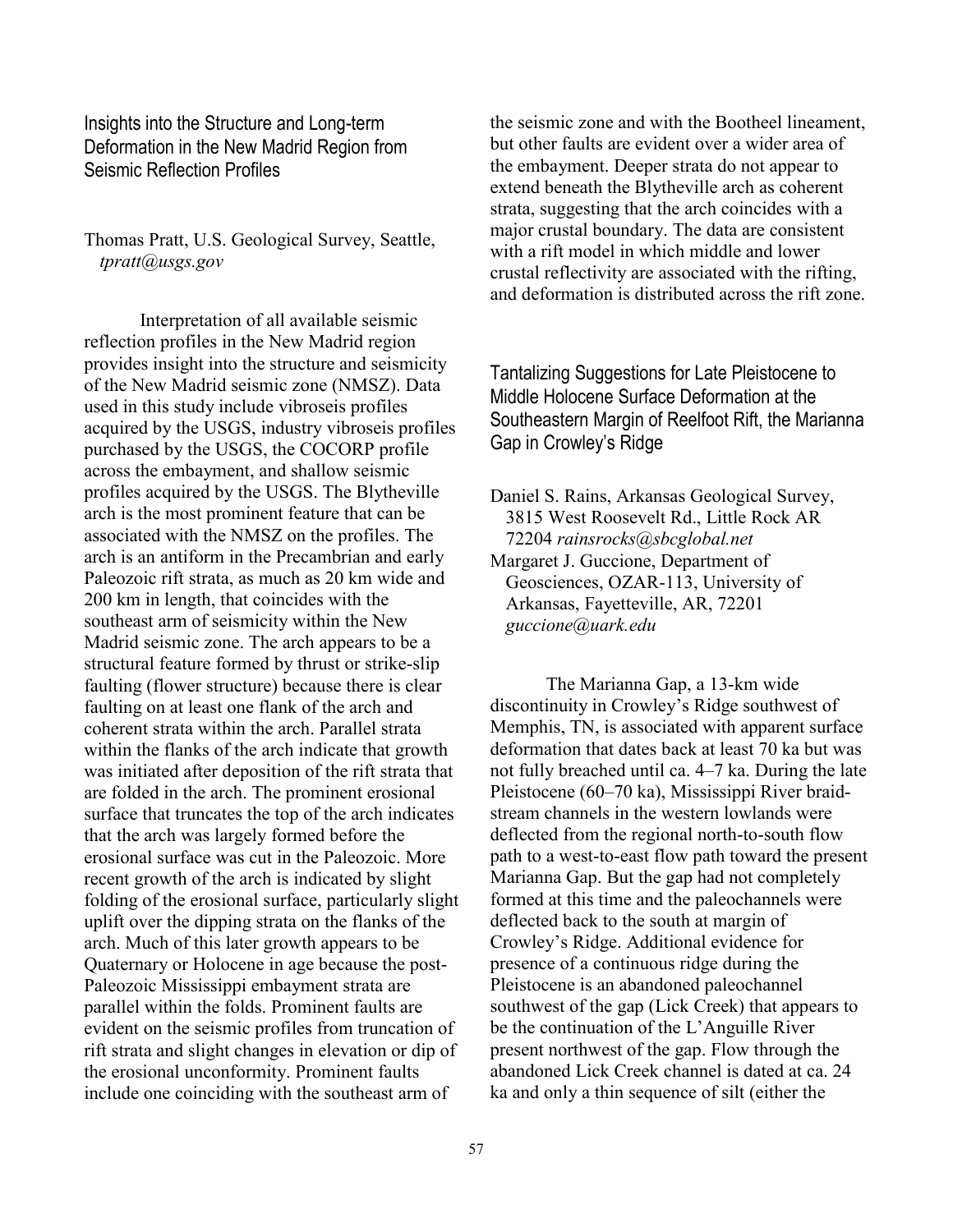youngest segment of loess deposition or reworked loess) overlies fluvial sediment in the paleochannel. This stratigraphy suggests that the L'Anguille River flowed west of Crowley's Ridge during deposition of the Peoria Loess and only abandoned this path to flow through the gap  $10$  ka.

Though the ridge was intact during the Pleistocene, the divide was probably relatively low in elevation at the present gap location. In addition to the diversion of paleobraid channels toward this location, the Peoria loess (25–10 ka) west of the gap is relatively thin compared to loess west of the ridge. The decreased loess thickness adjacent to the gap may have been caused by scour as wind was funneled through a low divide or "wind gap" in Crowley's Ridge.

The gap was fully breached by mid Holocene. A large Mississippi River meander bend of meander belt 3 (active between 4–7 ka) crosscuts the ridge. It is unknown if erosion on the outside of the bend was responsible for breaching the divide, or if the gap had been formed earlier and the river merely enlarged and modified its shape.

It is possible that Marianna Gap has a tectonic origin as suggested by a variety of evidence. First, the gap is a few km south of the Reelfoot rift floor edge and is likely at the Reelfoot rift margin. Second, numerous large liquefaction features dated 5–7 ka are present in and around the gap so seismic activity was important in the region during the middle Holocene. Third, the orientation of Crowley's Ridge shifts and is offset by 10 km at the gap, which suggest that it might have undergone lateral movement. Fourth, surface depression suggests vertical movement. Though the final breaching of Crowley's Ridge occurred between ca. 10–5 ka and may be associated with seismic events, surface deformation persisted for tens of thousands of years prior to the destruction of the Crowley's Ridge near Marianna, Arkansas.

Central United States Velocity Model Version 1: Description and Validation

- Leonardo Ramirez-Guzman, U.S. Geological Survey (Golden), *lramirezguzman@usgs.gov*
- Robert A. Williams, U.S. Geological Survey (Golden), *rawilliams@usgs.gov*

Oliver Boyd, U.S. Geological Survey (Memphis), *olboyd@usgs.gov*

Stephen Hartzell, U.S. Geological Survey (Golden), *shartzell@usgs.gov*

We describe and test via numerical simulations a velocity model of the Central United States (CUSVM Version 1). Our model covers an area of  $650,000 \text{ km}^2$  and includes parts of Arkansas, Mississippi, Alabama, Illinois, Missouri, Kentucky, and Tennessee. The model represents the compilation of research carried out for decades consisting of seismic refraction and reflection lines, geophysical logs, and inversions of the regional seismic properties. The CUSVM has a higher resolution description around Memphis and St. Louis, two of the largest urban areas in the central United States. The density, pand s-wave velocities are synthesized in a standalone spatial data base that can be queried to generate the required input for numerical simulations. We calibrate the CUSVM using three earthquakes located N, SW and SE of the zone encompassed by the model to sample different paths of propagation. The selected stations in the comparisons reflect different geological site conditions and cover distances ranging from 50 to 450 km away from the epicenters. The results indicate that both within and outside the Mississippi embayment, the CUSVM satisfactorily reproduces: (a) the body wave arrival times and (b) the observed regional variations in ground motion amplitude and duration in the frequency range 0–0.75Hz.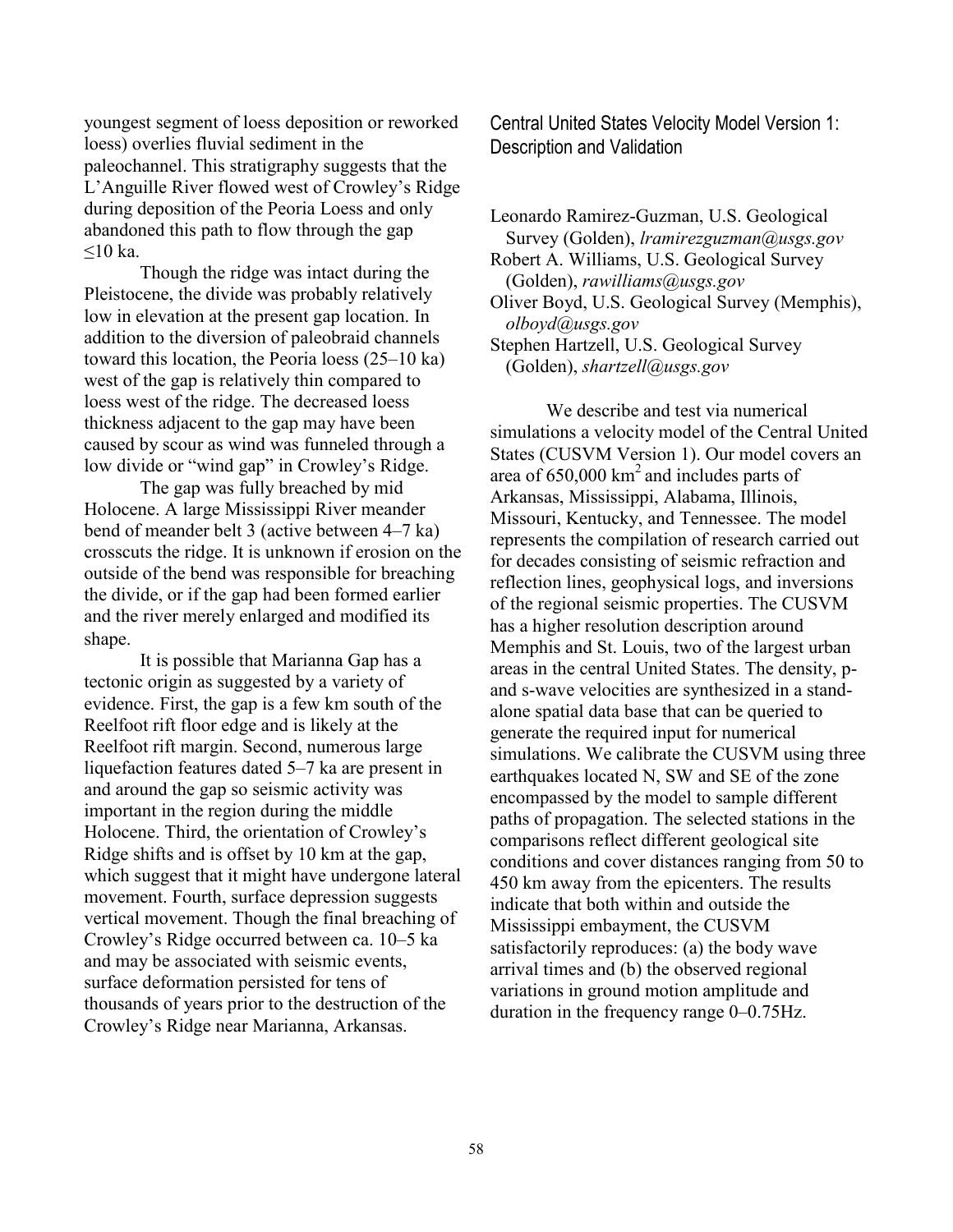Dynamic Testing by Resonant Column and Torsional Shear Methods

Richard P. Ray, Associate Professor, Department of Civil and Environmental Engineering, University of South Carolina, Columbia, SC, ray@cec.sc.edu

One of the challenges facing modelers is the proper selection of shear modulus G, and damping D for various soil strata. This study examines carefully several aspects of measuring those properties using resonant column and torsional shear methods. One difficulty is trying to decide if the test really generates the properties it is supposed to. Using 3-D finite element models of the testing system I modeled the performance of the tests to determine if it measured the properties the way I understood it to be measured. Other possible anomalies, such as soft (small voids) or hard (gravel or nodules) spots and their impact on the overall behavior of the test were studied. Irregular loading histories were also studied since incorporation of irregular loading at small strains is still unexplored territory for finite element models. As part of a research project I studied the effects of large variations in confining stress and how much torque is required to generate significant non-linear strains in test specimens at high confining stress (approximately 500 psi). This part of the study is being used to complete the fabrication of a high confining-stress testing device.

Numerical models match well with behavior measured in the laboratory. However it is difficult to quantify the variability of behavior in a lab specimen without resorting to more sophisticated measurement methods. Further study using video data acquisition will be performed to more carefully examine the strain fields generated by torsional and resonant column testing.

Overview of Seismic-hazard mapping of Three Pilot Quadrangles in the St. Louis Metro Area

- J. David Rogers, Department of Geological Sciences & Engineering, 125 McNutt Hall, 1400 N. Bishop Ave., Missouri University of Science & Technology, Rolla, MO 65409, *rogersda@mst.edu*
- Deniz Karadeniz, Haley & Aldrich, 7926 Jones Branch Drive, McLean, VA 22102, *dkaradeniz@HaleyAldrich.com*
- Chris Cramer, Center for Earthquake Research & Information, 3876 Central Ave., University of Memphis, Memphis, TN 38152, *ccramer@memphis.edu*

The greater St. Louis metropolitan area is a densely populated urban zone, bounded by extensive deposits (up to 76 m thick) of unconsolidated sediment (mostly sands) underling well-defined floodplains. The severe curvature of the bedrock channel depressions at their edges may also be sufficient to trap seismic energy and cause incident body waves to propagate through the alluvium as surface waves, producing stronger shaking and longer durations than would be predicted by 1-D analyses. This phenomenon may explain the significant disparities in reported shaking in the channel fills as opposed to bedrock knobs during historic earthquakes. The groundmotions from the New Madrid seismic zone and Wabash Valley seismic zones that consider sitespecific impedance contrasts and basin effects were recently evaluated for three pilot quadrangles (Columbia Bottom, Granite City, and Monks Mound) by the PI. The USGS national hazard maps do not include the effects of local geologic structure or soil cover present in the St. Louis metro area. The range in expected site response for a wide spectrum of earthquake magnitudes from three potential source areas was evaluated, and it is hoped that this information can aid in assessing seismic hazards in the St Louis area because St. Louis and St. Charles Counties have recently adopted the 2003 International Building Code, which require assessments of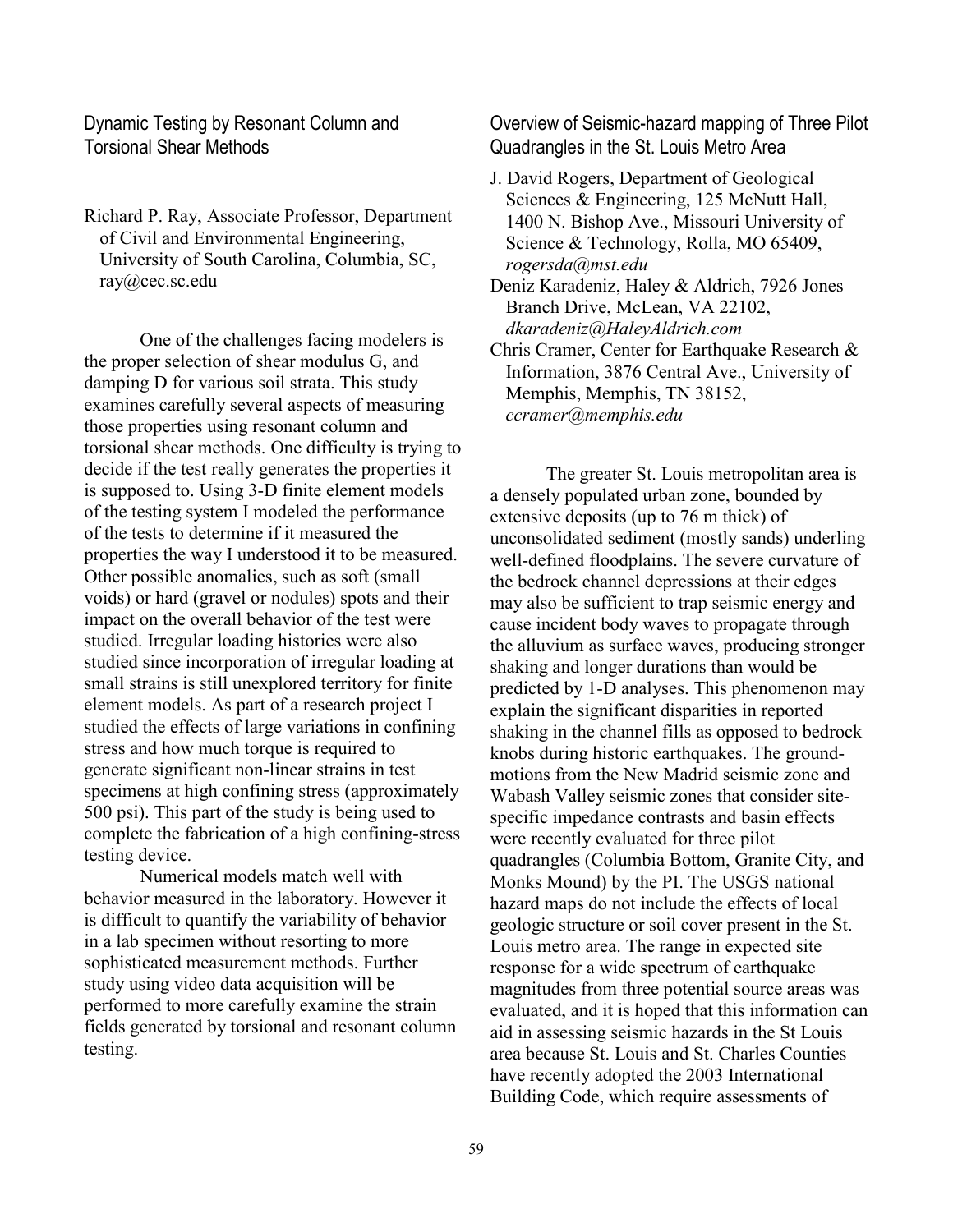seismic shaking intensity using NEHRP soil classifications. These hazard maps included assessments of the following attributes: (1) probabilistic seismic hazard analysis (2, 5, and 10% probabilities of exceedance in 50 years in predicting the peak ground accelerations [PGA]); (2) selected scenario earthquake analysis for PGA, 0.2 sec and 1.0 sec spectral accelerations (SA); and (3) spectral accelerations at 0.2 second and 1 second periods (at 2, 5, and 10% probabilities of exceedance in 50 years). The sensitivity analyses of seismic site response suggest that the variations of the soil conditions and thickness in the St. Louis area exert: (1) a significant influence on the amplitude, and (2) contrasting shaking characteristics for each of the ground motion parameters, whereas the thickness and shear wave velocity of the weathered bedrock horizon appear to have little impact on site amplification. The peak ground acceleration characteristics reveal that earthquake forces on loessal uplands are expected to be most severe for short period structures, whereas those in the alluvial floodplains will likely be more severe for longperiod structures.

Shear Wave Velocity Profiles of Deep Soils in the Mississippi Embayment

Brent L. Rosenblad, Assistant Professor, University of Missouri, Columbia, MO; *[rosenbladb@missouri.edu](mailto:rosenbladb@missouri.edu)* Jianhua Li, Project Engineer, MACTEC Engineering and Consulting, Charlotte, NC 28208 *[jli@mactec.com](mailto:jli@mactec.com)* Jonathan Bailey, Geotechnical Engineer, US Army Corps of Engineers, St Louis, MO *[jonathan.p.bailey@usace.army.mil](mailto:jonathan.p.bailey@usace.army.mil)* Ryan Goetz, Geotechnical Engineer, US Army Corps of Engineers, St Louis, MO *[ryan.p.goetz@usace.army.mil](mailto:ryan.p.goetz@usace.army.mil)*

Active and passive surface wave measurements were performed at 11 deep soil sites in the Mississippi embayment overlying the New Madrid seismic zone. Measurements were performed from north of New Madrid, Missouri, to Memphis, Tennessee. Shear wave velocity  $(V<sub>S</sub>)$ profiles were developed at each site to depths of approximately 200 to 250 m from inversion of Rayleigh wave dispersion curves. The average  $V<sub>S</sub>$ profile calculated from the 11 sites is in good agreement with a previous reference  $V<sub>S</sub>$  profile developed for the embayment. Using estimates of lithology at each site, relationships were developed between  $V<sub>S</sub>$  values and formation type, down to the Memphis Sand Formation. Shear wave velocity values determined for near-surface alluvial deposits and the upper Claiborne unit (Jackson/Cockfield/Cook Mountain Formations) were in good agreement with past studies; however, higher values of  $V<sub>S</sub>$  for the Memphis Sand Formation were obtained in this study. Single-station, three-component measurements of ambient noise were also performed at each site. These data were analyzed using the Horizontal-to-Vertical Spectral Ratio (HVSR) method to obtain estimates of fundamental frequency and average  $V<sub>S</sub>$  for the full depth of post-Paleozoic sediments. Although the results are in agreement with previous HVSR measurements in the Mississippi embayment, the average full-depth  $V<sub>S</sub>$  values appear to be overestimated using this method.

Systematic Historical Seismicity Research—An Essential Adjunct in the Pre-Instrumental Period

Alan Ruffman, Geomarine Associates, Halifax, Nova Scotia, Canada B3J 2L4, *aruffman@dal.ca*

Although instrumental data from modern earthquakes allow the seismologist to give a definitive analysis of a recorded event these are limited to the past 100 years. Historic seismic data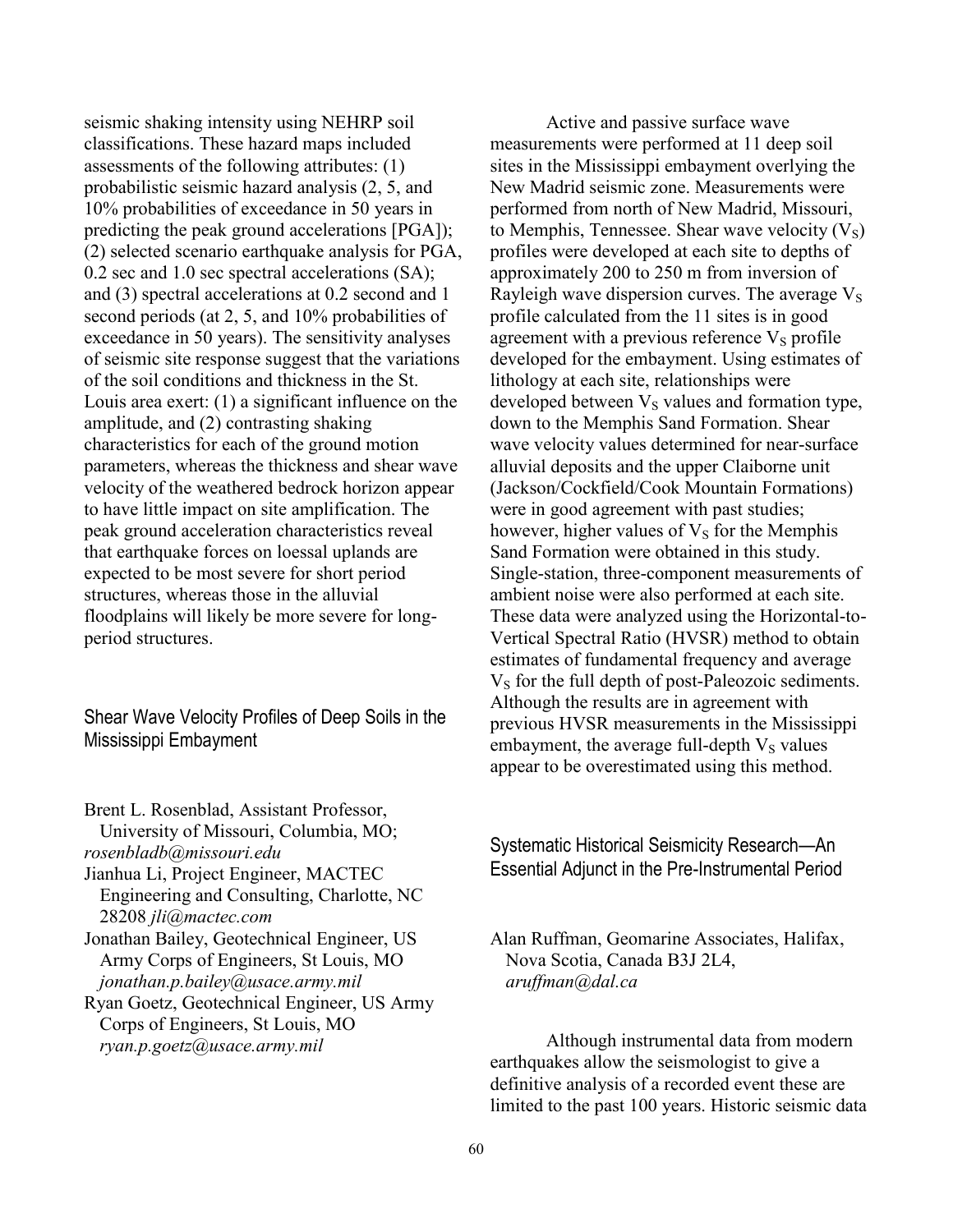can allow the seismologist to reach back 400 years and better address the real seismic hazard from large events that often appear to have a return period in the order of 300–500 years.

Only the provinces of Quebec and New Brunswick have a complete record of their historic seismicity through the work of Pierre Gouin (1917–2005) and soon Ken Burke, respectively. Nova Scotia's record is complete from 1752 to 1867, Newfoundland's and Labrador's record is spotty and a small portion of S. Ontario has a complete record for only one decade (1870–1880). In the U.S. only key larger historic earthquakes have been researched, in particular those that were especially large, located close to a proposed nuclear power plant, or to an LNG terminal, or attracted the interest of a local researcher. No truly systematic and complete historic seismicity compilation is available for central and eastern U.S. Compilations for Caribbean Island nations are patchy at best.

The argument will be made, "We really only need the largest events and we have all these for the past 400 years for at least the thirteen original States of the Union. So why bother with the chatter of the small as-yet unrecognized events?" Well perhaps an example, now enshrined in concrete and steel, may quiet such skeptics?

Canada's first full-fledged environmental assessment occurred in 1977 to evaluate the proposed Lepreau nuclear power station in New Brunswick on the Bay of Fundy just a few short kilometres from the international boundary. The assessment used the available 1962 W.E.T. Smith seismic catalogue; there was no compilation extant for N. Maine. The 1973–74 study of earthquakes found that the maximum event that had ever been experienced at the site was at "...intensity VII (MMI), or Richter magnitude 6.0 ..." The plant was then built to satisfy this 1973– 1974 seismic constraint.

The 1982 central New Brunswick earthquake sequence and the Cape Cod proposed Pilgrim nuclear plant prompted a U.S.-funded reassessment of the four largest known N.B. and northern Maine earthquakes in 1904, 1869, 1855

and 1817. Instead of one large event in Passamaquoddy Bay in 1904 just west of the plant with a maximum magnitude of 5.0, we ended up in 1985 with three events ranging in magnitude from 4.8, to 5.7, to 5.9. The 1869 and 1817 events had been moved 55 km SW and 175 km SE, respectively, to join the 1904 earthquake (Leblanc and Burke, 1985). One could reasonably argue with hindsight by 1985 that the Canadian plant, as-built virtually on the U.S. border 5–6 years earlier, was under-designed with respect to seismic risk. Since the 1985 reassessment, the 1869 event has been relocated to the NE based on more historic work by Burke in 2004.

The New Madrid Field Trip Guidebook

Phyllis J. Steckel, Earthquake Insight LLC, PO Box 2002, Washington, MO 63090, *[psteckel@charter.net](mailto:psteckel@charter.net)*

The New Madrid Bicentennial will be recognized in 2011–12, to mark 200 years since the 1811–12 New Madrid earthquakes rocked most of the central and eastern U.S. This is an exceptional opportunity for coordinated outreach from the geoscience and engineering communities to business leaders, elected officials, the media, and the general public. Since 2005, six Earthquake Insight Field Trips have been hosted by the U.S. Geological Survey (USGS) and led by Earthquake Insight LLC. Their purpose was to educate business leaders about earthquake hazards and earthquake risks in the central U.S. During the course of the Earthquake Insight Field Trips, at least 50 to 60 stops have been included on the various routes, and another 50 to 60 have been identified and documented, but not included often due to the difficulty of access by a bus. The stops are located from the St. Louis metropolitan area in the north to the Memphis metro area in the south, and much of the rural area in between. The stops include field illustrations of the geologic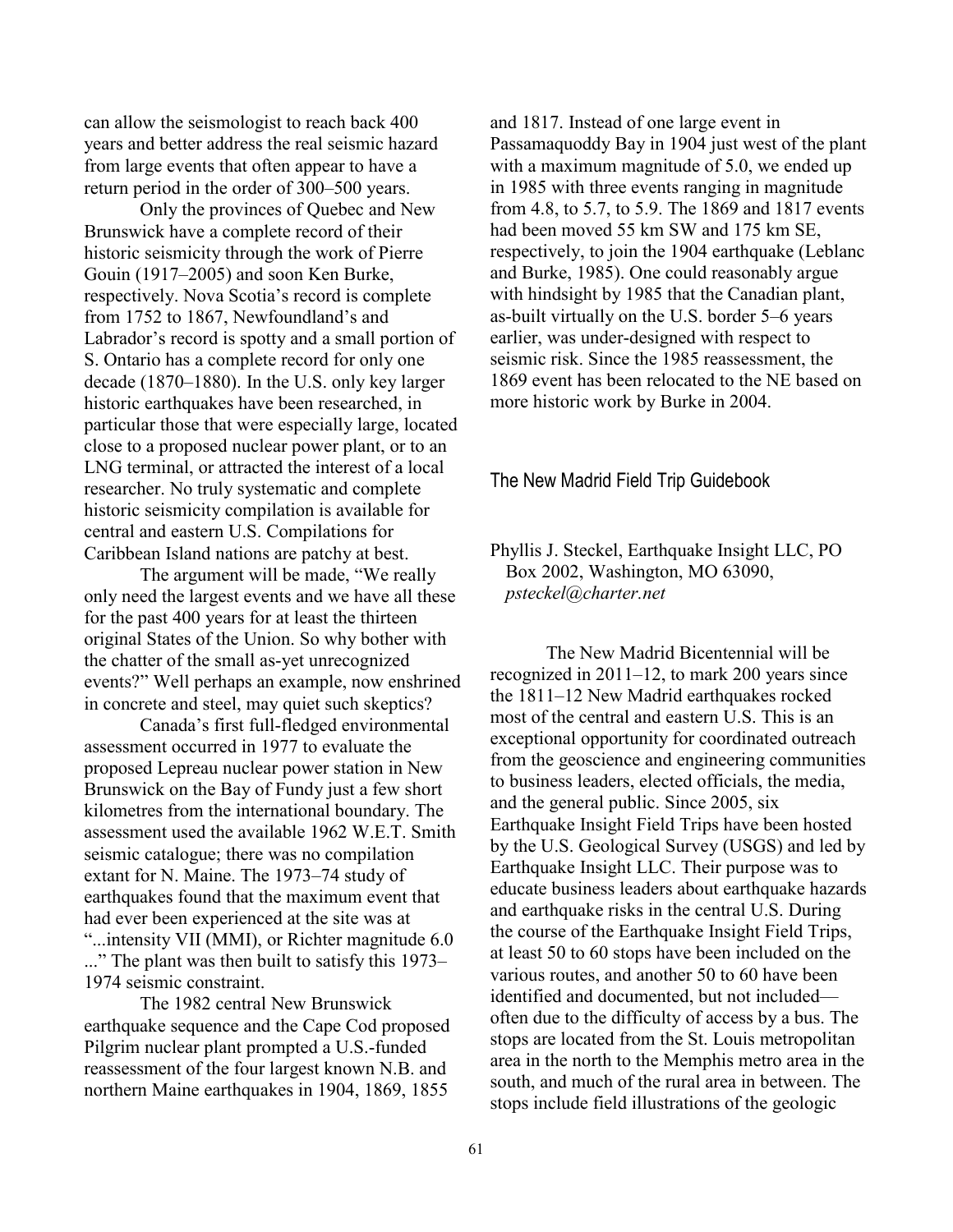setting; locations of significant earthquake-related human histories; examples of earthquake engineering practice; and the economic, business, and community vulnerabilities to earthquake hazards. The New Madrid Field Trip Guidebook is now in progress to make this information more available to specific audiences as well as the general public. Descriptions, explanations of the earthquake-related significance, photos, GPS coordinates, local driving directions, and other information will be included for each stop listed in this USGS Open-File Report.

Development of the Central and Eastern United States (CEUS) Seismic Source Characterization (SSC) Model

Lawrence Salomon, Savannah River Nuclear Solutions, LLC, *[lawrence.salomone@srs.gov](mailto:lawrence.salomone@srs.gov)* Kevin Coppersmith, Coppersmith Consulting, Inc., *[kcoppersmith@earthlink.net](mailto:kcoppersmith@earthlink.net)*

Input to probabilistic seismic hazard assessment (PSHA) consists of two elements: seismic source characterization (SSC) and ground motion characterization (GMC). The 1986 EPRI-Seismicity Owners Group (SOG) study incorporated expert judgment to model epistemic uncertainty and set the standard for Probabilistic Seismic Hazard Assessments (PSHAs) at that time. Current licensing applications for next generation nuclear power plants have used the EPRI-SOG source component as a starting point, with updates as appropriate on a site-specific basis. The CEUS Seismic Source Characterization (SSC) for Nuclear Facilities Project is focused on replacing the SSC component of the EPRI-SOG study. The new CEUS SSC model being developed can be used with the EPRI (2004, 2006) GMC model to calculate seismic hazard until the results of the Next Generation Attenuation East (NGA-East) Project are available.

 The CEUS SSC Project is an industrygovernment partnership formed to develop a seismic source characterization model for any site in the CEUS. It is jointly sponsored by the Electric Power Research Institute (EPRI) Advanced Nuclear Technology (ANT) Action Plan Committee (APC), the U.S. Department of Energy (USDOE) and the Nuclear Regulatory Commission (NRC). The goals of the project are: (a) replace the 1986 EPRI-SOG and LLNL (1993) seismic source characterizations models for the CEUS, (b) capture the knowledge and uncertainties of the informed scientific community using a Senior Seismic Hazard Assessment Committee (SSHAC) Level 3 process, and (c) provide an up-to-date, consistent, stable input for a PSHA. The CEUS SSC project team consists of program and project management, a technical integration (TI) team and staff, a participatory peer review panel (PPRP), specialty contractors, sponsors, and agency experts. The team assembled represents a first-ofa-kind attempt to form a diverse team from all stakeholders from industry, government and academia to participate in this landmark study. The work consists of 17 tasks and three workshops. In addition to a new CEUS SSC model, other important products from this project include: a CEUS earthquake catalog using moment magnitude, a CEUS geological, geophysical and seismological database important for source characterization efforts, specialized modeling tools for SSC and sensitivity analyses to identify hazard-significant issues. The results from this industry-government three-year study will be published by EPRI at the end of 2010.

Earthquake Rupture Directivity and Local Site Effects from a M.73 Earthquake

Deborah Shulman, U.S. Geological Survey, MS 977, 345 Middlefield Rd., Menlo Park, CA 94025, *dshulman@usgs.gov*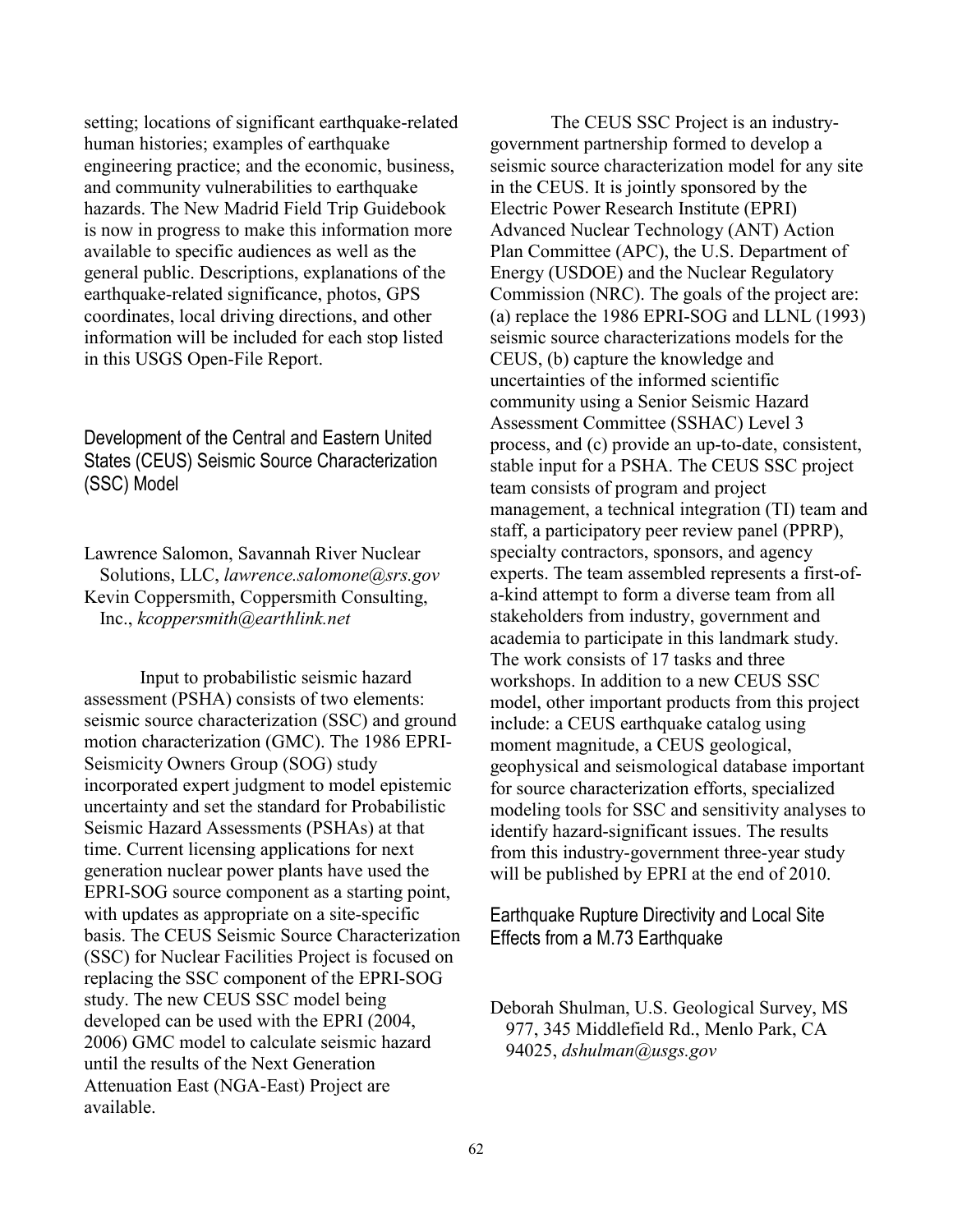### Walter D. Mooney, U.S. Geological Survey, MS 977, 345 Middlefield Rd., Menlo Park, CA 94025, *mooney@usgs.gov*

We have documented the ground motion effects of earthquake rupture directivity and local site amplification with data from a recent M7.3 earthquake in Honduras. This event occurred on May 28, 2009, at 2:24 AM local time, and struck off the coast of Honduras on the Motagua-Swan fault system (MSFS), part of the boundary between the North America and Caribbean plates. This plate boundary has an average slip rate of 20 mm/year. This left-lateral earthquake had an average slip of 1.5 m on a 100-km-long nearvertical fault plane (Hayes and Ji, 2009). The hypocenter depth is estimated at 10 km. The main shock caused 130 structures, including homes and office buildings, to collapse or suffer significant damage in northern Honduras. Seven deaths were reported. Due to a lack of recordings in the area, the available documentation of the effects of this earthquake are the USGS "Did you feel it?" responses and the data collected during our field seismic intensity investigation. We conducted the intensity study in Honduras between May 30 and June 6, 2009, and focused on areas with local reports of damage, including the cities of La Ceiba, El Progresso, San Pedro Sula, and Puerto Cortes in northern Honduras, and the island of Roatan in the Caribbean Sea. The damage ascertained at these five sites shows that the severity of damage did not decrease with distance from the epicenter as predicted by standard attenuation relations. Instead, damage was concentrated in El Progresso, approximately 75 km south of the SW end of the rupture and 160 km from the epicenter. The island of Roatan, just 30 km from the epicenter, had significantly less damage than El Progresso, and was graded as VI on the Modified Mercalli Intensity scale whereas El Progresso was graded as VIII. These intensity anomalies can be explained by two factors: (1) SW-directed rupture propagation and proximity to a localized 3.0 m slip pulse (asperity) that occurred near the SW end of the fault (Hayes and

Ji, 2009) that focused energy toward the city of El Progresso and; (2) local site effects, particularly the rigid Precambrian schists and gneisses on the island of Roatan, in contrast to the soft river deposits (sand, organics and clay) beneath the city of El Progresso. This study demonstrates the impact of seismic directivity, high slip on a fault asperity, and local site conditions on the observed damage patterns from this M7.3 earthquake.

## Geodesy and the Enigma of Stable Continental **Earthquakes**

Robert Smalley, Jr., CERI, Univ. of Memphis, *rsmalley@memphis.edu* John Paul Puchakayala James P. Davis, CERI, Univ. of Memphis

The GPS Array for Mid-America (GAMA) was developed under Mid-America Earthquake Center's (MAEC's) Hazard Definition component to potentially detect, but not fully describe, deformation associated with NMSZ seismicity. The most important, and controversial, result was detection of statistically significant shortening at the 95% confidence level between two CGPS sites straddling the Reelfoot scarp, which is the surface expression of the micro seismically defined Reelfoot fault. Outside the immediate area of the seismically active NMSZ faults, CGPS does not detect statistically significant deformation with respect to stable North America.

Whereas large earthquakes in the New Madrid area are clearly not consistent with plate tectonics, the jury remains out on interpretation of CGPS data acquired to date within the paradigm of elastic rebound. What would GPS have observed in the decades leading up to the 1811– 1812 earthquake sequence? To date, for both plate boundary and stable plate earthquakes, GPS has not detected a geodetic signature that forecasts the occurrence of an earthquake. In central and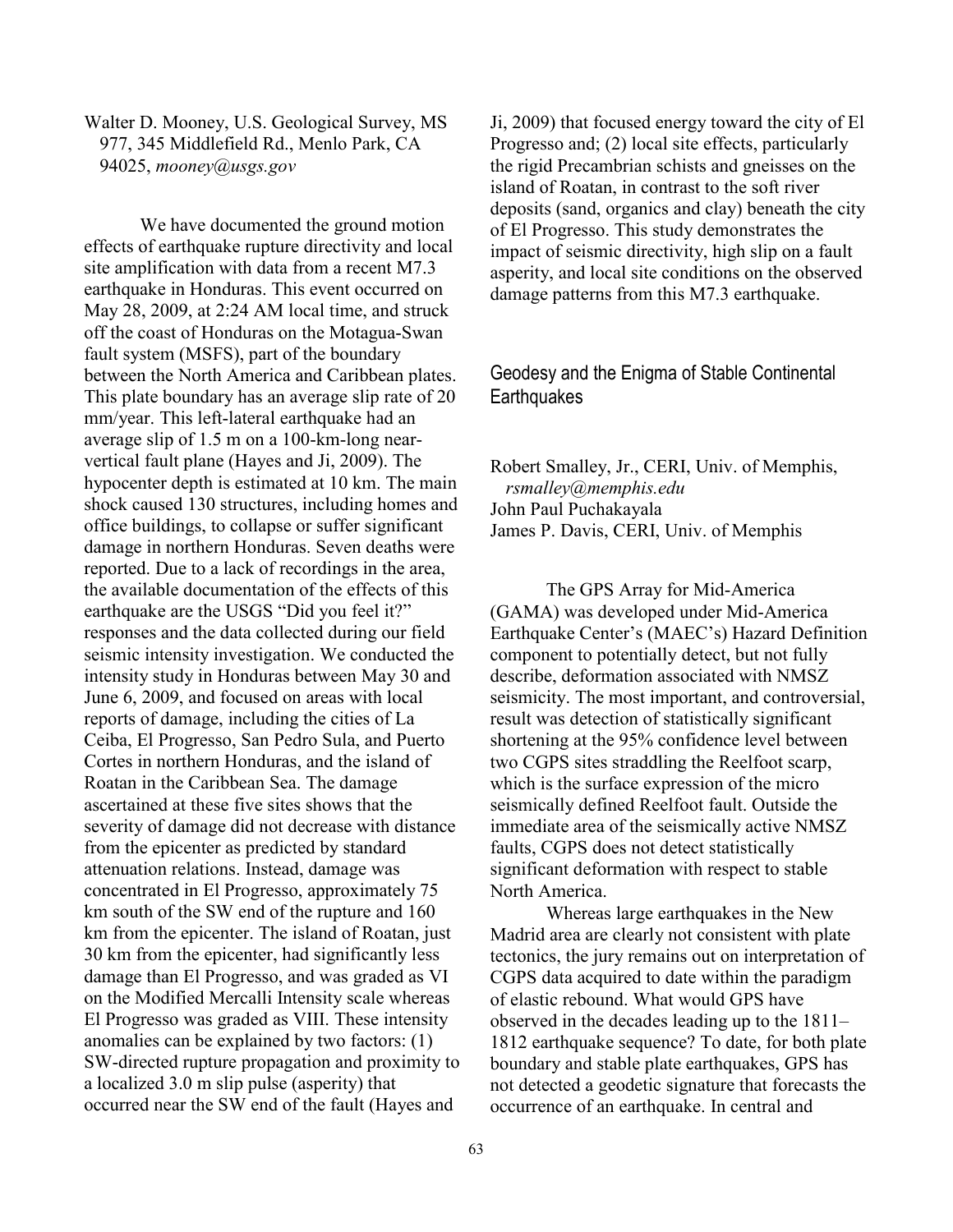eastern North America (NAM), at scales much larger than the faults in the NMSZ, there is little to no tectonic deformation detectable with space geodetic data, including GPS. What is not known with sufficient precision, however, is the deformation field at the scale of the NMSZ faults. Determining deformation associated with the NMSZ, or geologically meaningful upper bounds for it, requires spatial sampling at fault scale. If deformation is local, the lack of observable far field deformation in stable NAM can very well be true, but not useful in terms of explaining the relevant observations—that there have been large, recent repeating earthquakes in New Madrid over the past several thousand years. In addition because deformation expected on local scales remains small (less than several mm/yr), continuous measurements on stable monuments are essential to improve the statistics of the basic measurement.

Whether or not one can identify deformation in the NMSZ depends not only on the magnitude of the difference from stable North America, but also the number of sites defining the deformation and their noise characteristics. The key to distinguishing the NMSZ deformation is being able to identify a statistically significant systematic pattern in the residual velocity field with respect to stable N. America, which requires dense sampling and low noise in the region being tested.

Damage to Ozark Cave Formations, Ozark Caves, and the New Madrid Seismic Zone—A Nascent Paleoseismological Perspective

John C. Tinsley, USGS, EQHaz, Menlo Park, CA 94025, *[jtinsley@usgs.gov](mailto:jtinsley@usgs.gov)*

Canvassing of selected Ozark caves in Missouri and Arkansas has identified several promising natural laboratories that apparently preserve stratigraphic evidence of repeated,

episodic breakage of delicate as well as more massive cave formations (speleothems), including episodic repeated collapse of thin-bedded Paleozoic limestone cave ceiling strata that bury successions of small dripstone deposits, and toppling of columns or stalagmite formations. Field evidence suggestive of earthquake-wrought damage includes the observations that at least four episodes of breakage are preserved in some caves. (Excavation of selected areas likely would reveal earlier events.) Moreover, observed damage is apparently episodic and "quantized" in that broken fragments of soda straw stalactites or columns that rest on active flowstone substrates are either essentially unburied or minimally cemented into place, or are about 30% buried, or 50% to 66% buried, or nearly totally buried, with little or no "in between" stages of burial/breakage observed. Further, as one examines caves located at progressively greater distances from New Madrid, Missouri, at distances greater than 160– 180 km, breakage of delicate formations is apparently absent or at least no longer so readily apparent. In some ways, this study is analogous to the "precarious rocks" problem, but is still in its infancy. Not all delicate formations are created equal; certain cave settings seem to be more delicate than others, and additional studies will be required to address the question of how best to quantify "relative delicacy" versus "absolute delicacy" of various cave deposits with respect to earthquake shaking damage. There are many tough analysis of variance issues yet to be resolved.

The emergence of ultra-sensitive analytical mass spectrometers capable of dating cave travertine <100 years old using Uranium-Thorium techniques makes it possible to sample broken formations and determine "kill" dates, as detaching a "soda straw" stalactite from its drip source terminates its growth. An initial round of samples of broken speleothems is presently being radiometrically dated; I anticipate having initial results of the U-series dating within the next couple of months. Presumably our youngest event will be the 1811–1812 earthquake sequence.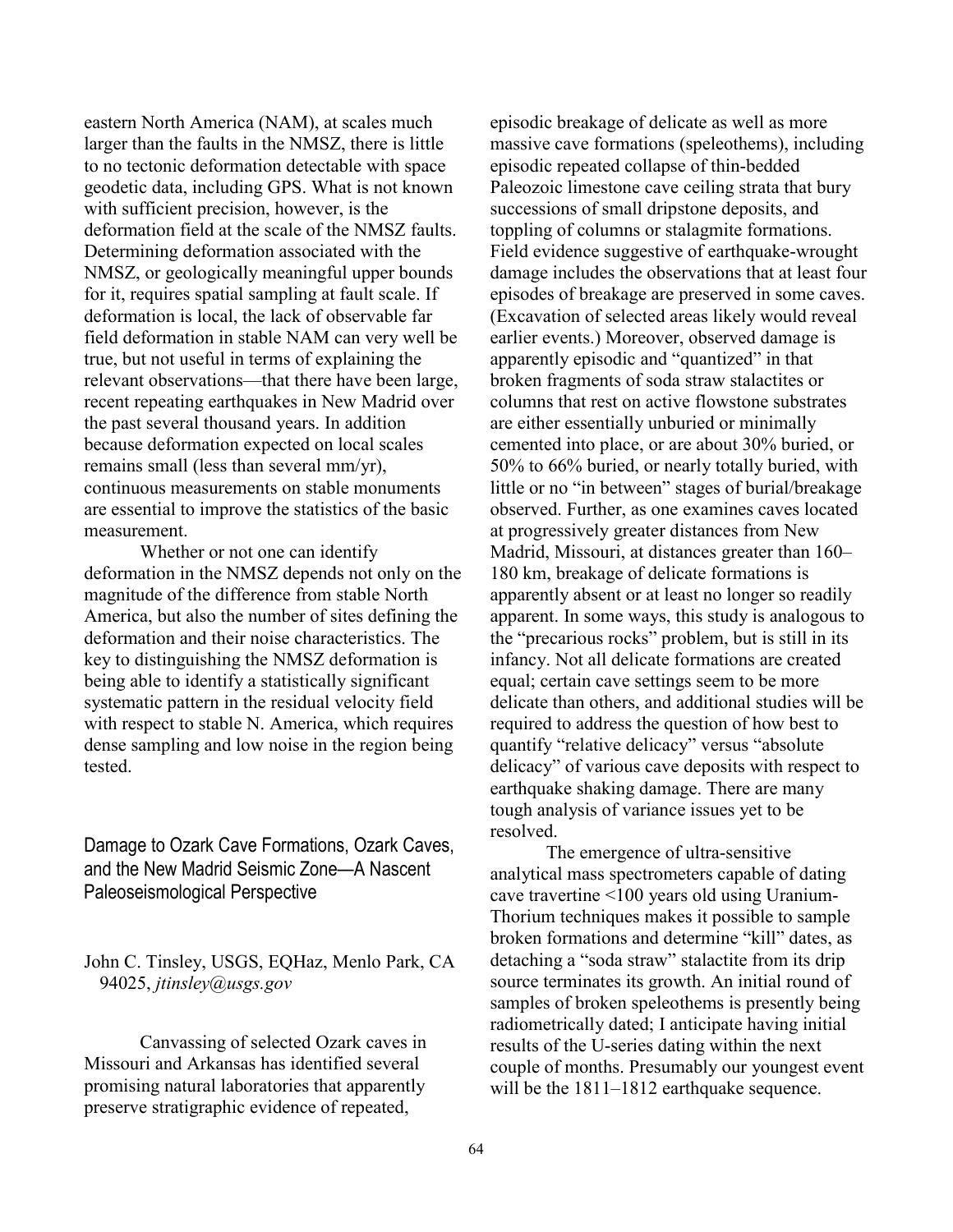Cave conservationists should take heart. No speleothems were broken from growth positions for this study. Rather, only broken fragments preserving the formerly active growth tip were sampled. Obviously, the record of paleoearthquakes preserved in this manner may not be robust, as once broken, formations must regrow prior to being able to be broken again. There is also no guarantee that all delicate formations are broken in a given earthquake.

In conducting this reconnaissance work, it is imperative to select against caves in which there is extensive vandalism or travertine "mining" or areas in which delicate formations" may have been broken owing to human caver traffic or from errant flying mammals. I am pleased to acknowledge initial funding from the Nuclear Regulatory Commission for these studies and the capable assistance and guidance of personnel of the Cave Research Foundation with field phases of this investigation.

Migration of Large Earthquakes Indicates Distributed Strain in the Central United States

Martitia P. Tuttle, U.S. Geological Survey, 3876 Central Avenue, Ste. 2, Memphis, TN 38152- 3050, *mptuttle@usgs.gov*

Natasha McCallister, U.S. Geological Survey, 3876 Central Avenue, Ste. 2, Memphis, TN 38152-3050, *nmccallister@usgs.gov*

Eugene Schweig, U.S. Geological Survey, Denver, CO, *schweig@usgs.gov*

Haydar Al-Shukri, University of Arkansas Little Rock, Little Rock, AR

Randal Cox, Department of Earth Sciences, University of Memphis, Memphis, TN

Although incomplete for certain time periods and geographical areas, the paleoearthquake record suggests that the New Madrid fault zone produced 1811–1812 type events every 500–2,000 years during the past 4.5 ky and that other faults related to the Reelfoot rift produced similar events during the past 60 ky. The 1811–1812 New Madrid earthquakes of magnitude 7 to 8 and several similar prehistoric events about 1450 A.D., 900 A.D., 2,350 B.C., and possibly 1,000 B.C., left their mark on the landscape in the form of earthquake-induced liquefaction features and related ground failures, uplift and subsidence of large tracts of land, folding and faulting of river deposits, and abrupt changes to river channels. In addition, very large earthquakes are attributed to faults outside the New Madrid seismic zone proper but still associated with the Reelfoot rift. Seismicity appears to have migrated from one part of the rift to another over the course of 5–15 ky. For example, the northern portion of the Eastern Reelfoot Rift Margin fault in western Tennessee, was active about 11–10 ka, and possibly as recently as 2 ka; the southern portion of the fault near Marianna, Arkansas, may have been active from 6.8–5.5 ka, and possibly as early as 10 ka; and the New Madrid fault zone was active by 4.5 ka and remains active today. These observations suggest that deformation may be localized by the rift, but distributed across multiple faults and over a much larger area than the New Madrid seismic zone. This would result in spatial and temporal variations in fault loading and help to explain possibly low strain rates estimated from recent geodetic measurements. An important implication of these findings is that faults within the Reelfoot rift that have been aseismic during the historical period may become active in the future. With a more complete paleoearthquake record, as well as a better understanding of the geologic structures and tectonic forces controlling the location and periodicity of seismicity, it may be possible to better forecast where and when very large earthquakes are likely to occur in the future. Similar studies in other intraplate areas could show whether the New Madrid region is unique or typical of complex intraplate settings.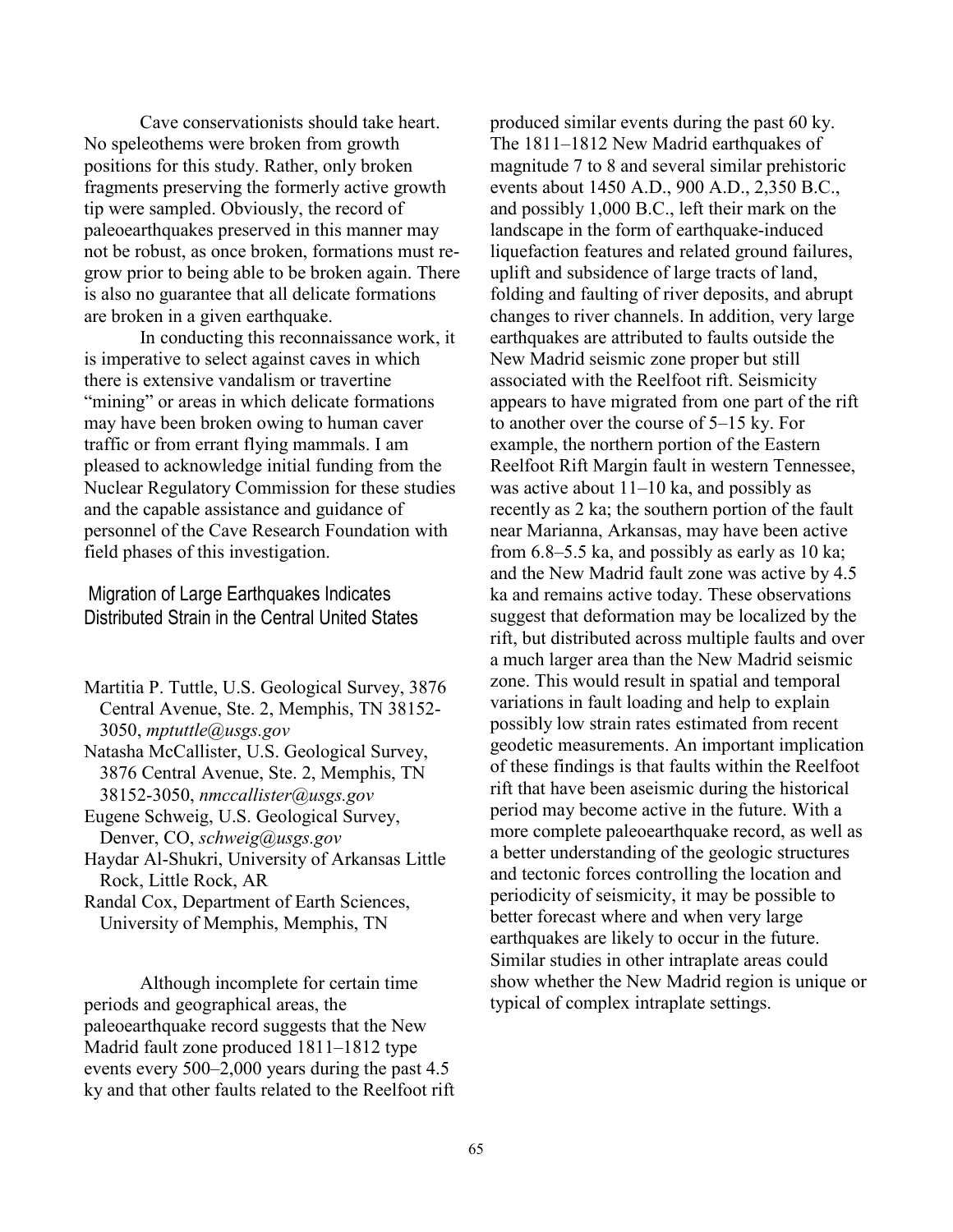Geologic Model Testing in the New Madrid Seismic Zone Region

Roy Van Arsdale, Department of Earth Sciences, The University of Memphis, *rvanrsdl@memphis.edu* Ryan Csontos, Ground Water Institute, The

University of Memphis, *rcsontos@memphis.edu*

Numerous geologic models have been published for the New Madrid seismic zone and Reelfoot rift. We have proposed (Csontos and others, 2008) that the Reelfoot rift consists of the well documented northeast-trending Cambrian basement faults, but that the rift is cross-cut by northwest-trending Proterozoic faults resulting in a Precambrian basement made of fault-bounded blocks. We believe that surface and near-surface landforms like the Lake County Uplift, Joiner ridge, and southern half of Crowley's Ridge are compressional stepovers caused by right-lateral shear across the Reelfoot rift and that these structurally controlled landforms initiate from basement fault intersections. In our model, Quaternary faulting moves throughout the rift and the most recent displacement history may have progressed from the southern portion of the rift to its Holocene location in the northern portion of the rift in the New Madrid seismic zone. This possible northeastern migration of seismicity during the Quaternary may be related to the Quaternary denudational history of the central Mississippi River valley (Van Arsdale and others, 2007).

Our research (Csontos and others, 2008; Csontos and Van Arsdale, 2008) also indicates that the Reelfoot fault is a southwest-dipping reverse fault in the post-Cambrian section, but that it is a normal fault in the underlying Cambrian and Precambrian section. Thus, the Reelfoot fault is an inverted fault that probably originated as the Proterozoic Grand River tectonic zone. In this model, the Reelfoot fault forms the northern boundary of the Reelfoot rift. If true,

then the Reelfoot rift basin does not continue northeast into the Rough Creek graben.

These models could be tested. Deep seismic reflection profiles could establish the existence of the basement faults at key locations to test our Reelfoot rift model. Similarly, a deep reflection profile could be acquired across the Reelfoot fault to determine if it is a rift-bounding normal fault. Dating of fault and earthquake liquefaction activity throughout the Reelfoot rift may show migration patterns during the Quaternary that parallel the Mississippi valley denudation history.

The Central U.S. Seismic Observatory (CUSSO) and its Implication

- Zhenming Wang, Kentucky Geological Survey, 228 Mining and Mineral Resources Building, University of Kentucky, Lexington, KY 40506, *[zmwang@uky.edu](mailto:zmwang@uky.edu)*
- Edward W. Woolery, Department of Earth and Environmental Sciences, 101 Slone Building, University of Kentucky, Lexington, KY 40506, *[woolery@uky.edu](mailto:woolery@uky.edu)*
- Jonathan L. McIntyre, Kentucky Geological Survey, 228 Mining and Mineral Resources Building, University of Kentucky, Lexington, KY 40506

A combination of strong-motion accelerometers and medium period seismometers are now under installation at varying depths in the 1,950-foot (594 meter) borehole at the Central U.S. Seismic Observatory (CUSSO) in Fulton County, Ky. The borehole penetrated the entire sediment overburden (586 m) and was terminated 8 meters into limestone bedrock. Prior to casing the hole, electrical, sonic velocity (P- and S-wave) and deviation logs were acquired. Other site characterizations have also been conducted at CUSSO.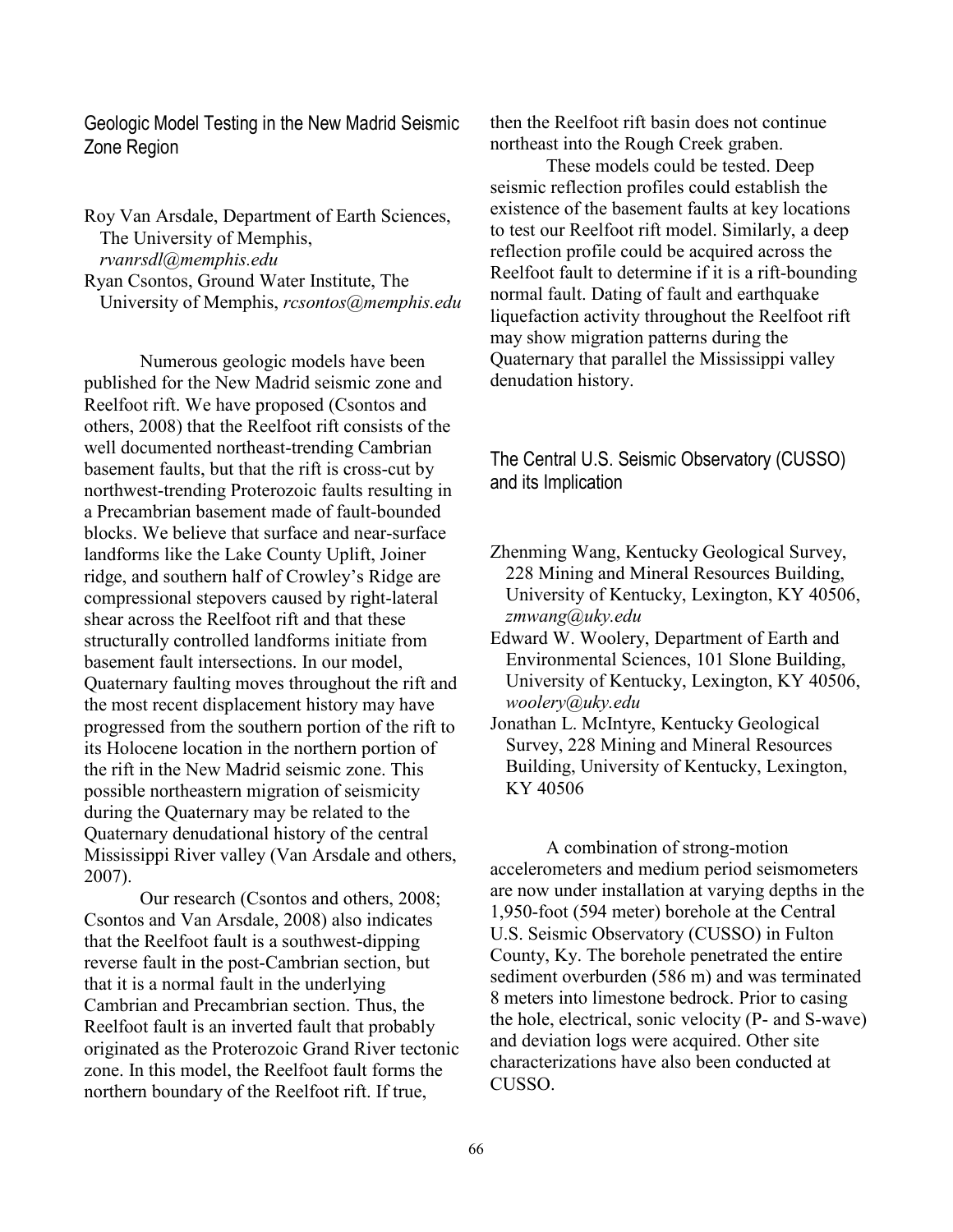Estimating strong ground motions of engineering interest in the thick soil/sediment deposits in the upper Mississippi embayment is problematic. The problems include 1) site effects due to thick  $(>100 \text{ m})$  layers of low shear-wave velocity sediments and 2) non-linearity. The installation of strong-motion accelerometers at CUSSO will give us the ability to measure strongmotions from the bedrock through the soil column to the surface and measure how the soil column changes the characteristics of strong motions as they propagate to the ground surface. The installation of medium period seismometers, (0.06–50 Hz) at CUSSO will also provide real records for studying the effect by the sediments on seismic wave propagation.

CUSSO, in combination of other instrumentations of the Kentucky Seismic and Strong-motion Network as well as other networks in the region, will provide a better constraint on seismic hazard and risk assessments in the central United States.

Status of Data Collection for the St. Louis Earthquake Hazards Mapping Project in 2009

Conor Watkins, U.S. Geological Survey, Mid-Continent Geographic Science Center, 1400 Independence Rd., Rolla, Missouri 65401, *[cwatkins@usgs.gov](mailto:cwatkins@usgs.gov)*

Subsurface and geospatial data were collected throughout the St. Louis Area Earthquake Hazards Mapping Project (SLAEHMP) area and distributed to project partners. Collection of subsurface data including borehole logs and geophysical data from private and public sources focused on areas of data gaps, such as those in the vicinity of the confluence of the Missouri and Mississippi Rivers, the lower Meramec River, and urban areas developed prior to large scale collection of subsurface information. For example, the Missouri

Department of Natural Resources has collected subsurface borehole and geophysical data in the vicinity of the confluence of the Missouri and Mississippi Rivers, which suggests that buried bedrock river channels occur at depths of up to 60 meters below the ground surface in parts of northeastern St. Charles County.

National Geospatial Agency (NGA) 133 Urban Areas Project images with a resolution of 0.3 meters covering the St. Louis metropolitan area for years 2004, 2006, and 2008 were acquired for use by SLAEHMP partners. These images cover the majority of the SLAEHMP project area. The NGA plans to collect imagery with a 0.15-meter spatial resolution in 2010. The Missouri State Emergency Management Agency (SEMA) provided a 1-meter LiDAR dataset of St. Charles County, Missouri, flown in 2008, covering the northern and western portions of the project area including the confluence of the Missouri and Mississippi Rivers. This dataset extends a few kilometers into Illinois, providing valuable information in the vicinity of Alton and Wood River, Illinois.

## USGS Estimation of M(MAX) East of the Rocky **Mountains**

Wheeler, Russell L., U.S. Geological Survey, Box 25046, MS 966, Lakewood, CO 80225, *wheeler@usgs.gov*

Johnston, Arch C., Center for Earthquake Research and Information, University of Memphis, Memphis, TN 38152.

Seismic-hazard assessments utilize Mmax, the moment magnitude M of the largest earthquake thought to be possible in a specified region. Mmax impacts hazard assessments for residential building codes, critical structures such as nuclear power plants, and other engineered structures and functions of society. In most of the central and eastern United States and adjacent Canada (CEUSAC), long recurrence intervals preclude historical observation of Mmax.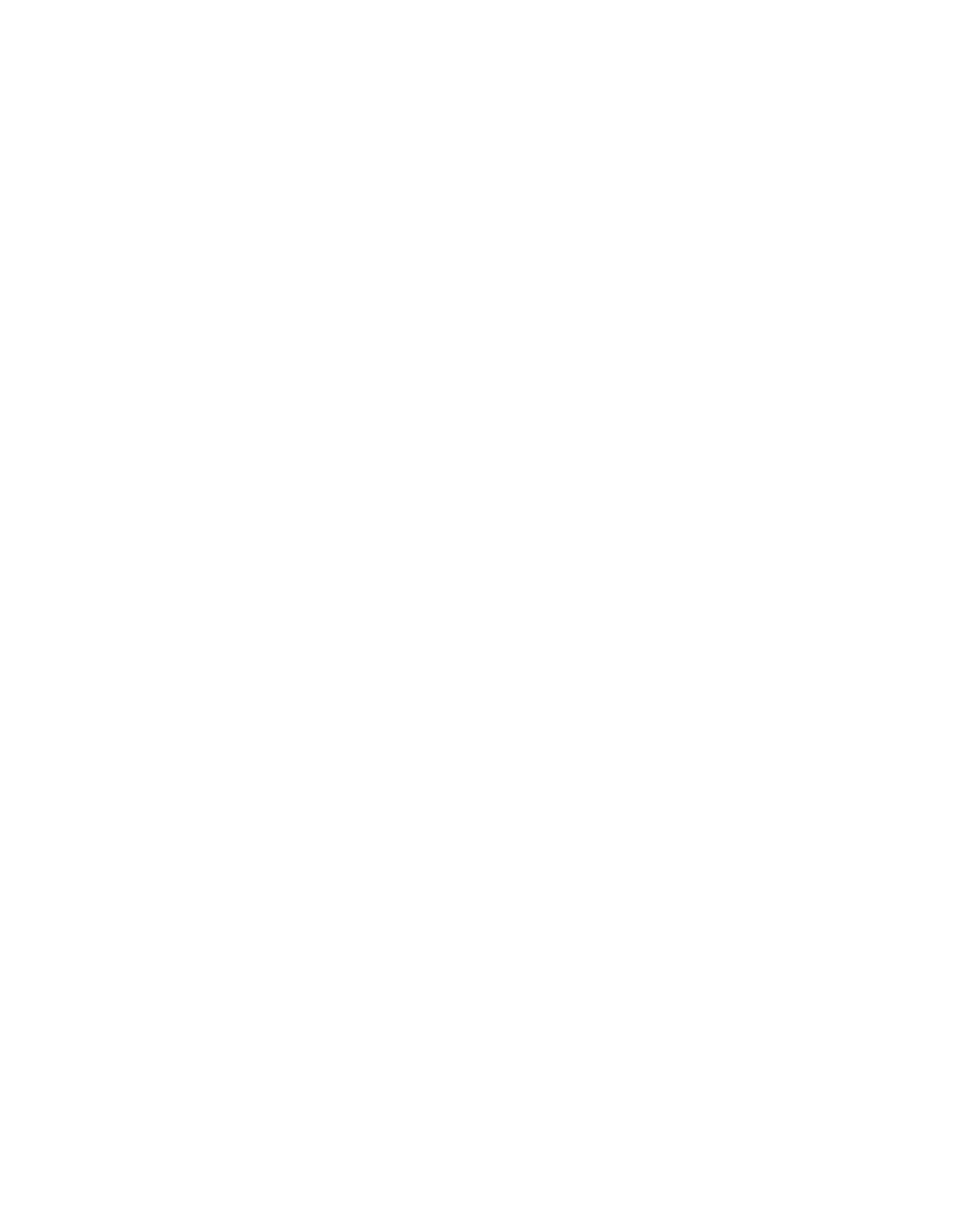Estimating strong ground motions of engineering interest in the thick soil/sediment deposits in the upper Mississippi embayment is problematic. The problems include 1) site effects due to thick  $(>100 \text{ m})$  layers of low shear-wave velocity sediments and 2) non-linearity. The installation of strong-motion accelerometers at CUSSO will give us the ability to measure strongmotions from the bedrock through the soil column to the surface and measure how the soil column changes the characteristics of strong motions as they propagate to the ground surface. The installation of medium period seismometers,  $(0.06-50 \text{ Hz})$  at CUSSO will also provide real records for studying the effect by the sediments on seismic wave propagation.

CUSSO, in combination of other instrumentations of the Kentucky Seismic and Strong-motion Network as well as other networks in the region, will provide a better constraint on seismic hazard and risk assessments in the central **United States.** 

Status of Data Collection for the St. Louis Earthquake Hazards Mapping Project in 2009

Conor Watkins, U.S. Geological Survey, Mid-Continent Geographic Science Center, 1400 Independence Rd., Rolla, Missouri 65401, cwatkins@usgs.gov

Subsurface and geospatial data were collected throughout the St. Louis Area Earthquake Hazards Mapping Project (SLAEHMP) area and distributed to project partners. Collection of subsurface data including borehole logs and geophysical data from private and public sources focused on areas of data gaps, such as those in the vicinity of the confluence of the Missouri and Mississippi Rivers, the lower Meramec River, and urban areas developed prior to large scale collection of subsurface information. For example, the Missouri

Department of Natural Resources has collected subsurface borehole and geophysical data in the vicinity of the confluence of the Missouri and Mississippi Rivers, which suggests that buried bedrock river channels occur at depths of up to 60 meters below the ground surface in parts of northeastern St. Charles County.

National Geospatial Agency (NGA) 133 Urban Areas Project images with a resolution of 0.3 meters covering the St. Louis metropolitan area for years 2004, 2006, and 2008 were acquired for use by SLAEHMP partners. These images cover the majority of the SLAEHMP project area. The NGA plans to collect imagery with a 0.15-meter spatial resolution in 2010. The Missouri State Emergency Management Agency (SEMA) provided a 1-meter LiDAR dataset of St. Charles County, Missouri, flown in 2008, covering the northern and western portions of the project area including the confluence of the Missouri and Mississippi Rivers. This dataset extends a few kilometers into Illinois, providing valuable information in the vicinity of Alton and Wood River, Illinois.

## USGS Estimation of M(MAX) East of the Rocky **Mountains**

Wheeler, Russell L., U.S. Geological Survey, Box 25046, MS 966, Lakewood, CO 80225, wheeler@usgs.gov

Johnston, Arch C., Center for Earthquake Research and Information, University of Memphis, Memphis, TN 38152.

Seismic-hazard assessments utilize Mmax, the moment magnitude M of the largest earthquake thought to be possible in a specified region. Mmax impacts hazard assessments for residential building codes, critical structures such as nuclear power plants, and other engineered structures and functions of society. In most of the central and eastern United States and adjacent Canada (CEUSAC), long recurrence intervals preclude historical observation of Mmax.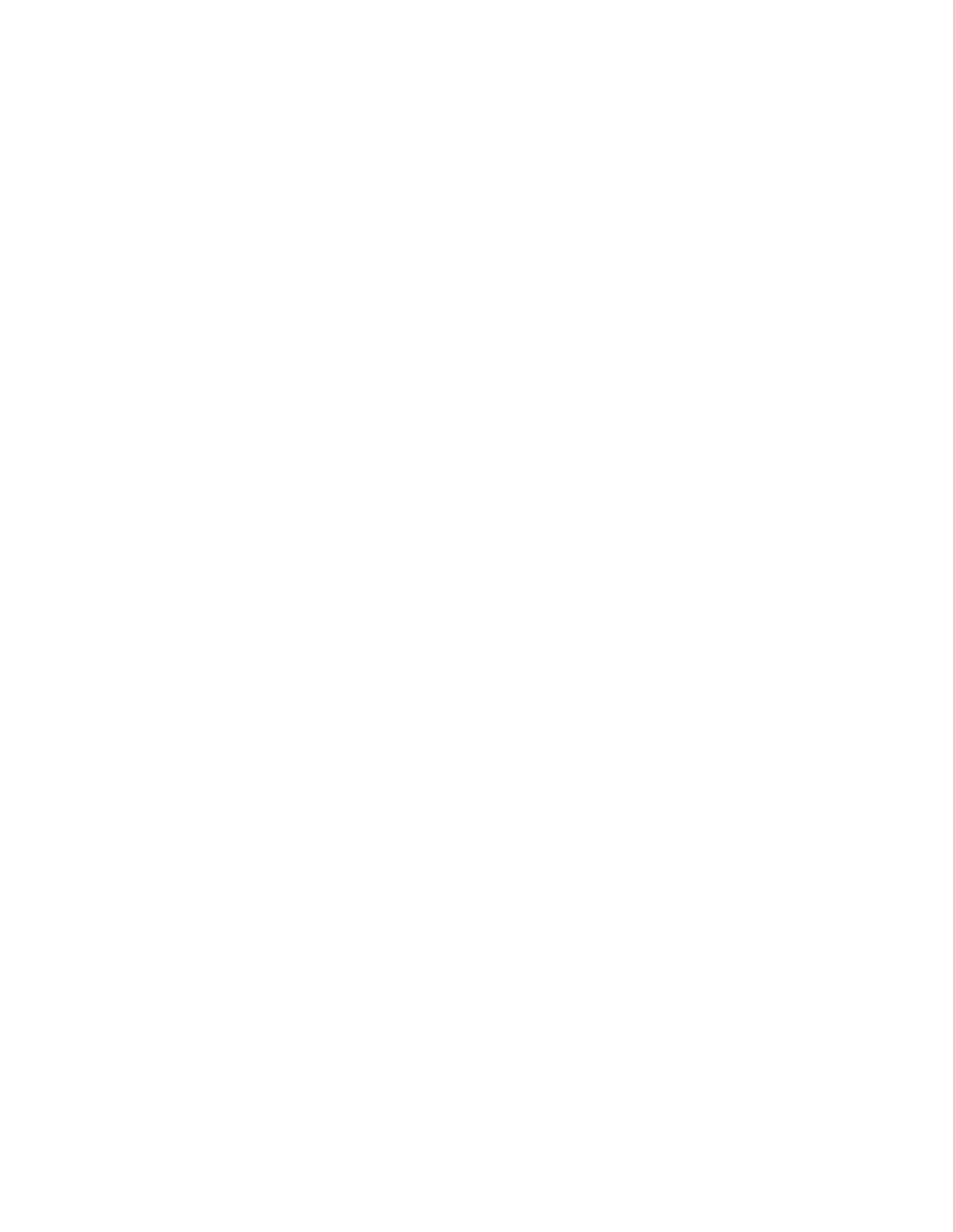Geologic odel Testing in the New adrid Seismic one egion

| Roy Van Arsdale, Department of Earth Sciences, |
|------------------------------------------------|
| The University of Memphis,                     |
| rvanrsdl@memphis.edu                           |
| Ryan Csontos, Ground Water Institute, The      |
| University of Memphis, rcsontos@memphis.edu    |

Numerous geologic models have been published for the New Madrid seismic zone and Reelfoot rift. We have proposed (Csontos and others, 2008) that the Reelfoot rift consists of the well documented northeast-trending Cambrian basement faults, but that the rift is cross-cut by northwest-trending Proterozoic faults resulting in a Precambrian basement made of fault-bounded blocks. We believe that surface and near-surface landforms like the Lake County Uplift, Joiner ridge, and southern half of Crowley's Ridge are compressional step overs caused by right-lateral shear across the Reelfoot rift and that these structurally controlled landforms initiate from basement fault intersections. In our model. Quaternary faulting moves throughout the rift and the most recent displacement history may have progressed from the southern portion of the rift to its Holocene location in the northern portion of the rift in the New Madrid seismic zone. This possible northeastern migration of seismicity during the Quaternary may be related to the Quaternary denudational history of the central Mississippi River valley (Van Arsdale and others,  $2007$ ).

Our research (Csontos and others, 2008; Csontos and Van Arsdale, 2008) also indicates that the Reelfoot fault is a southwest-dipping reverse fault in the post-Cambrian section, but that it is a normal fault in the underlying Cambrian and Precambrian section. Thus, the Reelfoot fault is an inverted fault that probably originated as the Proterozoic Grand River tectonic zone. In this model, the Reelfoot fault forms the northern boundary of the Reelfoot rift. If true,

then the Reelfoot rift basin does not continue northeast into the Rough Creek graben.

These models could be tested. Deep seismic reflection profiles could establish the existence of the basement faults at key locations to test our Reelfoot rift model. Similarly, a deep reflection profile could be acquired across the Reelfoot fault to determine if it is a rift-bounding normal fault. Dating of fault and earthquake liquefaction activity throughout the Reelfoot rift may show migration patterns during the Quaternary that parallel the Mississippi valley denudation history.

## The entral U.S. Seismicbservatory USS and its mplication

- Zhenming Wang, Kentucky Geological Survey, 228 Mining and Mineral Resources Building, University of Kentucky, Lexington, KY 40506, zmwang@uky.edu
- Edward W. Woolery, Department of Earth and Environmental Sciences, 101 Slone Building, University of Kentucky, Lexington, KY 40506, woolery@uky.edu
- Jonathan L. McIntyre, Kentucky Geological Survey, 228 Mining and Mineral Resources Building, University of Kentucky, Lexington, KY 40506

A combination of strong-motion accelerometers and medium period seismometers are now under installation at varying depths in the 1,950-foot (594 meter) borehole at the Central U.S. Seismic Observatory (CUSSO) in Fulton County, Ky. The borehole penetrated the entire sediment overburden (586 m) and was terminated 8 meters into limestone bedrock. Prior to casing the hole, electrical, sonic velocity (P- and S-wave) and deviation logs were acquired. Other site characterizations have also been conducted at CUSSO.